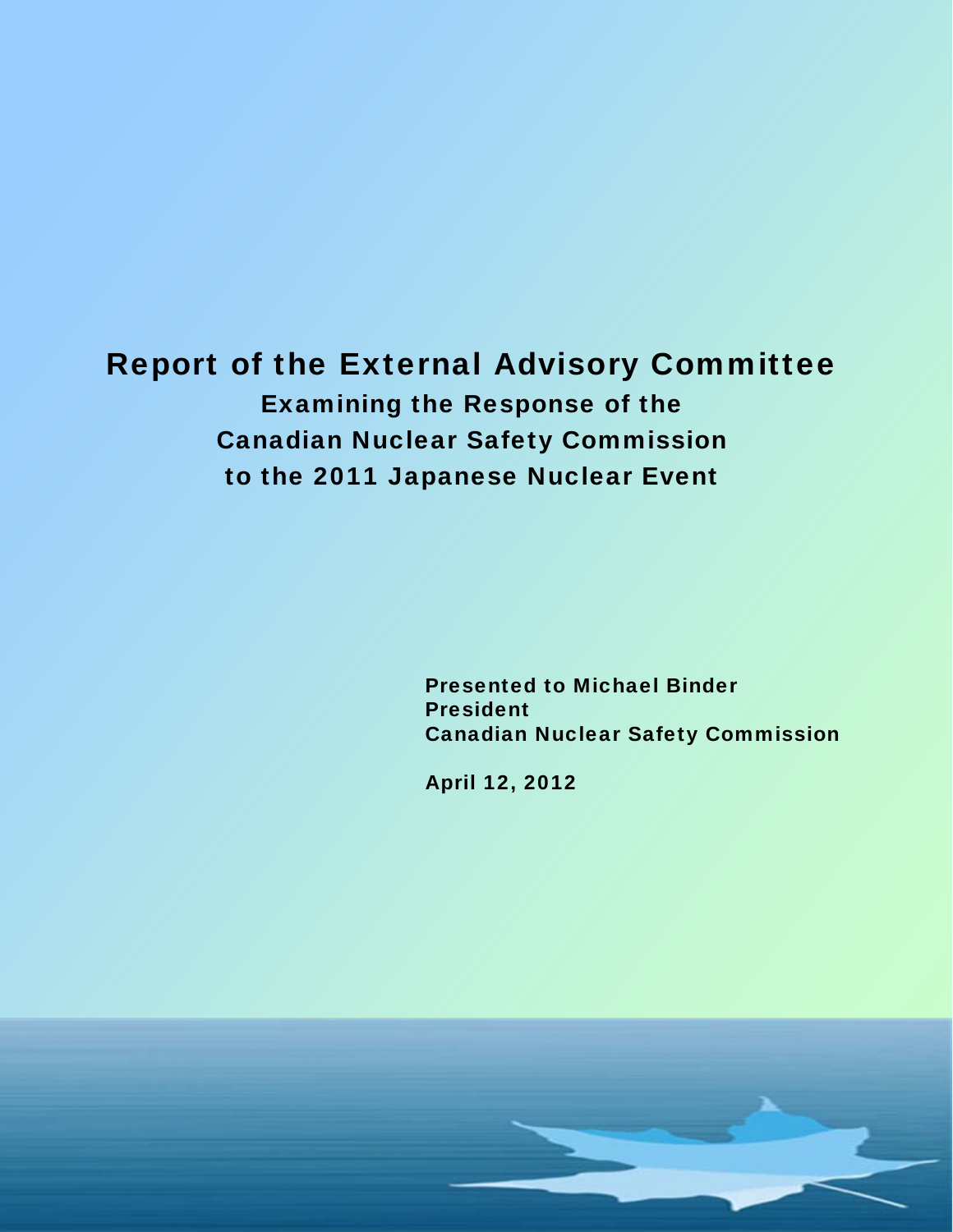April 12, 2012

Dr. Michael Binder President, Canadian Nuclear Safety Commission 280 Slater Street, Ottawa, Ontario K1P 5S9

Dear President Binder,

We are pleased to present the final report of the External Advisory Committee (EAC) examining the response of the Canadian Nuclear Safety Commission to the 2011 Japanese nuclear event at Fukushima. The report is the culmination of eight months of gathering information about how the CNSC responded in the early stages of the crisis and how the organization went about developing its longer-term plan to assess and apply lessons learned from the Japanese event.

We appreciate the opportunity to have served on the EAC, and appreciate the assistance and cooperation of CNSC staff members in providing us with information to answer our questions.

The attached report presents the EAC's findings as well as nine recommendations which we believe would permit the CNSC to complete the process initiated by the Fukushima accident. We trust you will find the report helpful, and would be pleased to discuss any of our findings and recommendations with you.

Sincerely yours,

Gilles Patry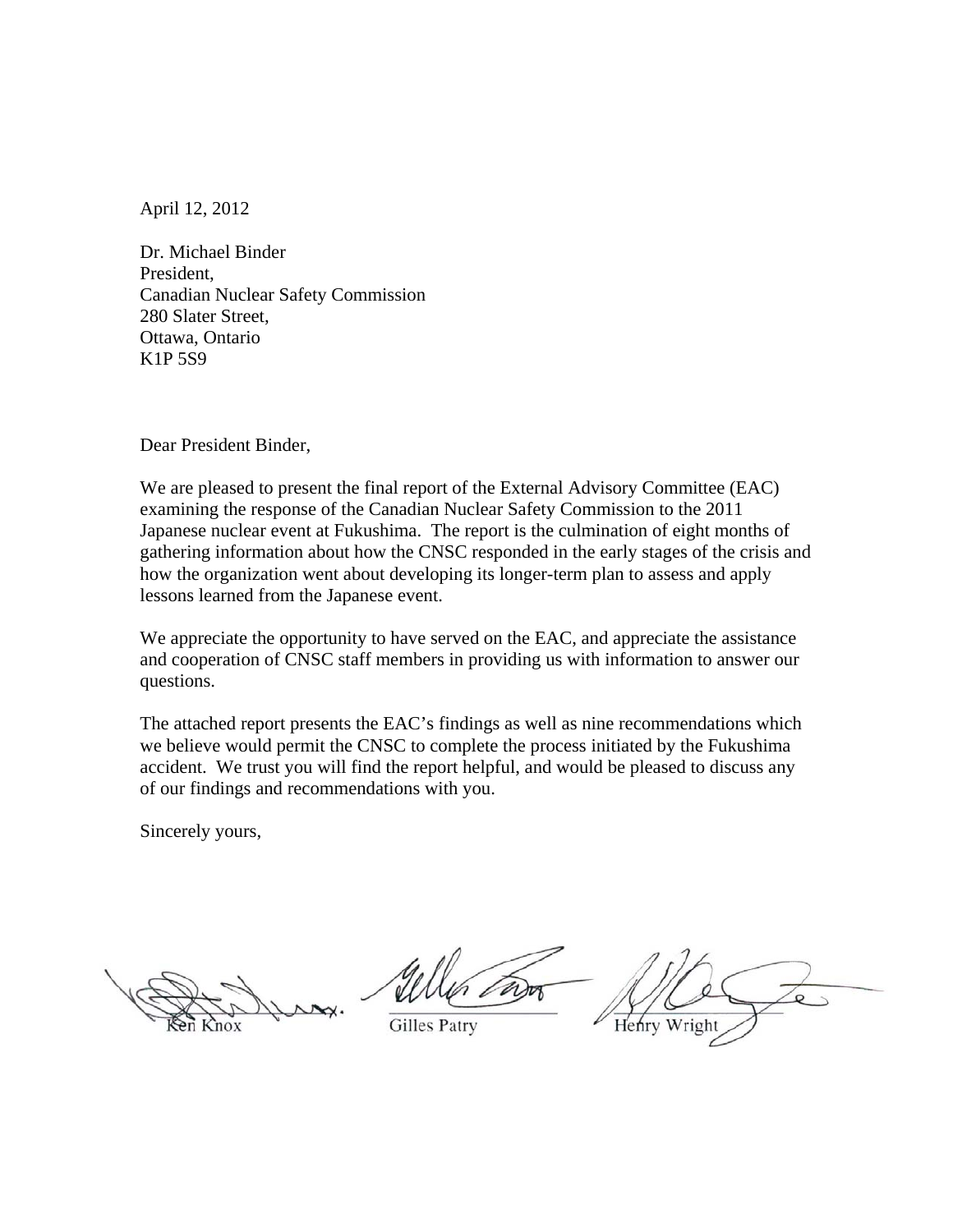# **Report of the External Advisory Committee**

## **Table of Contents**

## **Executive Summary**

#### **Report**

## **1. Background and Methodology**

- 1.1 The Fukushima Crisis
- 1.2 Overview- The CNSC and Government of Canada Response
- 1.3 Overview- The CNSC Fukushima Task Force
- 1.4 External Advisory Committee Formation
	- 1.4.1 Terms of Reference
	- 1.4.2 Committee Membership and Biographies

#### **2. Methodology**

- 2.1 The Framework of the Canadian Nuclear Industry
- 2.2 CNSC and its Role Within the Framework
- **3. Findings and Recommendations**
- **4. Conclusion**
- **Appendix 1 List of Acronyms**

#### **Appendix 2 - Chronology of CNSC Actions**

- A2.1 March 11, 2011 The First 24 Hours
- A2.2 The First Six Months
- A2.3 Opportunities for Public Input on CNSC Action Plan

## **Appendix 3 - Examples of Section 12(2) Letters Sent to Licensees**

## **Appendix 4 - The CNSC's Role Within the Federal Nuclear Emergency Plan (FNEP)**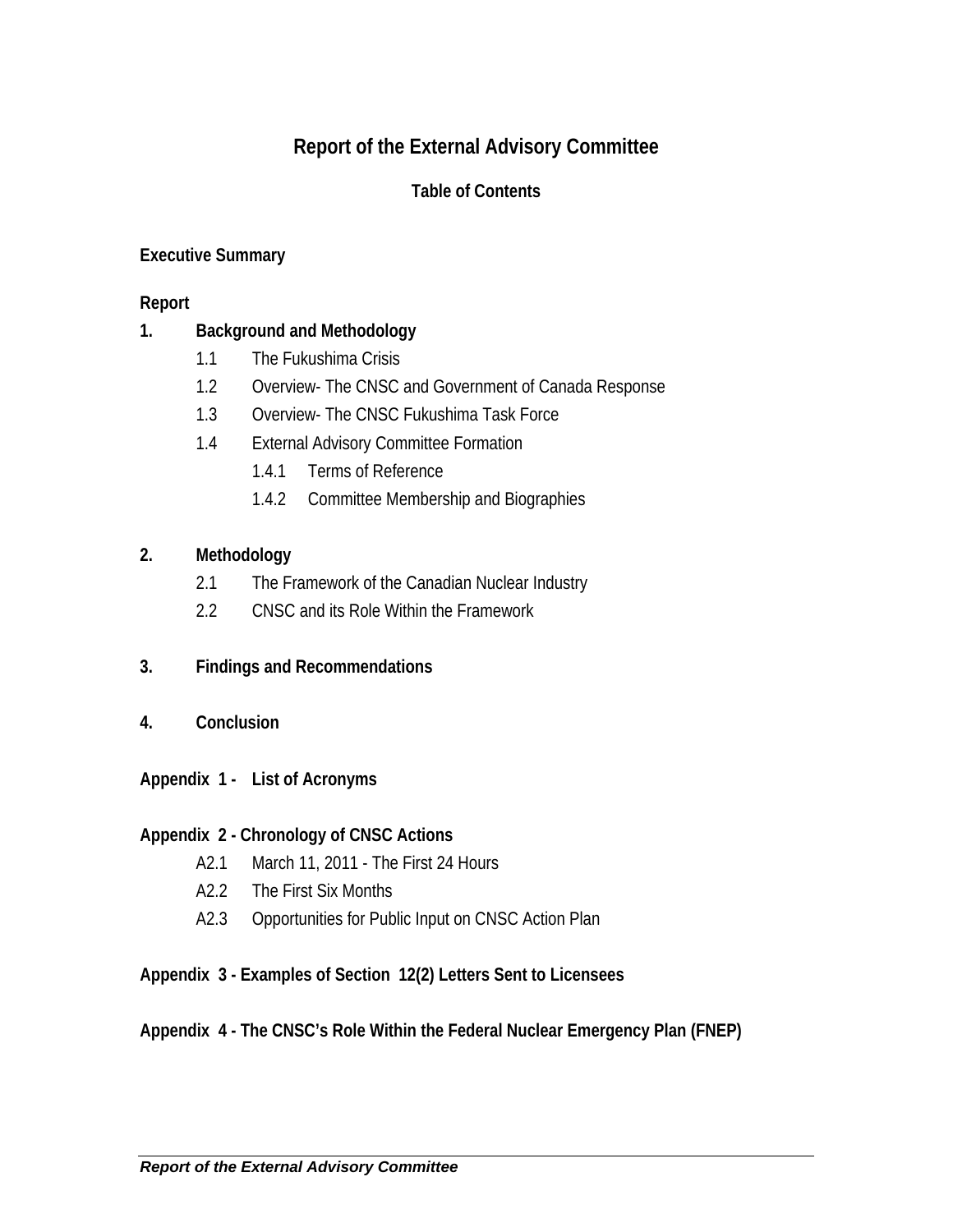# **Executive Summary**

On March 11, 2011 at 1:41 EST, a magnitude 9.0 earthquake took place approximately 130 kilometres east of the city of Sendai off the eastern coast of Japan. A massive tsunami wave ensued striking a large part of Japan's east coast between 30 and 60 minutes after the earthquake causing widespread destruction and loss of life. It also damaged the Dai-ichi nuclear power plant in the Fukushima prefecture precipitating a severe nuclear accident which led to the evacuation of tens of thousands of Japanese residents.

The accident was closely monitored by several nations around the world, particularly by those with nuclear facilities of their own. In the days and weeks which followed March 11<sup>th</sup>, nuclear regulators were called on to reassure citizens in their countries that their own facilities were safe. Furthermore, several countries undertook an examination of their licensed facilities to assess the degree to which their power plant designs and emergency management procedures were able to withstand scenarios of extreme natural hazards.

In Canada, the Canadian Nuclear Safety Commission (CNSC) is the nuclear regulator and conducted such a review of Canada's nuclear power plants (NPPs). The CNSC sent letters requesting information to one group of licensees (primarily consisting of NPP operators) on March 17, 2011 and to a second group (including other major nuclear facility operators) on March 22, 2011. A review team, the Fukushima Task Force (FTF) was assembled consisting of CNSC staff to assess the responses to the letter requests and the FTF Report was made public on October 28, 2011 along with the response of CNSC's management. Subsequently, the CNSC developed a draft Action Plan which was posted for public review on December 21, 2011. The CNSC's Commission tribunal will meet on May 3, 2012 to review the FTF Report and the proposed CNSC Action Plan which incorporates input from stakeholders including industry and the public through three rounds of consultation.

In parallel with this work, on August 5, 2011 CNSC's President formed the External Advisory Committee (EAC) to review the CNSC's process in responding to the Fukushima crisis and in developing proposed changes to its processes and regulatory framework. The EAC consists of three members with expertise in a variety of fields but, importantly, not the nuclear industry - in order to conduct an assessment which is free from inherent assumptions. The three members of the EAC are: Mr. Kenneth Knox (Chair), Dr. Gilles Patry and Mr. Henry Wright.

The mandate of the EAC was set out as the following:

The External Advisory Committee was established under paragraph 21(1)(c) of the *Nuclear Safety and Control Act* by the President of the CNSC and was mandated to:

1) review the CNSC's immediate response to the Japan nuclear events, including activation of its emergency operations centre and connections with the rest of government and international organizations;

2) review the CNSC's interactions with the Canadian nuclear sector and its regulated industries;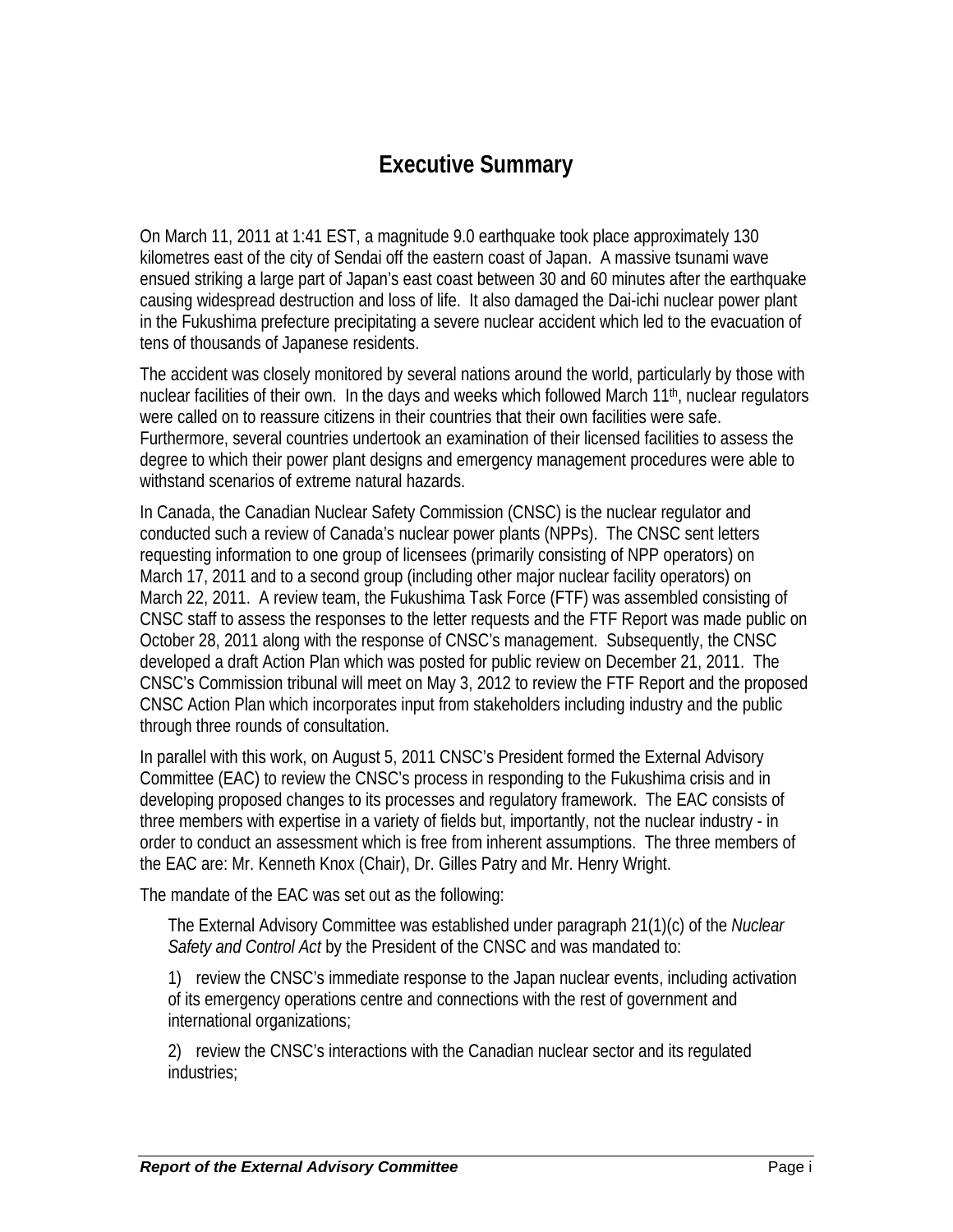3) review the CNSC's communications with all affected stakeholders, including governments, international organizations and the public; and

4) assess the implications from the international response on the CNSC responses.

This document is the EAC's report. In conducting its study, the EAC heard presentations on a variety of topics from CNSC staff, met with external parties and participated in a site tour of an NPP. The EAC has conducted its fact-finding process in accordance with its mandate, and presents its findings in this report along with a series of recommendations for the CNSC President's consideration.

## **Findings**

The EAC finds that:

- *In general, the CNSC acted in an appropriate manner in its response to the Fukushima crisis;*
- *The process for considering the FTF Report has provided appropriate opportunities for members of the public to view the FTF findings and submit input to the process;*
- *The CNSC has made adequate provisions in its process for receiving and incorporating such input into the final actions to be recommended to the Commission;*
- *The FTF was thorough and balanced in fulfilling its mandate relating to NPP safety;*
- *While the peer review process is valuable, the Integrated Regulatory Review Service (IRRS) review is not mandatory, suffers from a lack of information sharing between regulators and a lack of enforcement mechanisms through the International Atomic Energy Agency (IAEA);*
- *The CNSC acted promptly in deploying its emergency operations centre;*
- *The CNSC acted early to initiate and maintain contact with its government counterparts in the first stages of the crisis;*
- *There is a lack of coordination of emergency planning roles in Canada with regard to nuclear events;*
- *Broadly-based emergency planning exercises have been carried out infrequently;*
- *The CNSC acted early to initiate and maintain contact with international organizations in the first stages of the crisis;*
- *In general, the CNSC interacted promptly and pro-actively with the nuclear industry beginning early in the crisis and throughout the longer term;*
- *The CNSC had a clear process to address the responses from the NPPs;*
- *With regard to licensed facilities which are not nuclear power plants, the CNSC's proposed actions for assessing the information gathered and proposing any new measures have not been made clear to the public;*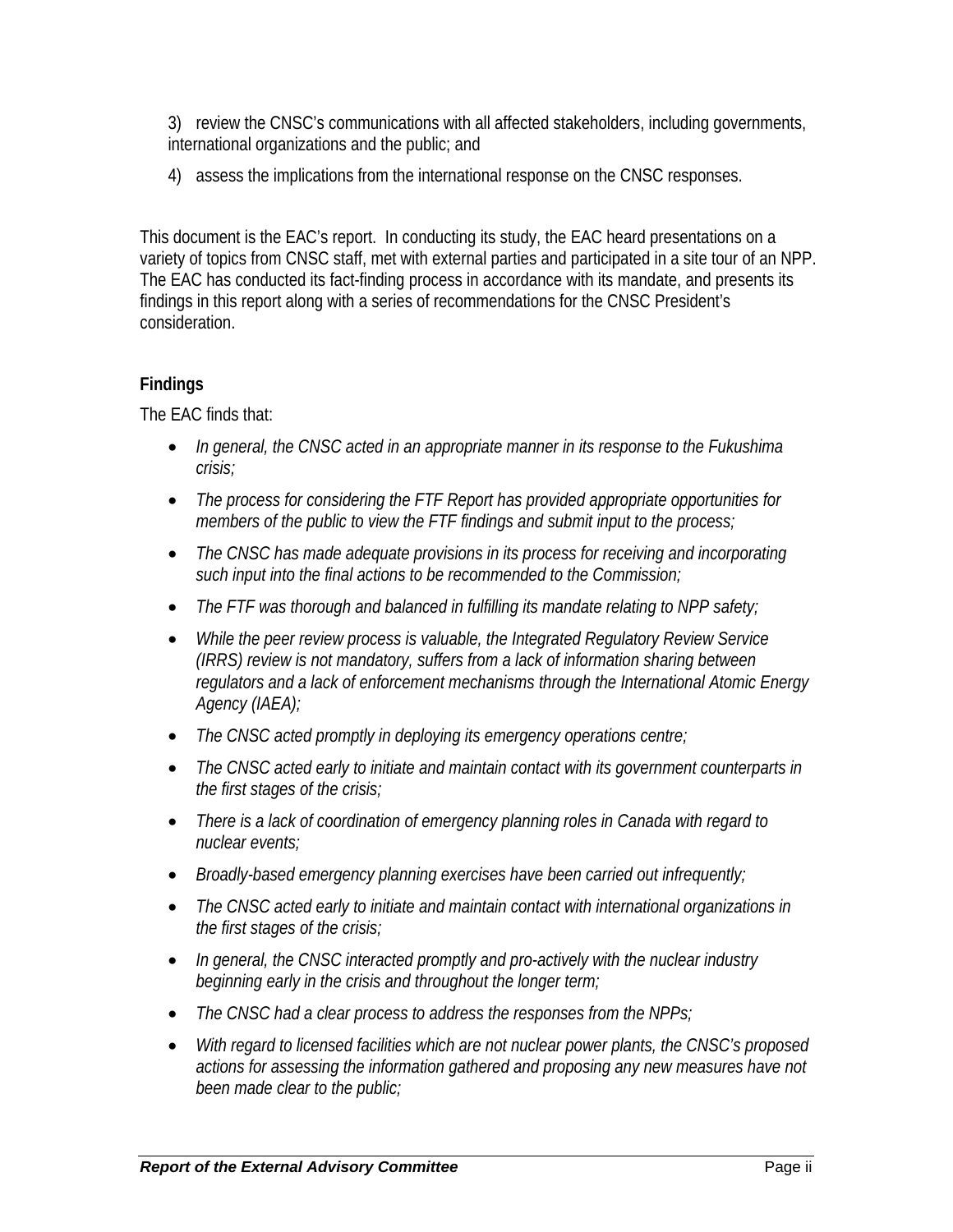- *It is not evident that the CNSC has considered the area of Human and Organizational Performance in its FTF recommendations;*
- *The CNSC's plans for dealing with the FTF's concerns about the design capability of NPPs to withstand tornado hazards remain unclear;*
- *In general, the CNSC acted promptly to establish communication channels and was open to share and disseminate information, both domestically and abroad;*
- *During the nuclear incident, there was no evidence of a coordinated government-wide communication strategy and the CNSC attempted to fill the void and provide information, but this role was primarily limited to web-based communications;*
- *During the Fukushima incident the CNSC had a limited public communication/ education strategy that was mostly focused on web-based activities;*
- *The CNSC played a leadership role in helping to shape international actions to address the Fukushima crisis; and*
- *There is a lack of coordination of emergency planning exercises with other countries, particularly the United States.*

On the basis of these findings, the EAC makes the following nine recommendations to CNSC's President:

**RECOMMENDATION 1** – The EAC recommends that the CNSC continue to work with regulators of other member states of the IAEA to ensure that the IRRS process is mandatory, transparent and that the findings and recommendations are enforced.

**RECOMMENDATION 2** – The EAC recommends that the CNSC work with its fellow regulators in convincing World Association of Nuclear Operators' (WANO) members to share the results of their peer review process to promote nuclear safety in all nations with nuclear power plants.

**RECOMMENDATION 3** - The EAC recommends that the CNSC work with other government departments to ensure better coordination and redefinition of departmental roles and responsibilities should a nuclear accident occur in Canada, the United States or overseas.

**RECOMMENDATION 4** - The EAC recommends that the CNSC meet with its partner organizations and licensees to establish the extent and frequency of multi-level emergency exercises.

**RECOMMENDATION 5** – The EAC recommends that the CNSC clarify its position on the 12(2) orders with respect to the non-NPPs.

**RECOMMENDATION 6** – The EAC recommends that the CNSC examine the area of Human and Organizational Performance to achieve a more complete understanding of lessons learned from the Fukushima crisis.

**RECOMMENDATION 7** – The EAC recommends that the CNSC clarify its plans to address tornado hazards.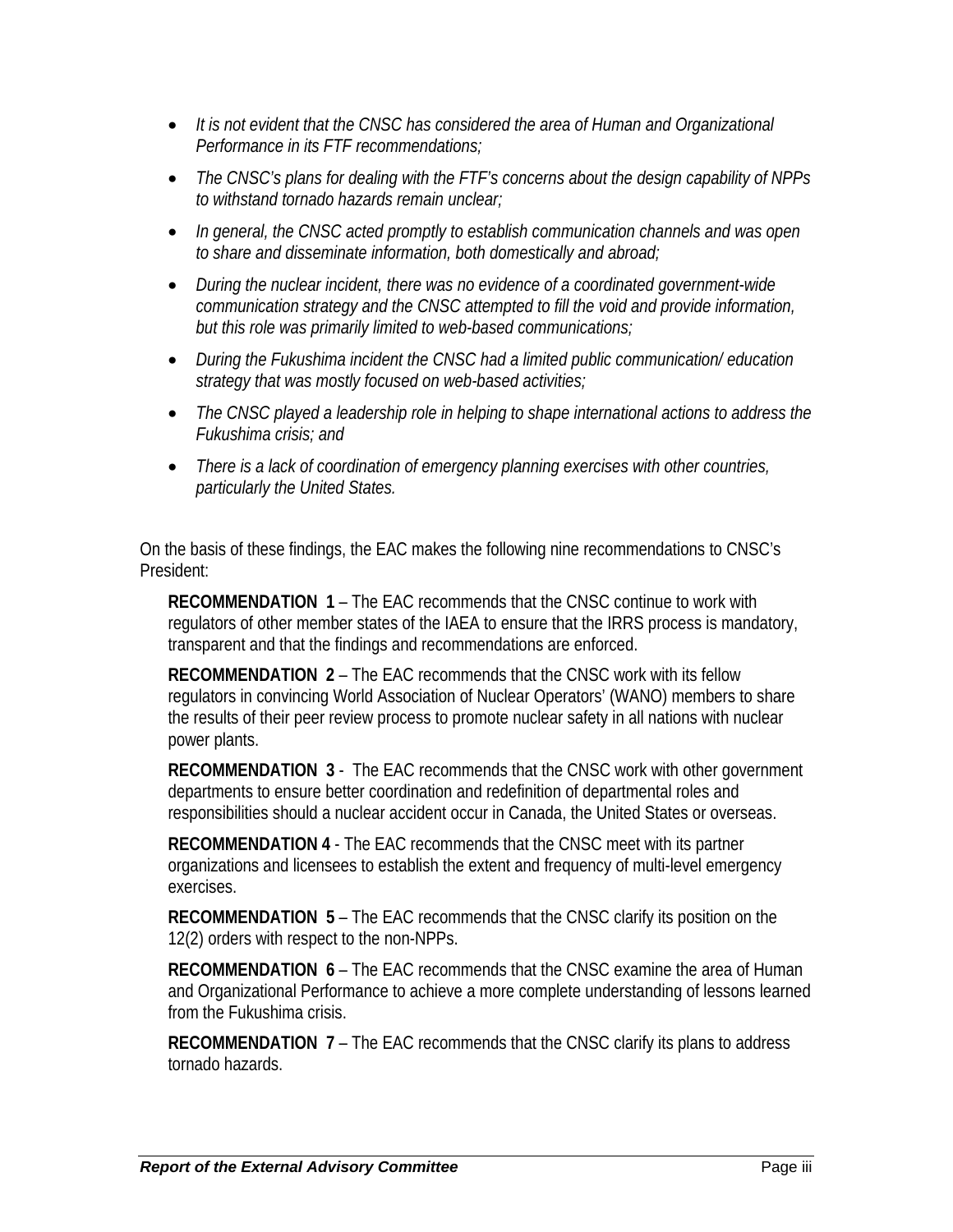**RECOMMENDATION 8** – The EAC recommends that the CNSC develop a comprehensive communication and education strategy that includes the use of various tools including social media and expands partnerships and relationships with various science media organizations that have the ability to inform the public on nuclear safety.

**RECOMMENDATION 9 –** The EAC recommends that, as the Canadian nuclear safety regulator, the CNSC should play an active role in ensuring that emergency planning exercises with the United States are conducted regularly.

While none of these findings or recommendations signal areas requiring urgent action, the EAC believes that they all contribute in some way to completion of the CNSC's response to the Fukushima crisis, whether it is to conduct further studies, or to influence other partner organizations to improve emergency processes, or to help ordinary Canadians to understand how the CNSC intends to deal with certain safety concerns.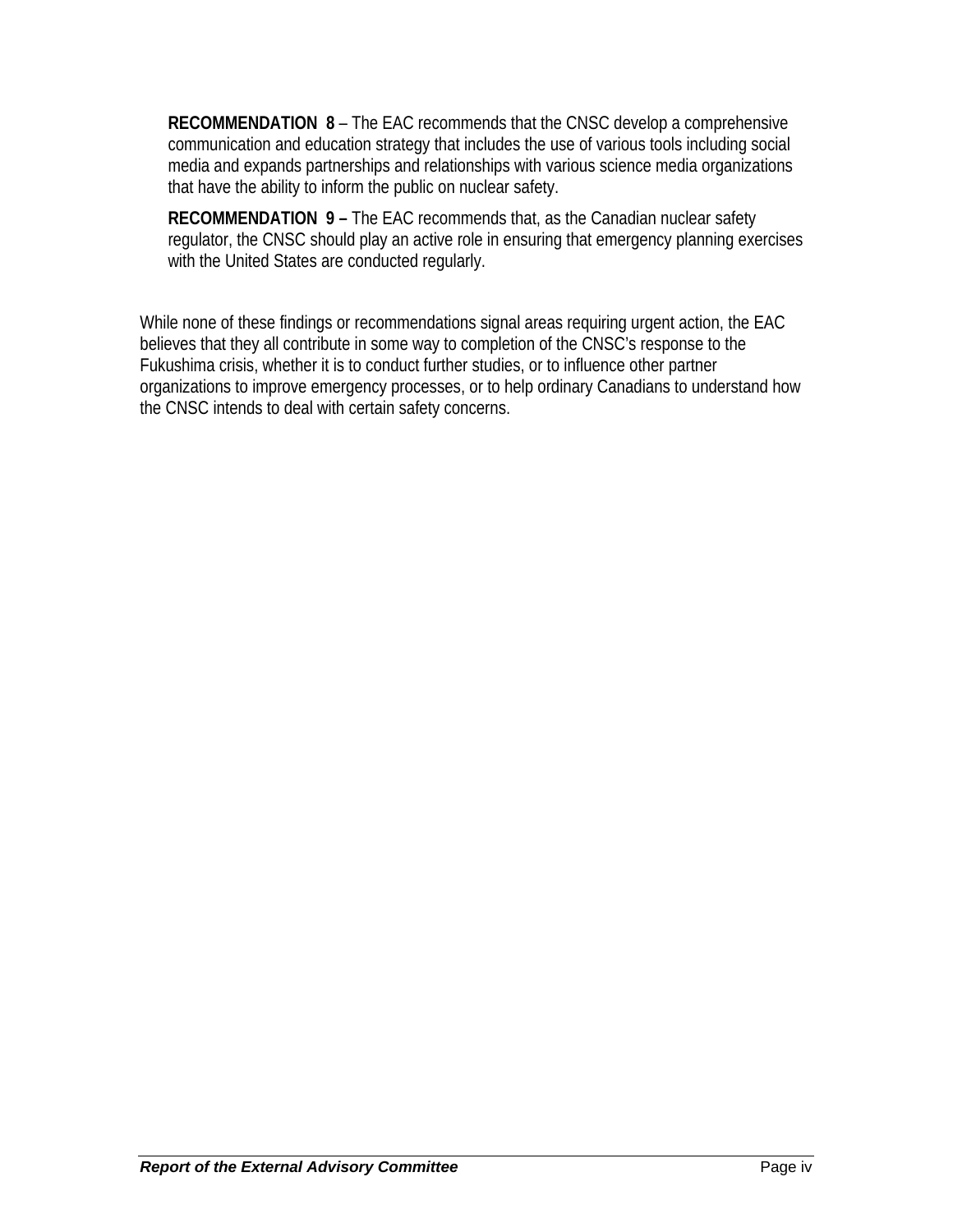# **1. Background**

## **1.1 The Fukushima Crisis**

On March 11, 2011 at 1:41 EST, a magnitude 9.0 earthquake took place approximately 130 kilometres east of the city of Sendai off the eastern coast of Japan. This was one of the largest earthquakes in recorded history.

A large tsunami wave precipitated by the earthquake struck the east coast of Japan approximately 30 minutes to an hour after the initial seismic event. This wave caused widespread damage to many areas of northeastern Japan, resulting in the death or disappearance of approximately 25,000 citizens as well as the destruction of infrastructure in its path- including roads, buildings, houses and utility services. None of these deaths resulted from the nuclear incident at the Fukushima nuclear power plant.[1](#page-7-0)

The tsunami struck the Fukushima Dai-ichi nuclear power plant, owned by the Tokyo Electrical Power Company (TEPCO). The plant consists of six reactor units, four of which suffered extensive damage including apparent core meltdown, hydrogen explosions and radiation releases. This damage was primarily caused by the loss of cooling to the plant resulting from equipment damage and affected not only the reactors but also the adjacent spent fuel pools.

Authorities in Japan initially ordered the evacuation of residents within a radius of 10 kilometres from the Dai-ichi plant and increased this zone to 20 kilometres, with a voluntary evacuation recommendation for those people living between 20 and 30 kilometres from the plant.[2](#page-7-1)

In subsequent weeks and months, TEPCO gradually restored cooling functions to the facilities and began to gain the upper hand in stabilizing the plant. Although the full cleanup is expected to take several years, TEPCO announced that it had the plant under control before the end of 2011, with cooling functions restored. In September 2011, the Japanese government allowed residents to begin returning to areas within the 20 kilometre evacuation zone, although the timing for lifting evacuation orders for areas closer to the plant remains uncertain.

<span id="page-7-1"></span><span id="page-7-0"></span> $\overline{a}$ 1 See The Washington Post, May 14, 2011, Worker at Japan's crippled nuclear plant dies; no sign of radiation exposure. According to the story, a 60-year old worker collapsed while working at the Dai-ichi plant. Earlier in the day, he reportedly had said he was not feeling well. However, he showed no signs of radiation over-exposure. The article also reports that on March 30<sup>th</sup>, two plant workers' bodies were found and they were thought to have died when the initial earthquake and tsunami on March  $11<sup>th</sup>$  hit the power panel room where they were working. Two other workers involved in the recovery operations were hospitalized with radiation burns in late March 2011 after stepping into contaminated water without wearing the proper boots. See [http://www.washingtonpost.com/world/worker-at-japans](http://www.washingtonpost.com/world/worker-at-japans-tsunami-hit-nuclear-power-plant-dies-no-radioactive-substance-found-on-body/2011/05/14/AFozaK3G_print.html)[tsunami-hit-nuclear-power-plant-dies-no-radioactive-substance-found-on-body/2011/05/14/AFozaK3G\\_print.html](http://www.washingtonpost.com/world/worker-at-japans-tsunami-hit-nuclear-power-plant-dies-no-radioactive-substance-found-on-body/2011/05/14/AFozaK3G_print.html) .<br><sup>2</sup> Source: CNSC Website, Daily Update logs for March 12, 16 and 25, 2011. See <http://www.nuclearsafety.gc.ca/eng/mediacentre/updates/2011/japan-earthquake/index.cfm#LatestUpdates> .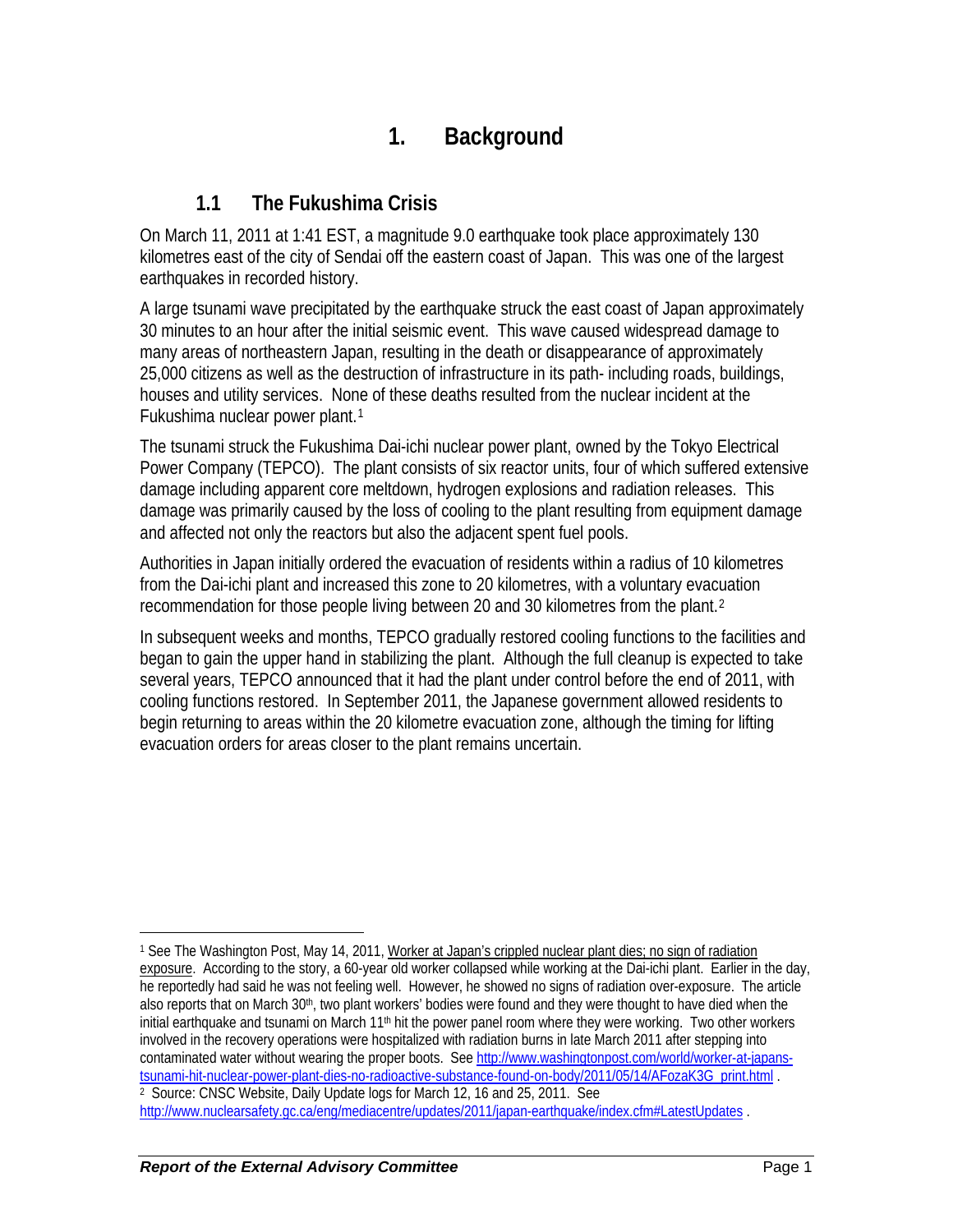## **1.2 Overview- The CNSC and Government of Canada Response**

The Japanese earthquake and tsunami occurred several hours before Canadian Nuclear Safety Commission (CNSC) staff began their work day on March 11, and it soon became apparent that the nuclear power plants along Japan's east coast had been impacted and officials were reacting to the emergency. The CNSC was aware from its network of nuclear industry regulators worldwide that the situation was not yet under control. Consequently, at 11:52 a.m. EST the CNSC activated its Emergency Operations Centre (EOC) and staffed it around the clock until April 4, 2011 when the situation at Fukushima Dai-ichi had largely stabilized.

The Department of Foreign Affairs and International Trade Canada (DFAIT), under which the Canadian Embassy in Tokyo operates, was the federal government's lead agency in the early stages of the crisis because the event was taking place in a foreign country. Public Safety Canada's (PSC) Government Operations Centre (GOC), which is always in a state of activation, was responsible for coordinating the broader Canadian government response to the crisis.

In parallel to the CNSC's EOC, CNSC staff was actively involved providing advice and guidance to DFAIT, PSC and all other government departments as required, including Health Canada (HC), Natural Resources Canada (NRCan), Environment Canada (EC), Department of National Defence (DND) and the Canadian Food Inspection Agency (CFIA) on a range of health and safety issues relating to the Fukushima incident. Additionally, the CNSC was in regular contact with international parties such as the International Atomic Energy Agency (IAEA) and regulators from other countries.

The CNSC's role was to provide expert advice on the nuclear technology and the potential emissions based on the ongoing analysis of the situation at the plant.

The focus of the government's effort was the health and safety of Canadians, both those living in Japan and in Canada, including the provision of timely and accurate advice as to the risks from the natural hazards still underway (e.g. seismic aftershocks) as well as the growing radiation emissions as the Dai-ichi situation worsened. For Canadians in Japan, this included advice on radiation levels, what constituted a safe distance from the power plant in order to avoid dangerous levels of radiation, and the impact of radiation in air, water and food for Canadian nationals living near Dai-ichi and Tokyo.

In this regard, it is important to note that there was a great deal of confusion and conflicting information during this period. Different countries were developing their own assessments of the situation and providing advice to their nationals living in Japan. As a result, there were different assessments being released by countries as to recommended evacuation zone distances and as to what level the accident should be rated on the International Nuclear Event Scale (INES- a measure of the severity of the nuclear incident).

For residents of Canada, the government carried out modelling and measurements to predict the path and timing of radiation particles travelling in the atmosphere to Canada (this is known as plume modelling) and thereby advised the population of any precautions that might need to be taken.

The CNSC's contact with other regulators, notably those of the United States, the United Kingdom and France, was aimed at developing a better understanding of the condition of the Dai-ichi reactors and spent fuel pools, in order to predict the potential emissions. As the information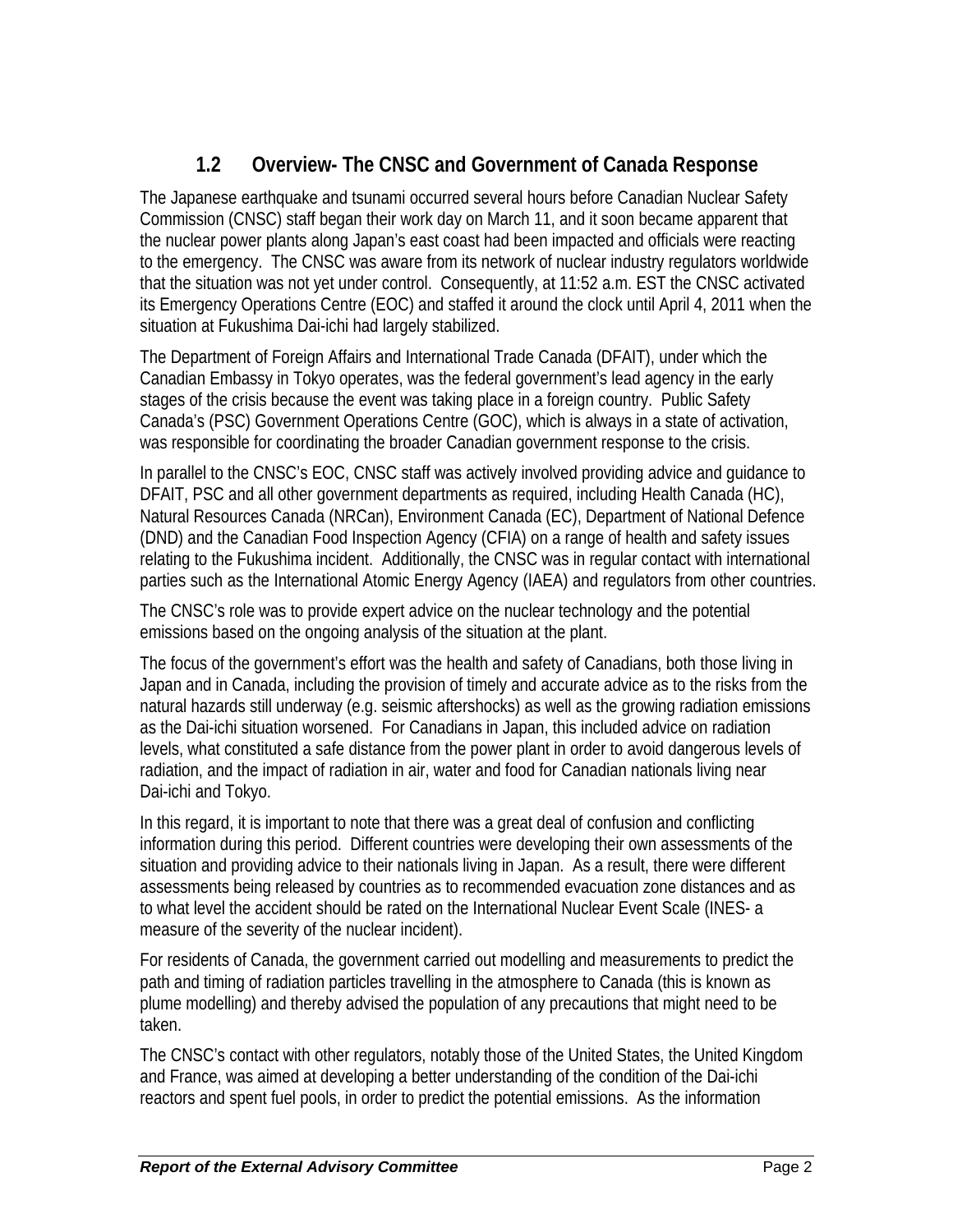available from knowledgeable Japanese sources was very limited, teams of nuclear experts around the world were trying to assess the situation based on available evidence, collaborating with others in the community to compare analyses and develop the knowledge base. While the CNSC has not licensed any of the specific types of reactors found at Dai-ichi, its experts were able to make reasonably reliable determinations of the reactors' behaviour in cooperation with their international colleagues.

Part of the response of the international nuclear regulator community was to explain to its citizens what degree of safety existed in their own nuclear plants, and raise questions about what crisis scenarios had been built into their designs. As a result, many regulators began inquiries among their operators to expand the knowledge base on extreme catastrophic scenarios and the ability of plans to deal with them. The CNSC, under section 12(2) of the *Nuclear Safety and Control Act* (NSCA), issued letters to all of its operators during the period of March 17 to 22, 2011 asking for responses to specific safety questions, with responses to the "short-term" questions due before April [3](#page-9-0)0, 2011 and responses to longer-term issues due by July 28, 2011.<sup>3</sup>

This CNSC action was consistent with similar initiatives carried out by other countries' nuclear regulators. For example, the U.S. Nuclear Regulatory Commission (U.S. NRC) issued directions to staff on March 21, 2011 to set up a task force to examine lessons learned from the Fukushima crisis and make recommendations for required action in the United States. Similar action was taken by multilateral nuclear safety organizations including the International Atomic Energy Agency (IAEA), the International Nuclear Regulators Association (INRA) (both of which the CNSC participates in) and the Western European Nuclear Regulators' Association (WENRA).

## **1.3 Overview- The CNSC Fukushima Task Force**

Following its issuance of requests for information under section 12(2) of the NSCA, the CNSC established the Fukushima Task Force (FTF) on March 30, 2011. This body served as the internal team responsible for assessing the responses from licensees and making recommendations for necessary regulatory, licensing or procedural reforms.

The FTF presented its preliminary findings to the CNSC Commission members at the August 10, 2011 Commission meeting. A final report was subsequently completed and a CNSC Management Response was issued, and on October 28 both documents were released for a 30-day public consultation period. Incorporating public input gained from this consultation, an Action Plan was then developed including implementation timelines.

A second round of public consultation was held from December 23, 2011 to February 3, 2012 seeking comments on how CNSC management had dispositioned of comments received during the first round.

A Commission Member Document (CMD) finalizing the CNSC Action Plan was put out for a public comment period lasting from March 2 to April 2, 2012 and will be presented to the Commission at the May 3, 2012 meeting. At that meeting, the Commission will make its determinations on the CNSC's implementation plan and schedule.

 $\overline{a}$ 

<span id="page-9-0"></span><sup>3</sup> For clarity, the letters were issued under ss. 12(2) of the *General Nuclear Safety and Control Regulations*. The *Regulations* are made under s. 44 of the NSCA. See Appendix 3 for examples of these letters.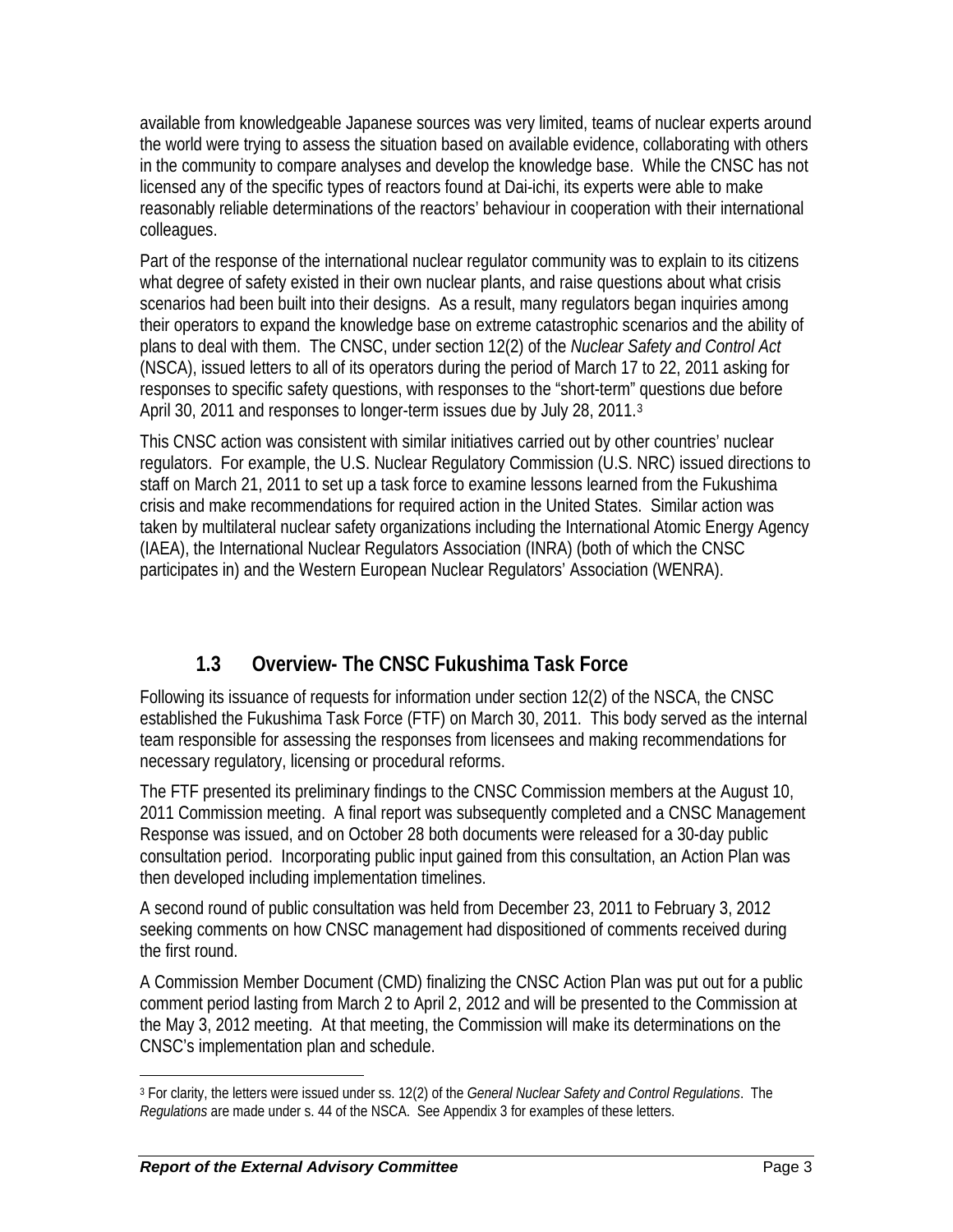## **1.4 External Advisory Committee (EAC) Formation**

This document is the report of the External Advisory Committee ("the EAC"). What follows in this section is a brief background of why the EAC was formed, its mandate and its members.

In the summer of 2011, CNSC's executive management committee agreed that a panel of independent experts should review the CNSC's response to the Fukushima crisis from when it began to unfold through to the determination of long-term action identified for nuclear facilities. The panel would consist of individuals in various fields relating to governance, technology and forensic investigation, but be composed of individuals who were not from the nuclear industry and not former CNSC employees.

## **1.4.1 Terms of Reference**

The parameters of the EAC's role and deliverables are outlined in the following Terms of Reference.

#### Purpose

The External Advisory Committee will provide the President of the Canadian Nuclear Safety Commission with an independent and external assessment of the CNSC's actions to date in response to the Japan 2011 nuclear event and to make recommendations for improvement.

#### Mandate

The External Advisory Committee was established under paragraph 21(1)(c) of the *Nuclear Safety and Control Act* by the President of the CNSC and was mandated to:

- 1) review the CNSC's immediate response to the Japan nuclear events, including activation of its emergency operations centre and connections with the rest of government and international organizations;
- 2) review the CNSC's interactions with the Canadian nuclear sector and its regulated industries;
- 3) review the CNSC's communications with all affected stakeholders, including governments, international organizations and the public; and
- 4) assess the implications from the international response on the CNSC responses.

#### Scope

The External Advisory Committee:

- undertook a full review of all of the CNSC's activities as a result of the Japan nuclear events and made recommendations to the President for improvement;
- − was provided access to CNSC documentation and staff in performing its assessment;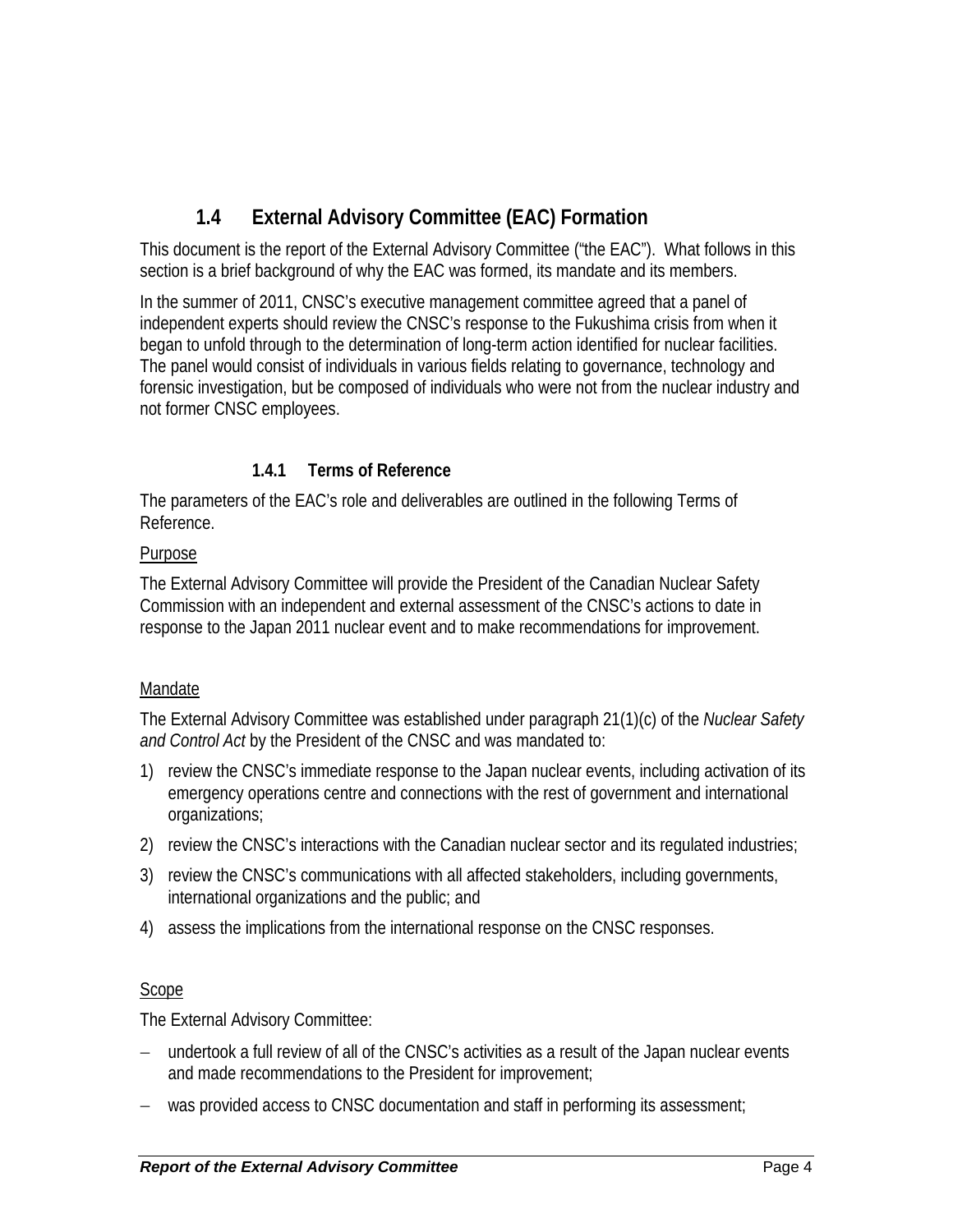- − liaised with key CNSC management and staff, especially the CNSC's internal Task Force Examining the Lessons Learned from the Japan Earthquake; and
- − was assisted by the CNSC in obtaining access to any other stakeholders (e.g., other government departments) or licensees as was required by the committee to conduct their review.

## **1.4.2 Committee Membership and Biographies**

The three members of the EAC are:

- Mr. Ken Knox, Chair
- Dr. Gilles Patry
- Mr. Henry Wright

Brief biographies of the EAC panel members are listed below.

Ken Knox – (Chair) - 27-year public career in the Ontario Government, including six years as Deputy Minister of Agriculture and Food, and Energy, Science and Technology; strong supporter of the use of science and innovation in meeting challenges and opportunities.

Since taking early retirement from the government in 2000, Mr. Knox has been working to breathe new life into initiatives that share a mandate to implement a culture of innovation. His interest has increasingly grown as it is now clear that the future of Canada's economy depends on our society's interest in, and knowledge of, science.

The Innovation Institute of Ontario, of which Mr. Knox was the volunteer President and CEO, provides the link and administrative support for many of these initiatives. Mr. Knox was also the President of the Ontario Innovation Trust and was the President of the Ontario Research and Development Fund (2000-2006). Mr. Knox provides strategic and governance advice to a number of science based and agri-food organizations.

Gilles G. Patry, C.M., O.Ont., P.Eng., Ph.D., FCAE - President and CEO, Canada Foundation for Innovation. On August 1, 2010, Dr. Gilles G. Patry became the fourth President and CEO of the Canada Foundation for Innovation (CFI), following a long and distinguished career as a consultant, a researcher, and a university administrator.

Dr. Patry holds a B.A.Sc. and M.A.Sc. in civil engineering from the University of Ottawa, and a Ph.D. from the University of California, Davis in environmental engineering. He was an environmental engineering consultant (1971-78) before becoming professor of civil engineering at École Polytechnique de Montréal (1978-83) and then at McMaster University in Hamilton, Ont. (1983-93). Dr. Patry's research program at McMaster led him to develop an innovative modelling concept for the simulation of wastewater treatment plant dynamics, and ultimately, to launch a Hamilton-based consulting company, Hydromantis, Inc.

Returning to the University of Ottawa as Dean of Engineering in 1993, Dr. Patry was instrumental in the creation of the School of Information Technology and Engineering, and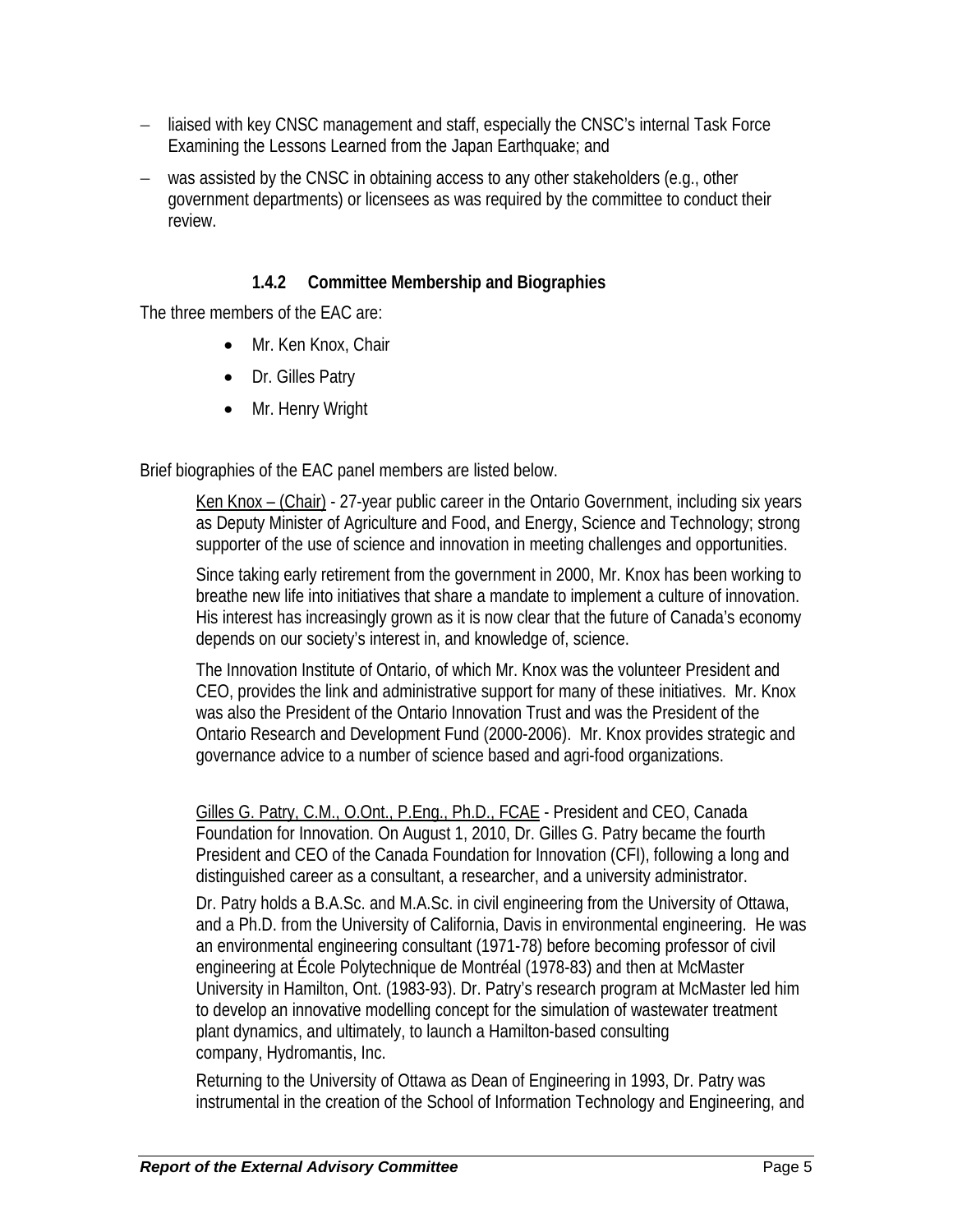in 1997 he became Vice-Rector (Academic). During his tenure as President and Vice-Chancellor (2001-08), Dr. Patry led the development and implementation of the university's strategic plan Vision 2010, promoted the development of multidisciplinary initiatives, spearheaded the most successful fundraising campaign in the history of the University and initiated more than \$300 million of capital investments on campus. He is now Professor and President Emeriti at the University of Ottawa.

Dr. Patry is a Member of the Order of Canada, a recipient of the Order of Ontario and a Fellow of the Canadian Academy of Engineering. He has received honorary doctorates from the University of Waterloo and McMaster University, and was named Executive of the Year in 2004 by the *Regroupement des gens d'affaires* of the National Capital Region. In 2009, he was named *Chevalier de l'Ordre de la Pléiade* of the *Assemblée parlementaire de la Francophonie*.

Henry Wright - A Member of the Transportation Safety Board of Canada from 1999 to 2008, Mr. Wright participated annually in the development of business and strategic plans; worked with staff to develop and implement an Outreach Program designed to raise the Board's public profile and enhance uptake of its recommendations; advised and coordinated with staff on crisis communications; and developed recommendations to further the safety of Canada's transportation system.

Mr. Wright has extensive experience in administrative and strategic management in the public and non-profit sectors. He was an auditor for the Ontario Ministry of Community and Social Services and has served at the senior management level for a number of non-profit organizations, including Covenant House in Toronto, Burlington Association for the Mentally Retarded, and Peel Children's Centre in Mississauga. Prior to his appointment to the Transportation Safety Board, he served as a consultant to the Business Development Bank of Canada in the areas of government and public relations.

As a private consultant, Mr. Wright has assisted various organizations in developing strategic approaches in the areas of financial, human resources, and project management. He holds a Bachelor Degree in Business Administration from Bishop's University.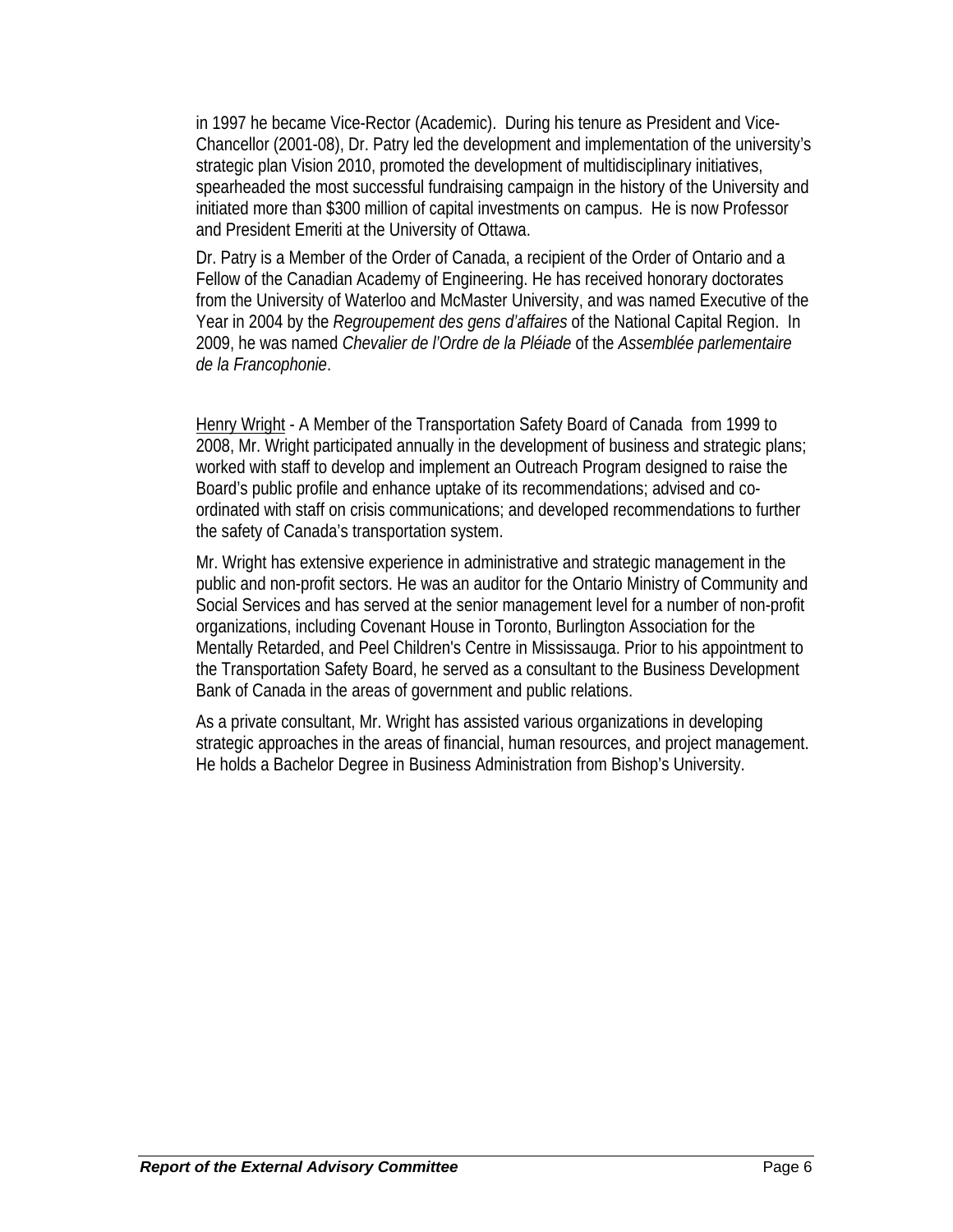# **2. Methodology**

The fact-finding conducted by the EAC was driven by the same factors that would motivate the curiosity of the average Canadian, for example:

- ¾ *What was the situation?*
- ¾ *How did you approach the situation?*
- ¾ *Who did you obtain information from and why?*
- ¾ *What did you do with the information?*
- ¾ *What are you planning to do next and why?*
- ¾ *Is there anything that we think you've overlooked?*
- ¾ *Given the CNSC's role, were the interests of Canadians in Japan and in Canada well looked after throughout the process?*

The EAC's first meeting took place August 5, 2011 with CNSC's President and other officials. Subsequent meetings took place approximately monthly through the fall of 2011 and spring of 2012, typically involving a presentation from CNSC staff followed by a question-and-answer session. The CNSC provided a small group of staff dedicated to the EAC as its secretariat responsible for organizing the logistics of the EAC's meetings.

The EAC's fact-finding process also included meeting with external stakeholders of the CNSC specifically two CNSC power plant licensees (Bruce Power and Ontario Power Generation), the Ontario Emergency Management Organization (EMO) and the Integrated Regulatory Review Service (IRRS) team reviewing the CNSC in late 2011 operating under the auspices of the IAEA.

The EAC also made a site visit to the Darlington Nuclear Power Plant in Clarington, Ontario, allowing the EAC members to experience firsthand the physical scale of a nuclear facility.

The EAC requested briefings from CNSC personnel on specific topic areas:

- Emergency Management at CNSC
- Emergency Management between Canada and the United States
- Communications
- CNSC Fukushima Task Force Report
- IAEA Post-Fukushima Action Plan
- Integrated Regulatory Review Service (IRRS)
- Comparison of the CNSC's actions with those of other nuclear regulators
- Human and Organizational Performance
- Transportation of nuclear materials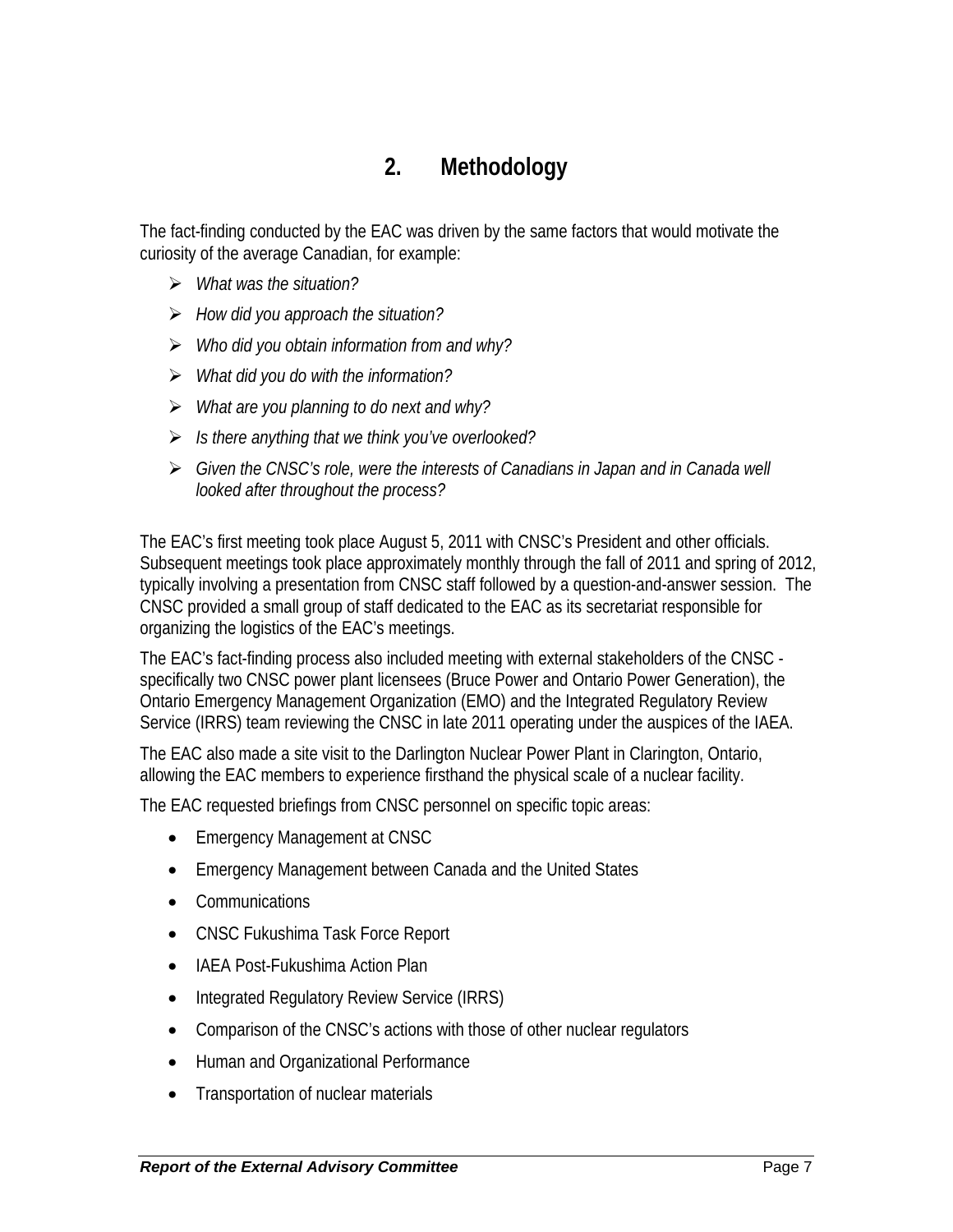The mandate of the EAC was to examine the CNSC's *process* in responding to the Fukushima crisis but not to evaluate the *specific technical recommendations* of the FTF Report, as this is beyond the expertise of the EAC members. The EAC examined the actions taken by the CNSC and looked for any gaps that might have existed or issues/actions that were overlooked.

## **2.1 The Framework of the Canadian Nuclear Industry**

As the EAC members are not nuclear industry experts, the EAC had to establish for its own satisfaction how the CNSC fits into the federal government framework and to what extent it was truly in a position to take action. Only then could the CNSC's actions be assessed on their own merits as the valid responses to the situation at Fukushima.

The CNSC was created by the enactment of the *Nuclear Safety and Control Act* in 2000. The mandate of the CNSC is best captured in section 9 of the *Act* wherein it states that the "Objects" of the CNSC are: to regulate nuclear energy and nuclear substances, equipment and prescribed information in order to prevent unreasonable risk to the environment and to the health and safety of persons; and to prevent unreasonable risk to national security and to regulate in such a manner as to achieve conformity with Canada's international obligations relating to nuclear technology. Further, the CNSC is mandated to disseminate objective scientific, technical and regulatory information to the public regarding its activities and on the effects of the above uses of nuclear materials on the environment and on the health and safety of persons.

Within the federal government structure, the CNSC is an independent regulator answerable to Parliament. Because reports and other information can only be tabled in Parliament by an officer of Parliament, the CNSC therefore reports through the Minister of Natural Resources, but importantly, not to the Minister.

The nuclear facilities regulated by the CNSC are owned by a variety of entities with varying ownership profiles. These entities are licensed by the CNSC. Ontario Power Generation (OPG), Hydro-Quebec and New Brunswick Power are provincially-owned utilities who own and operate nuclear power plants (NPPs) in their respective provinces. Bruce Power Limited is a privatelyowned company operating an NPP in Ontario. Atomic Energy of Canada Limited (AECL) is a federal Crown corporation which is licensed to carry on a variety of nuclear activities across Canada and whose major facility is the Chalk River site in Ontario. This facility is not an NPP but does include the National Research Universal (NRU) reactor which is used for research and is a major producer of medical isotopes.

Decisions to build NPPs are the purview of the provinces based on their individual electricity demand and their plans for development of generation capacity to meet that demand. The CNSC is not involved in that decision-making process and is independent from the business case which underlies an NPP in the supply mix. The CNSC does not regulate electricity rates- this responsibility is managed at the provincial level.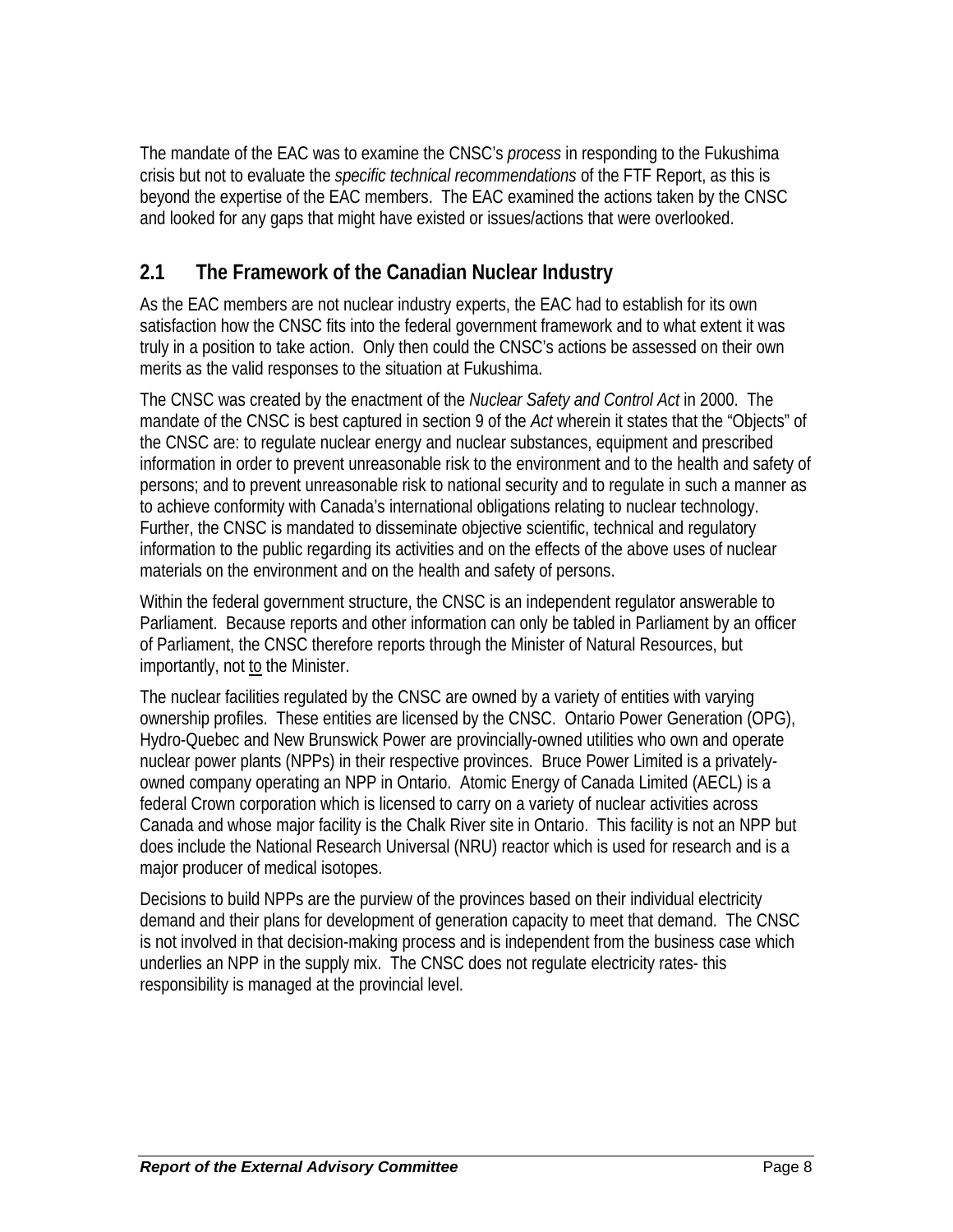## **2.2 CNSC and its Role Within the Framework**

The EAC was mindful in its review that the CNSC was required to carry out its response to the Fukushima crisis in accordance with its mandate. The CNSC needed to ensure it addressed the direct impacts of the accident on the health and safety of Canadians and the environment; the safety of nuclear facilities under its jurisdiction was sufficient to protect the health and safety of Canadians and the environment; Canada's international obligations respecting the use of nuclear energy were adhered to; and, the CNSC fulfilled its educational role in disseminating information to the public.

# **3. Findings and Recommendations**

The EAC has examined several areas of interest which were relevant to the CNSC's Fukushima crisis response. The fact-finding process spanned the period from early August 2011 to the end of March 2012, a period of some eight months, in which much information was learned in a structured manner. Throughout its fact-finding process, the EAC has ensured that its actions were aligned with its stated mandate and to the extent possible, the EAC's findings have been captured accordingly. However, other findings apply to several areas of the mandate, and are listed separately under the heading General Findings.

## *General Findings*

#### *Finding G-1 - In general, the CNSC acted in an appropriate manner in its response to the Fukushima crisis.*

Having examined the CNSC's management of the crisis through its various actions, the EAC concludes that the overall response was prompt and appropriate, with some exceptions as noted below in Findings 2-3, 2-4, 2-5 and 3-3. During the morning of March 11, 2011 as the crisis began to unfold, the CNSC took the decision to activate its Emergency Operations Centre (EOC), coordinate with domestic and international parties, and initiate and maintain communications channels. In the weeks and months that followed, the CNSC continued to put into place longerterm plans to address lessons learned from the crisis and to pursue similar reforms among its counterparts in the international regulatory community. (Refer to Appendix 2 for details of the early stages of the crisis response.)

As the EAC's review has uncovered areas which require further improvement, it notes that many of these areas involve other organizations and that the CNSC cannot solve the problems by itself. This is further described in various findings below, and is consistent with the findings of the Integrated Regulatory Review Service (IRRS) Report which stated that "CNSC has performed a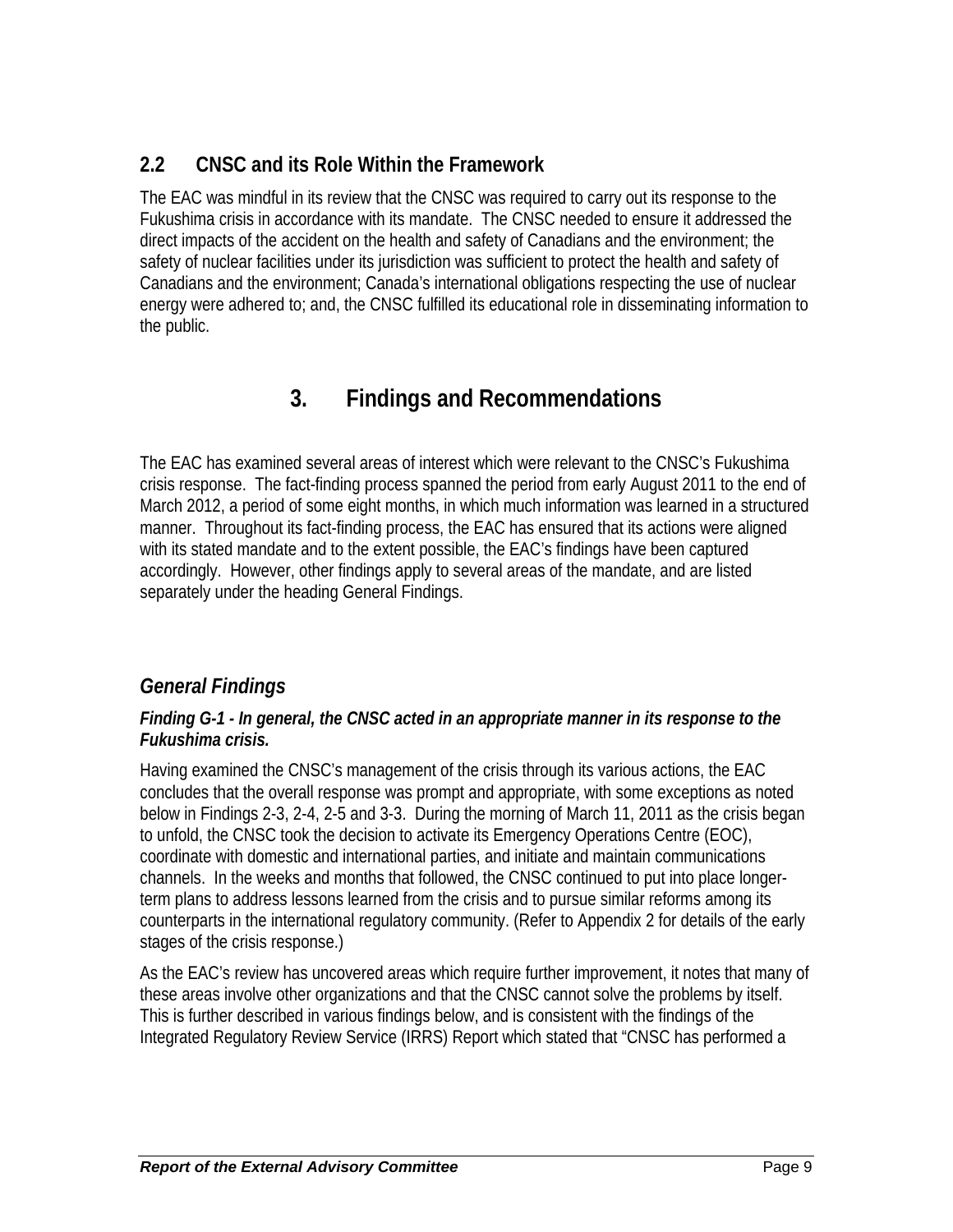systematic and thorough review of the implications and the lessons learned from the [Fukushima crisis]….".[4](#page-16-0)

#### *Finding G-2 - The EAC is satisfied that the process for considering the FTF Report has provided appropriate opportunities for members of the public to view the FTF findings and submit input to the process. As well, the EAC considers that the CNSC has made adequate provisions in its process for receiving and incorporating such input into the final actions to be recommended to the Commission.*

The EAC has reviewed the process followed by the FTF and is of the view that it has been adaptable and accommodating to ensure that adequate inputs have been sought out and incorporated. The information collection process began with publicly-available letters to licensees and considered by the FTF team whose creation and terms of reference were made public. Three rounds of public consultation have been provided in order to ensure that all stakeholders have had the opportunity to review and comment on the recommendations and action plan as they have evolved. Given that the original process envisaged only one round of consultation, the EAC concludes that the CNSC has conducted a flexible and appropriate process.

#### *Finding G-3 – In general, the EAC considers that the FTF was thorough and balanced in fulfilling its mandate relating to NPP safety.*

From the perspective of the EAC the findings of the FTF Report appear to be thorough with the disclosure of both positive and negative findings. Furthermore, the Staff Action Plan on the FTF recommendations also appears to have linked the findings and recommendations to clearly specified actions with reasonable timelines for implementation.

Notwithstanding, the EAC believes the FTF should have made a more thorough examination of a few key issues which are further clarified in findings 2-3, 2-4, 2-5 and 3-3 below .

#### *Finding G-4 – The EAC found that while the peer review process is valuable, the IRRS review is not mandatory, suffers from a lack of information sharing between regulators and a lack of enforcement mechanisms through the IAEA.*

The international regulatory community, under the IAEA, benefits from the Integrated Regulatory Review Service (IRRS) whereby a country's regulator is evaluated by its counterparts according to the IAEA framework. Through this process, regulators are encouraged to improve their adherence to internationally-accepted practices and thereby to raise the bar for nuclear safety internationally. The results of each IRRS review may be made public at the discretion of the regulator being reviewed.

Participation in IRRS exercises is purely voluntary, however, and individual national regulators are not required to conduct them. Consequently, the potential benefits of the IRRS services remain

1

<span id="page-16-0"></span><sup>4</sup> Integrated Regulatory Review Service (IRRS) Follow-up Mission Report to the Government of Canada, Ottawa, Canada, 28 November-9 December 2011, page 65. See [http://www.nuclearsafety.gc.ca/pubs\\_catalogue/uploads/March-2-2012-IRRS-Follow-up-Mission-to-Canada-](http://www.nuclearsafety.gc.ca/pubs_catalogue/uploads/March-2-2012-IRRS-Follow-up-Mission-to-Canada-Report_e.pdf)[Report\\_e.pdf](http://www.nuclearsafety.gc.ca/pubs_catalogue/uploads/March-2-2012-IRRS-Follow-up-Mission-to-Canada-Report_e.pdf) .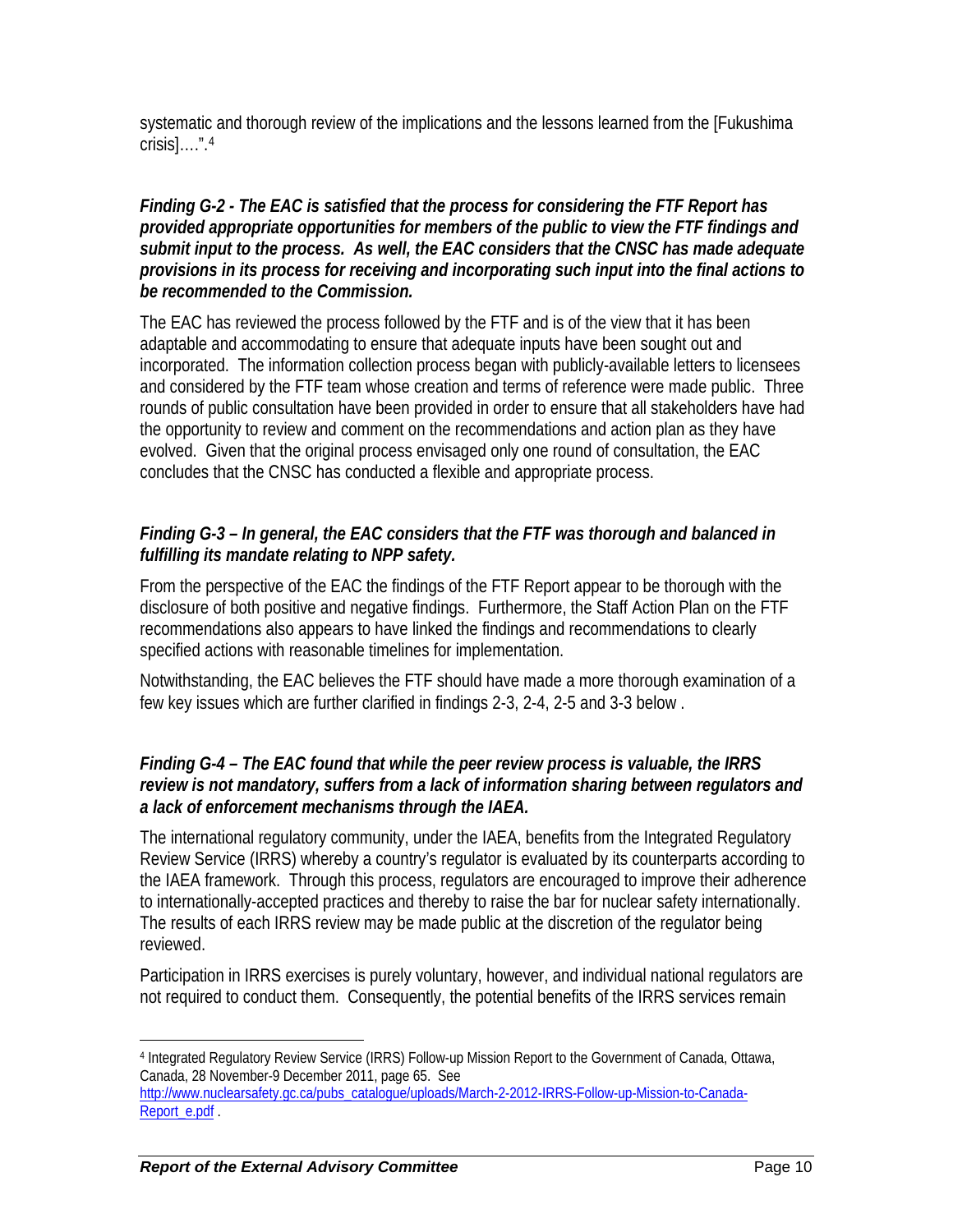unrealized when certain nations do not conduct these reviews. In order to best ensure consistent adherence to the best international standards of nuclear regulatory safety, the EAC believes it would be beneficial for the IAEA to enforce participation in the IRRS process among all member states. As described further in Finding 4-1, the CNSC was active in promoting reform in this area.

**RECOMMENDATION 1** – The EAC recommends that the CNSC continue to work with regulators of other member states of the IAEA to ensure that the IRRS process is mandatory, transparent and that the findings and recommendations are enforced.

The peer review mechanism is used by regulators and industry alike. The peer review process appears to be even more prevalent among the international operator community under the auspices of the World Association of Nuclear Operators (WANO). The EAC understands that the WANO reviews are very detailed and that there is an element of peer competition to achieve high results. However, the results of these reviews are kept confidential and not shared with the regulatory community.

The EAC agrees that the peer review process is an effective approach for promoting safety across the global nuclear industry. However, the EAC notes that, in the same way that WANO members are aware of exemplary operating practices among their peers, it follows that they are likely also aware of issues in that same community which could compromise safety. Because the results are not shared with the regulators, this removes an opportunity for action to be taken to prevent the threat of a nuclear accident.

**RECOMMENDATION 2** – The EAC recommends that the CNSC work with its fellow regulators in convincing WANO members to share the results of their peer review process to promote nuclear safety in all nations with nuclear power plants.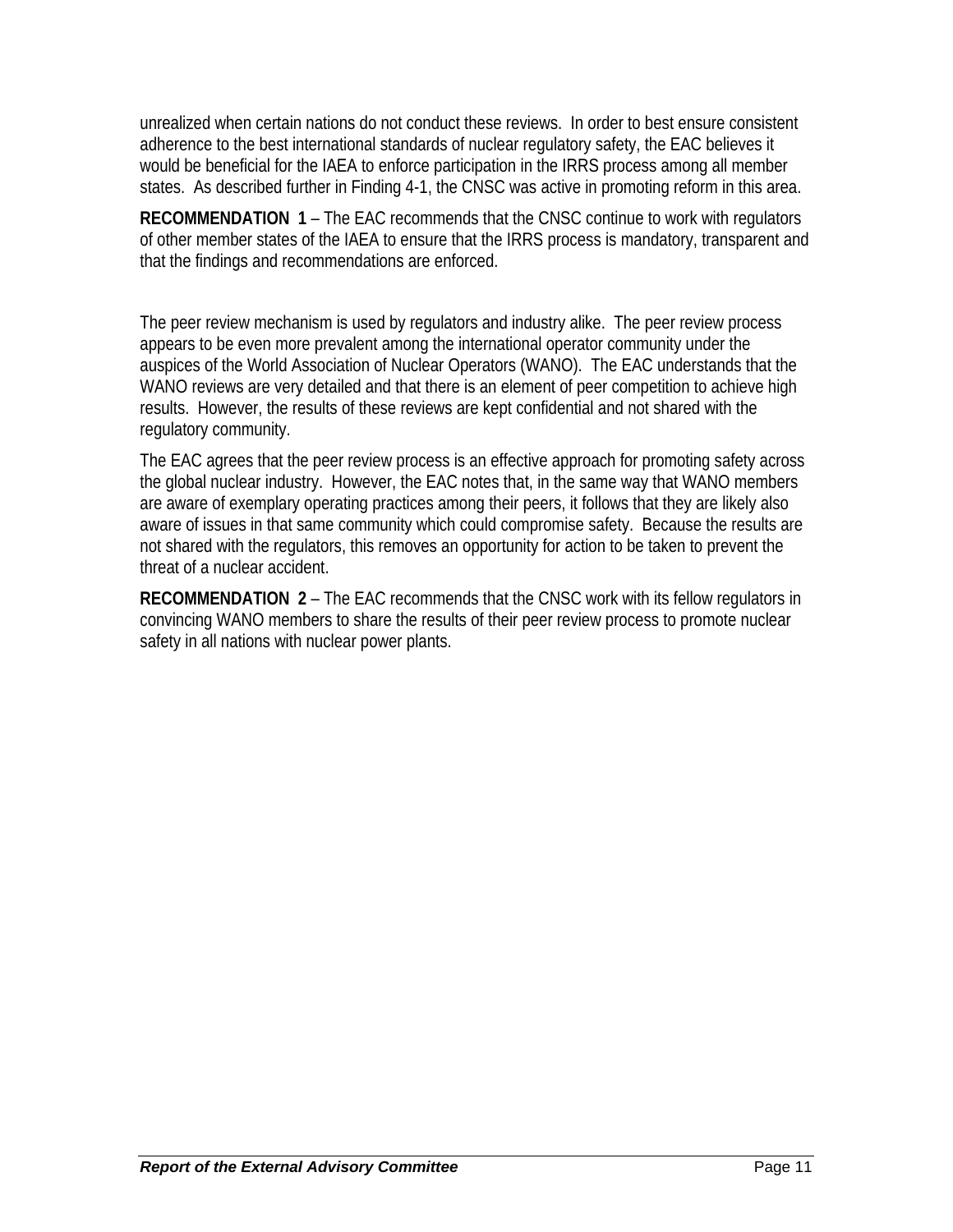## *Further Findings:*

## *EAC Mandate Element 1 - review the CNSC's immediate response to the Japan nuclear events, including activation of its emergency operations centre and connections with the rest of government and international organizations-*

#### *Finding 1-1 – The CNSC acted promptly in deploying its emergency operations centre (EOC).*

The EAC finds that the CNSC took the appropriate action in determining that the developing situation at the Dai-ichi and potentially other Japanese NPPs in the immediate aftermath of the earthquake and tsunami warranted the deployment of its EOC during the morning of March 11, 2011. This facility operated on a 24/7 basis for a period of some three weeks until Japanese authorities demonstrated they had begun to control the situation. Because of its early action, the CNSC was in a position to lend support to other government and international organizations when these requests materialized.

#### *Finding 1-2 – The CNSC acted early to initiate and maintain contact with its government counterparts in the first stages of the crisis.*

The EAC finds that the CNSC established contact with a wide range of government organizations involved in managing elements of the crisis, including Health Canada, DFAIT, Environment Canada, Public Safety Canada (PSC), the Canadian Forces and the Canada Border Services Agency. This contact began mid-morning on March 11, 2011, the initial day of the crisis, when PSC and CF contacted the CNSC. CNSC participated in a daily DFAIT-led multi-party conference call which included Canada's Embassy in Tokyo. In addition to its own deployed EOC, on Tuesday March 15, 2011 the CNSC began providing around-the-clock staff to PSC's Government Operations Centre (GOC) - one of the few government organizations outside of PSC to do so.

The CNSC executes its internal emergency management through the Nuclear Emergency Organization (NEO), shown below in Figure 1[5](#page-18-0). This diagram illustrates the CNSC's interaction with other agencies involved in responding to nuclear emergencies, with many of the "boxes" representing an individual located at the emergency operations centre of another responder organization. Two such positions represent the CNSC's coordination with the Health Canada-led Federal Nuclear Emergency Plan (FNEP) which is the guiding process for a specific nuclear incident. As noted below in Finding 1-3, however, the FNEP was not activated during the Fukushima crisis but these two roles were nonetheless activated and coordinated with PSC's GOC instead.

<span id="page-18-0"></span> $\overline{a}$ 5 From presentation by Director, Emergency Management Programs Division, CNSC, Sept. 1, 2011, page 12.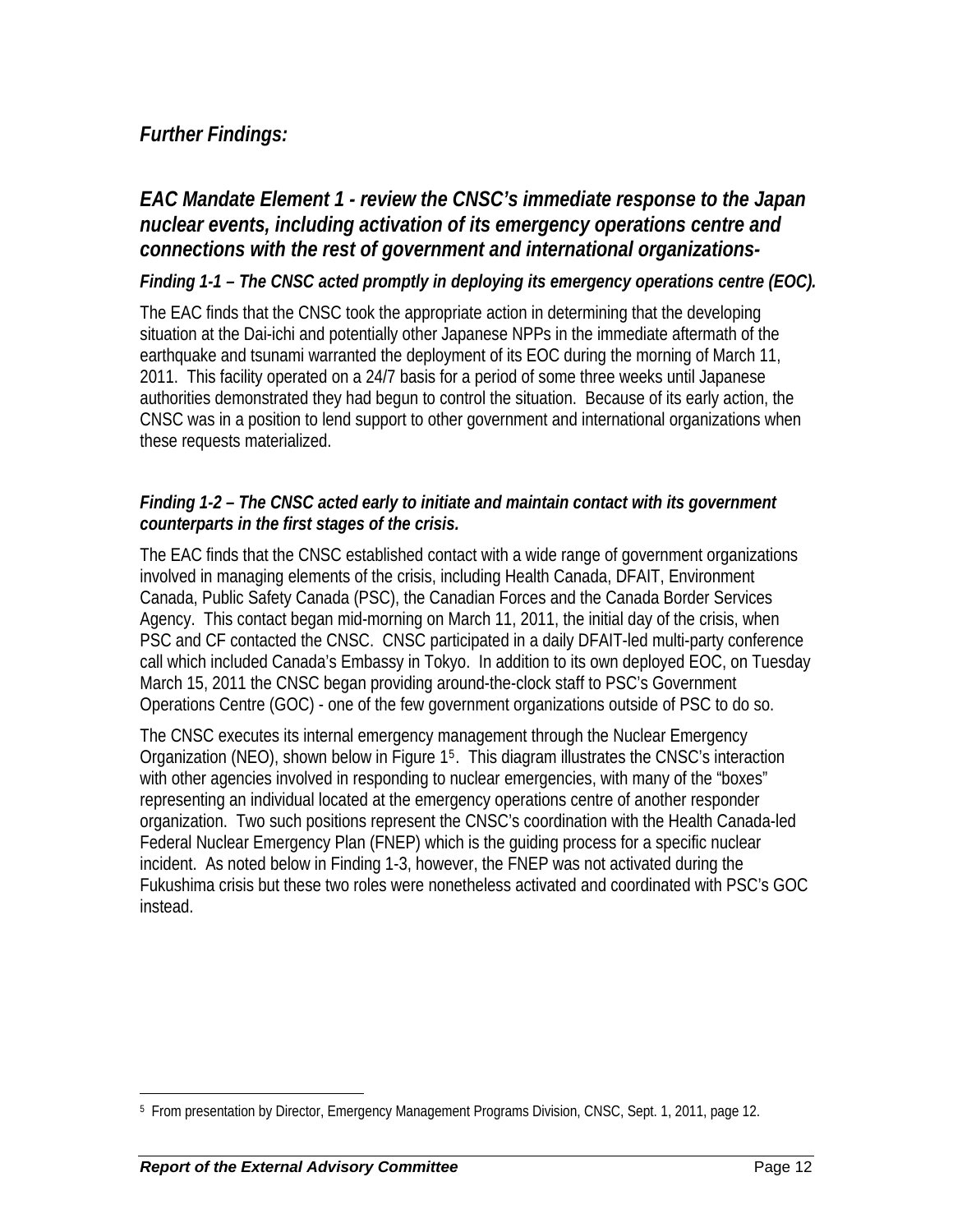## **Figure 1 Nuclear Emergency Organization (NEO) Structure**

# **CNSC Nuclear Emergency Organization**

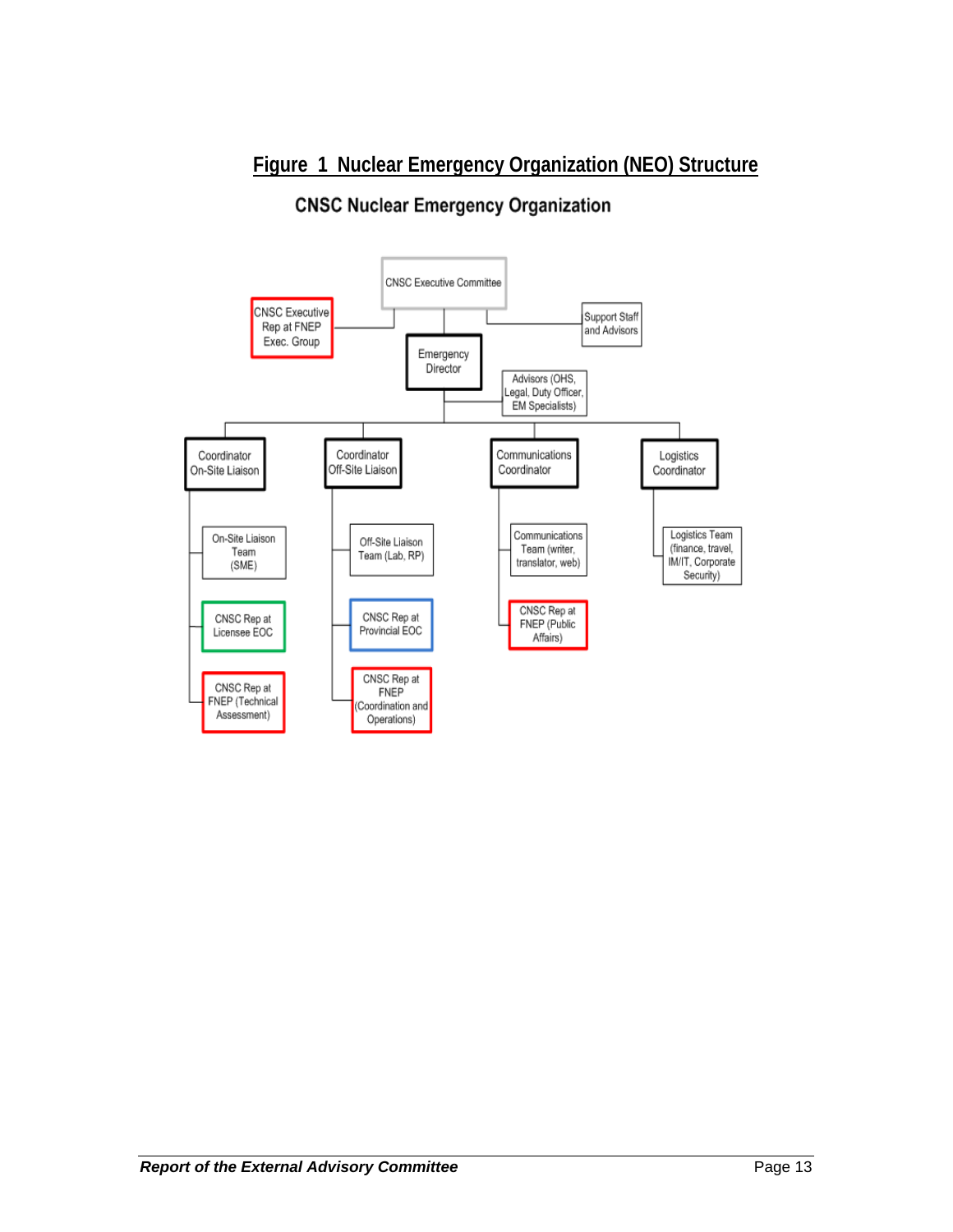The CNSC's emergency operations structure also provides for a larger scope of interaction which includes Canadian organizations outside the immediate group of first responders as well as non-Canadian bodies who would need to be informed or consulted. Figure 2 shows this structure<sup>[6](#page-20-0)</sup>. Organizational details on the role of CNSC in the FNEP process are found in Appendix 4.



# **Figure 2 Inter-Organizational Links**

 $\overline{a}$ 

<span id="page-20-0"></span><sup>6</sup> CNSC Emergency Response Plan, CAN2-1, December 2010 (Revision 6), Figure 6.2.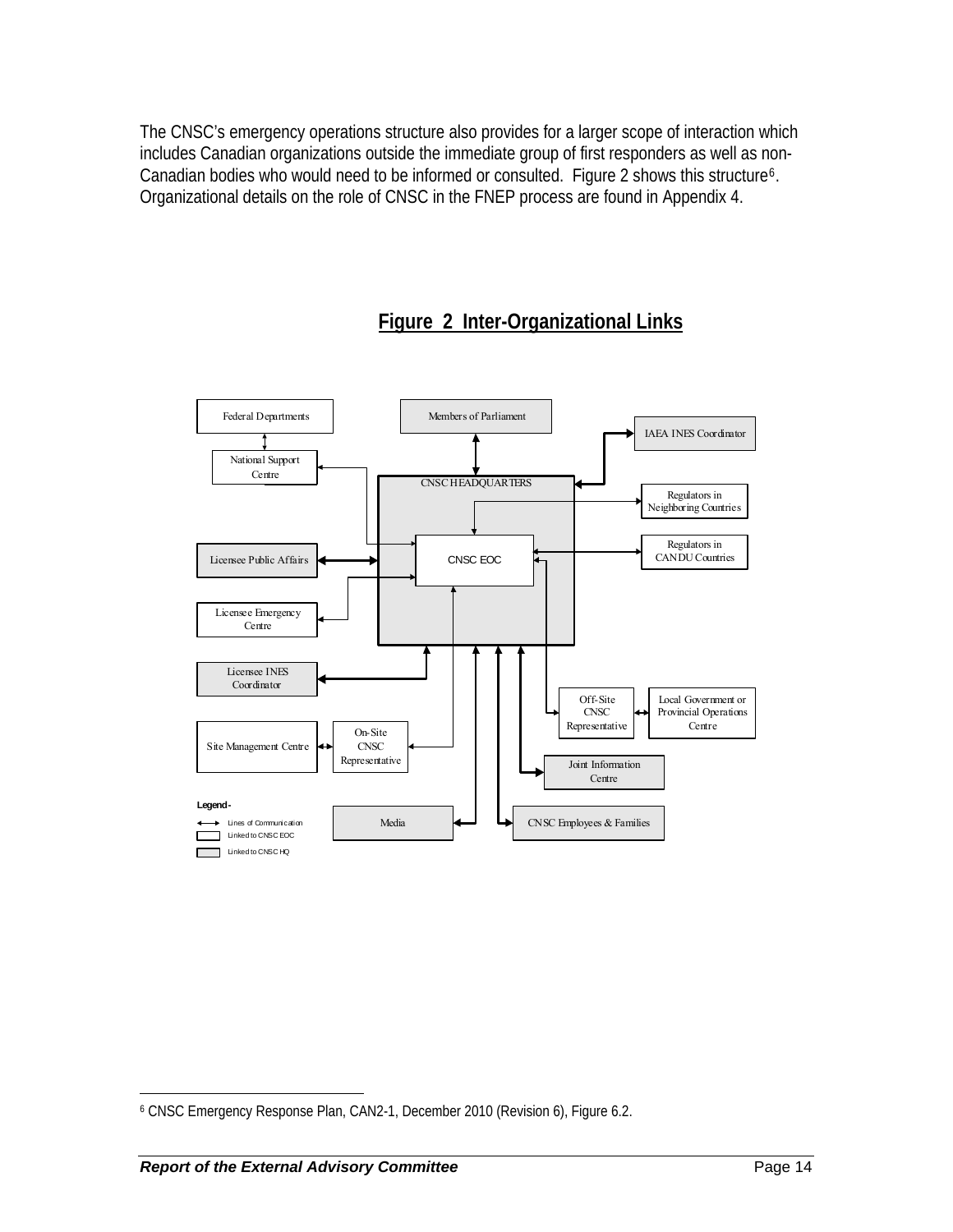#### *Finding 1-3 There is a lack of coordination of emergency planning roles in Canada with regard to nuclear events.*

DFAIT immediately implemented its emergency plans as the Japanese earthquake and tsunami had caused widespread loss of lives and infrastructure in Japan, thereby raising concerns for the safety of Canadians living in Japan and causing officials to consider how Canada could provide assistance to the Japanese people. Shortly following the initial event, the CNSC learned about the nuclear emergency developing in Fukushima and activated its emergency operations centre. In the following days, the nuclear accident would come to overshadow the earthquake and tsunami impacts. This caused the Canadian government to consider the need to evacuate Canadians from Japan who might face radiation exposure and to monitor the spread of radiation to Canada itself.

These concerns spread the emergency response across several federal government departments and exposed the lack of clearly-defined responsibilities and leadership as it pertains to a nuclear emergency in Canada or a global event such as the Fukushima crisis. Examples include responsibility for public release of radiation level measurements in British Columbia and the confusion over the lead role being either with Public Safety Canada, the department with the authority to manage the Federal Emergency Response Plan (FERP) or with Health Canada, the responsible organization for the Federal Nuclear Emergency Plan (FNEP). In reviewing the implications for a domestic nuclear emergency, the potential for confusion over roles and responsibilities is even greater- involving federal, provincial and municipal governments, with each containing its own responsible organizations.

The CNSC is not alone in identifying a need for greater coordination- for example, Health Canada released a 'lessons-learned' assessment which cites many of the same issues. While the CNSC is generally of the view that the FNEP should have been activated[7](#page-21-0), Health Canada decided not to. For a brief period Health Canada's website indicated that the FNEP had been implemented, and was subsequently corrected. <sup>[8](#page-21-1)</sup> This concern over a lack of coordination in federal plans is also shared by the nuclear power plant operators with whom the EAC met.

**RECOMMENDATION 3** - The EAC recommends that the CNSC work with other government departments to ensure better coordination and redefinition of departmental roles and responsibilities should a nuclear accident occur in Canada, the United States or overseas.

#### *Finding 1-4 – Broadly-based emergency planning exercises have been carried out infrequently.*

Related to, but distinct from, the roles and responsibilities during an emergency is the ongoing practice of procedures laid out in emergency plans. Exercises are not only necessary for the respondent organizations to simulate the actions during a real emergency, but also for identifying potential gaps in planning and conflicting roles- the very issue identified above.

 $\overline{a}$ 

<span id="page-21-1"></span><span id="page-21-0"></span><sup>7</sup> The FNEP (Fourth Edition, May 2002) applies to nuclear emergencies (s. 1.3) and includes those incidents occurring in other countries with a potential to affect Canadians living in Canada or abroad (s. 1.1). While there are permitted exemptions from obligatory activation of FNEP (s. 1.5), the Fukushima crisis would not appear to apply, and thus it could be argued that FNEP needed to be activated, even if only at the lowest level- Monitoring (s. 4.2.1). <sup>8</sup> Health Canada, Lessons Learned Review, Declaration of Nuclear Emergency - Japan, released circa December 12, 2011, p. 9.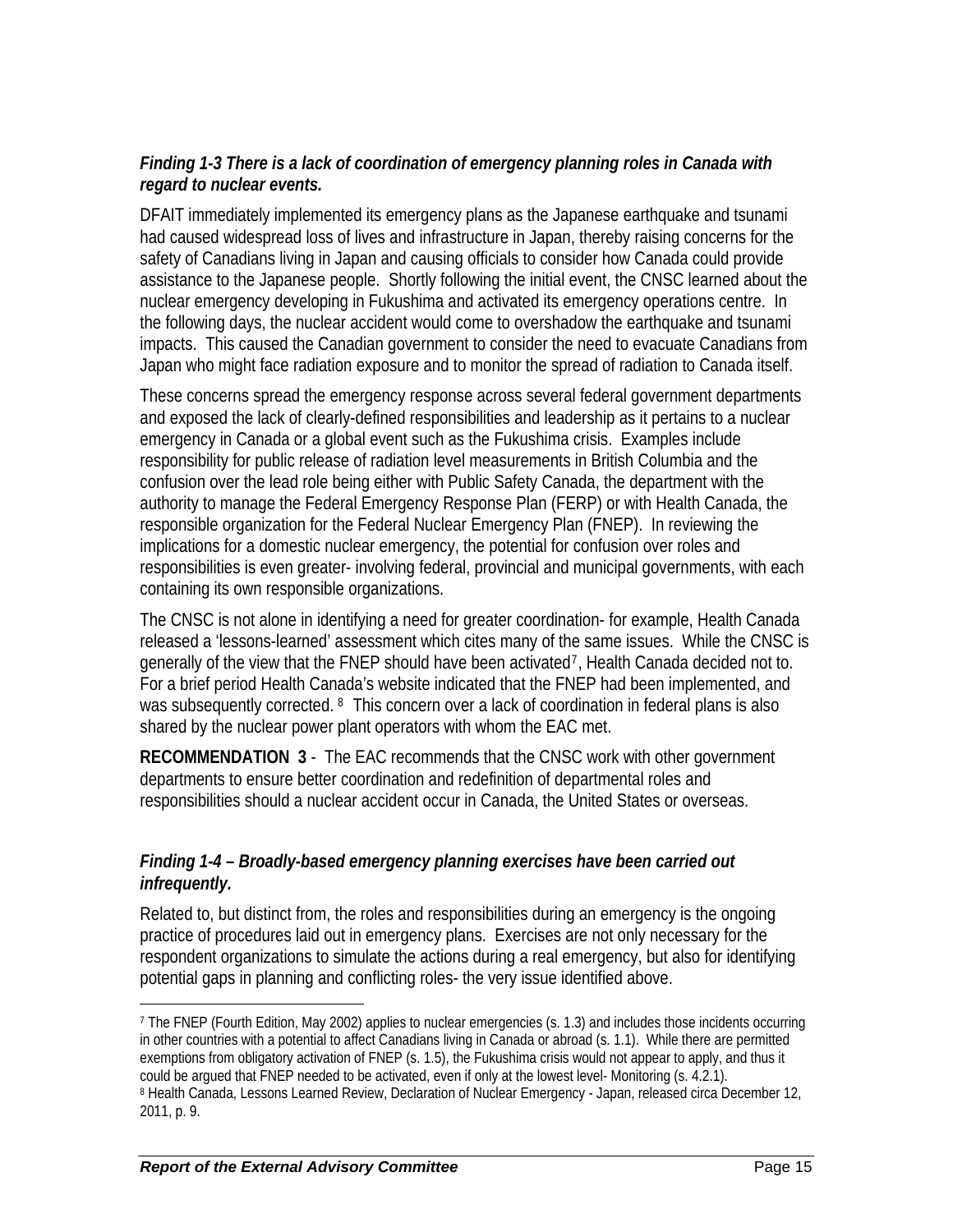CNSC staff reported that the last broadly-based federal exercise took place in the 1997-1999 timeframe, predating the creation of Public Safety Canada and its central role in emergency planning/response. The EAC also heard that the last exercise at Darlington which involved multiple groups was the CANATEX-3 simulation in 1998-1999. The EAC has learned that a major exercise took place in late March 2012 at Point Lepreau in New Brunswick and that Bruce Power is planning a similar event at its NPP in Ontario in October 2012. While there have been a number of exercises of limited scope simulating nuclear emergencies<sup>[9](#page-22-0)</sup>, the EAC's fact-finding process revealed that there appears to be general agreement that these are not sufficient for testing the full range of response actions called for in the emergency plans.

The EAC recognizes that such exercises are costly for the parties involved and require a significant effort to organize if they are to be effective. Because emergency management is within the authority of government organizations at the municipal, provincial and national levels, the CNSC has a limited ability to ensure emergency management beyond the "fence" through the imposition of licence conditions on licensees.

To ensure the safety of Canada's citizens, the EAC considers that it would be beneficial for NPP operators to conduct more frequent exercises with the cooperation of the many partner organizations involved. The EAC considers that the CNSC is well-positioned to influence the parties and increase the regularity of these activities.

**RECOMMENDATION 4** - The EAC recommends that the CNSC meet with its partner organizations and licensees to establish the extent and frequency of multi-level emergency exercises.

## *Finding 1-5 – The CNSC acted early to initiate and maintain contact with international organizations in the first stages of the crisis.*

The EAC finds that the CNSC established contact with a wide range of foreign-based bodies. By the early afternoon of March 11<sup>th</sup>, the CNSC had contacted other regulators to begin sharing information and attempt to analyze and assess the situation and potential impacts. Daily conference calls were held with the U.S., U.K. and French nuclear regulatory agencies as the crisis progressed.

Further, the CNSC engaged with DFAIT, and the Ambassador and staff at Canada's mission in Vienna to maintain daily contact with the IAEA and support international actions. As part of this involvement, the CNSC sent a staff technical expert to the IAEA in Vienna to work on the assessment team during the first weeks of the crisis.

<span id="page-22-0"></span><sup>1</sup> 9 See, for example, Health Canada's website page at <http://www.hc-sc.gc.ca/hc-ps/ed-ud/prepar/nuclea/exer-eng.php>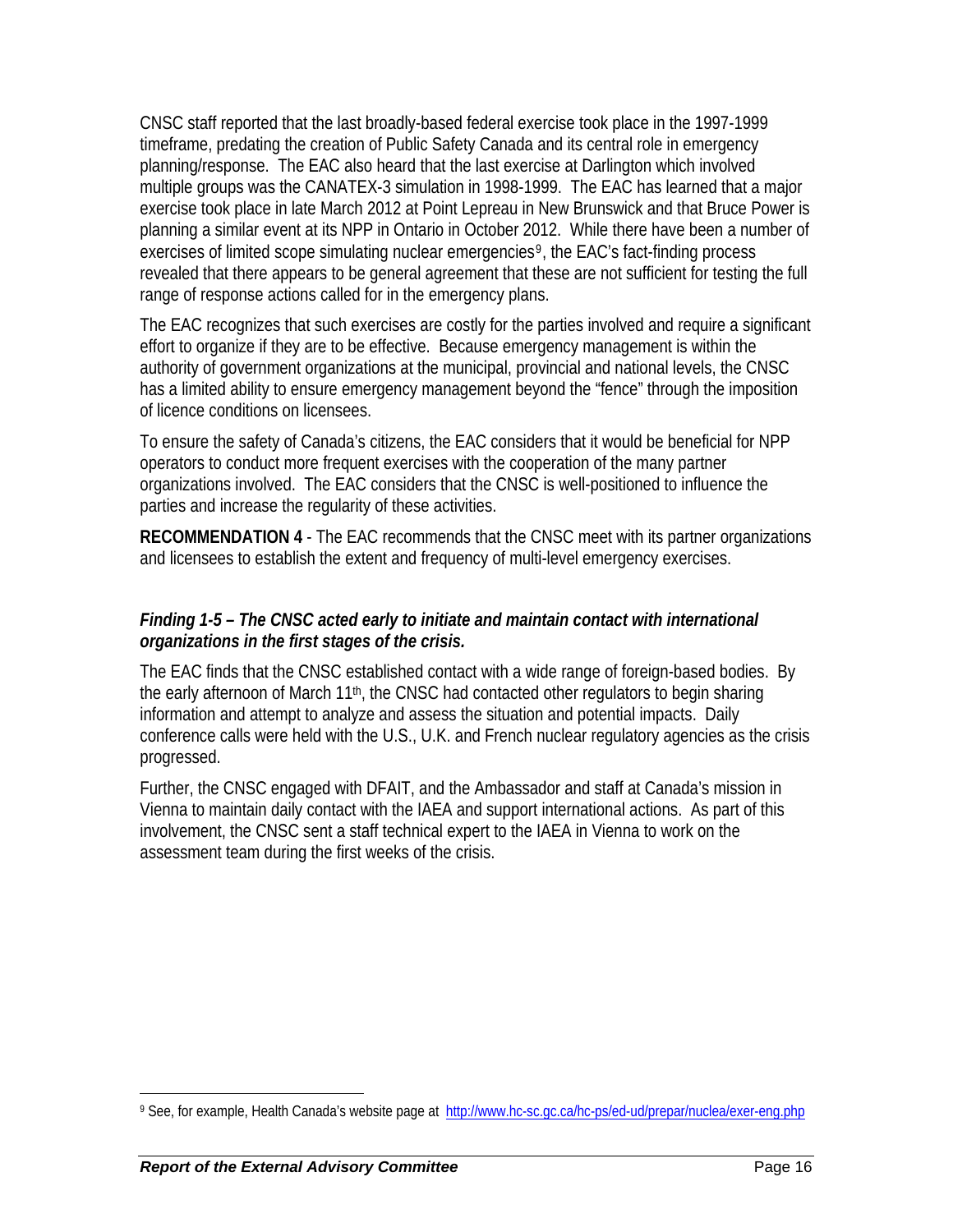## *EAC Mandate Element 2 - review the CNSC's interactions with the Canadian nuclear sector and its regulated industries-*

#### *Finding 2-1 – In general, the EAC finds that the CNSC interacted promptly and pro-actively with the nuclear industry beginning early in the crisis and throughout the longer term.*

The CNSC initiated early contact with its licensees and followed a structured process to assess the safety of Canadian installations after the Fukushima crisis. The CNSC issued letters under section 12(2) of the NSCA to licensees asking for detailed information and plans to address issues raised by the Fukushima crisis.<sup>[10](#page-23-0)</sup> These letters were issued in two groups: the first group of letters was issued March 17, 2011 to the operators of major facilities such as NPPs and the Chalk River site which includes the National Research Universal (NRU) reactor. The second set of letters was issued March 22, 2011 to operators of other significant nuclear facilities, such as fuel processing plants and uranium mines. Over the balance of 2011 and well into the first quarter of 2012, the CNSC followed up with the results of the FTF's findings and developed the CNSC's Action Plan in consultation with industry and other stakeholders for approval by the CNSC Commission tribunal.

#### *Finding 2-2 – The EAC found that the CNSC had a clear process to address the responses from the NPPs.*

The CNSC's process for utilizing the industry's responses to the requests for information was inclusive and provided the opportunity for licensees as well as other stakeholders including the public to participate. The EAC learned during its fact-finding process that the CNSC and its NPP licensees held frequent discussions in the early stages of the crisis at several levels within their organizations, and that communications were free-flowing and cooperative.

#### *Finding 2-3 –The EAC finds that with regard to licensed facilities which are not nuclear power plants, the CNSC's proposed actions for assessing the information gathered and proposing any new measures have not been made clear to the public.*

On initial review, the EAC found it challenging to discern what the CNSC plan was for dealing with the responses from its licensees for major facilities that are not NPPs, following the letter requests sent on March 22, 2011 in accordance with section 12(2) of the NSCA.

However, the EAC has since learned that the CNSC has also considered the information learned from this second group and has developed a plan whereby the CNSC intends to apply newlyadopted protection measures as licence conditions during the licence-renewal process for each licensee. In the FTF Report, it states simply that "CNSC staff will use the results of the Task Force investigations of NPPs to drive continuous improvement at other facilities."[11](#page-23-1)

However, it does not appear to the EAC that the CNSC has otherwise publicized this intended process for dealing with information obtained from the second set of letters issued.

 $\overline{a}$ 

<span id="page-23-0"></span><sup>10</sup> See Appendix 3 for examples of these letters.

<span id="page-23-1"></span><sup>11</sup> CNSC Fukushima Task Force Report, document No. INFO-0824, October 2011, section 3.2, page 10.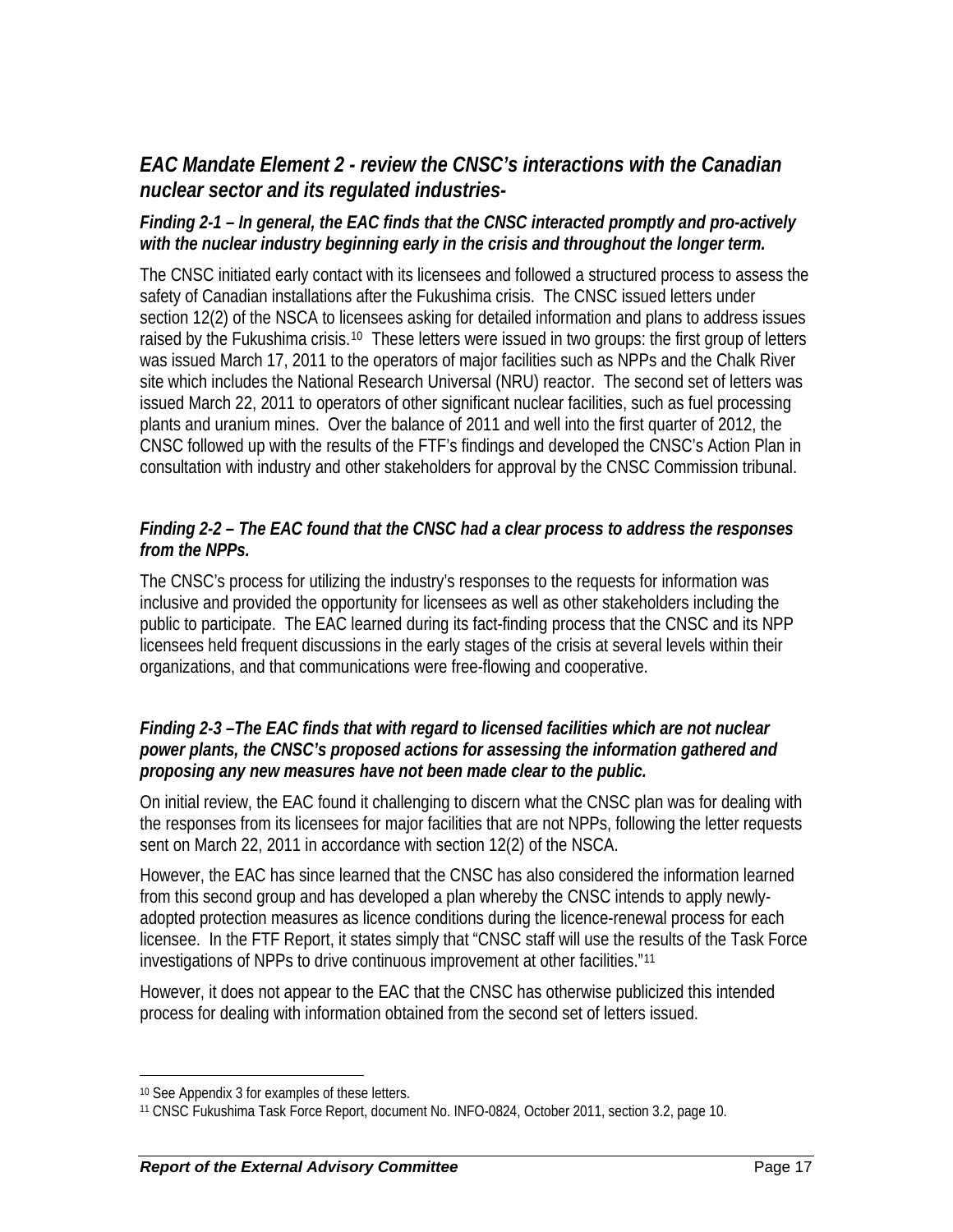**RECOMMENDATION 5** – The EAC recommends that the CNSC clarify its position on the 12(2) orders with respect to the non-NPPs.

#### *Finding 2-4 - It is not evident that the CNSC has considered the area of Human and Organizational Performance in its FTF recommendations.*

It is not apparent that Human and Organizational Performance, which includes human performance and human factors<sup>[12](#page-24-0)</sup>, has been explicitly examined by the CNSC in its response to the Fukushima crisis.

The human element is an important component of NPP safety, both in terms of preventing accidents and in management of an emergency. Notably, on average 75%[13](#page-24-1) of industrial events have human and organizational causes versus technical ones, and as such should be considered as key elements when reviewing the recommendations in the FTF Report. The Chernobyl nuclear accident in 1986 is widely considered to have resulted from the lack of a "safety culture" - an important element of Human and Organizational Performance practice as it relates to the nuclear industry.

The EAC learned that the CNSC has an extensive level of specialized knowledge in this field and a detailed process for regulating Human and Organizational Performance in its licensing of NPPs and their operators.

The FTF Report does not explicitly address Human and Organizational Performance and suggests that the FTF may not have examined this potential safety area- whether intentionally or not. Therefore, it is unclear what, if any, regulatory modifications need to be implemented for NPP operators to guard against an accident scenario from this source. The EAC believes this would be a valuable supplement to the FTF Report, noting that the French and U.K. regulators have specifically addressed Human and Organizational Performance in their lessons-learned reports. The French have gone further and have launched an investigation into the role of contractors in their study of human factors.

There has yet to be a full understanding of what the Japanese authorities have learned about human actions at the Dai-ichi plant. Facility and equipment damage from the earthquake and resulting tsunami appear to have been the focus of study on the part of most regulators seeking to learn from the Fukushima crisis. It is not yet clear, however, to what extent the crisis could have been mitigated had human actions been different.

**RECOMMENDATION 6** – The EAC recommends that the CNSC examine the area of Human and Organizational Performance to achieve a more complete understanding of lessons learned from the Fukushima crisis.

 $\overline{a}$ 

<span id="page-24-0"></span><sup>12</sup> From presentation by Director-General, Directorate of Safety Management, CNSC, December 13, 2011, slide 16. CNSC definitions - "Human performance: The outcomes of human behaviours, functions and actions in a specified environment, reflecting the ability of workers and management to meet the system's defined performance under the conditions in which the system will be employed. Human factors: Factors that influence human performance as it relates to the safety of a nuclear facility or activity over all phases, including design, operation, maintenance and decommissioning. Factors may include the characteristics of the person, task, equipment, organization, environment or training."

<span id="page-24-1"></span><sup>13</sup> ibid, slide 17.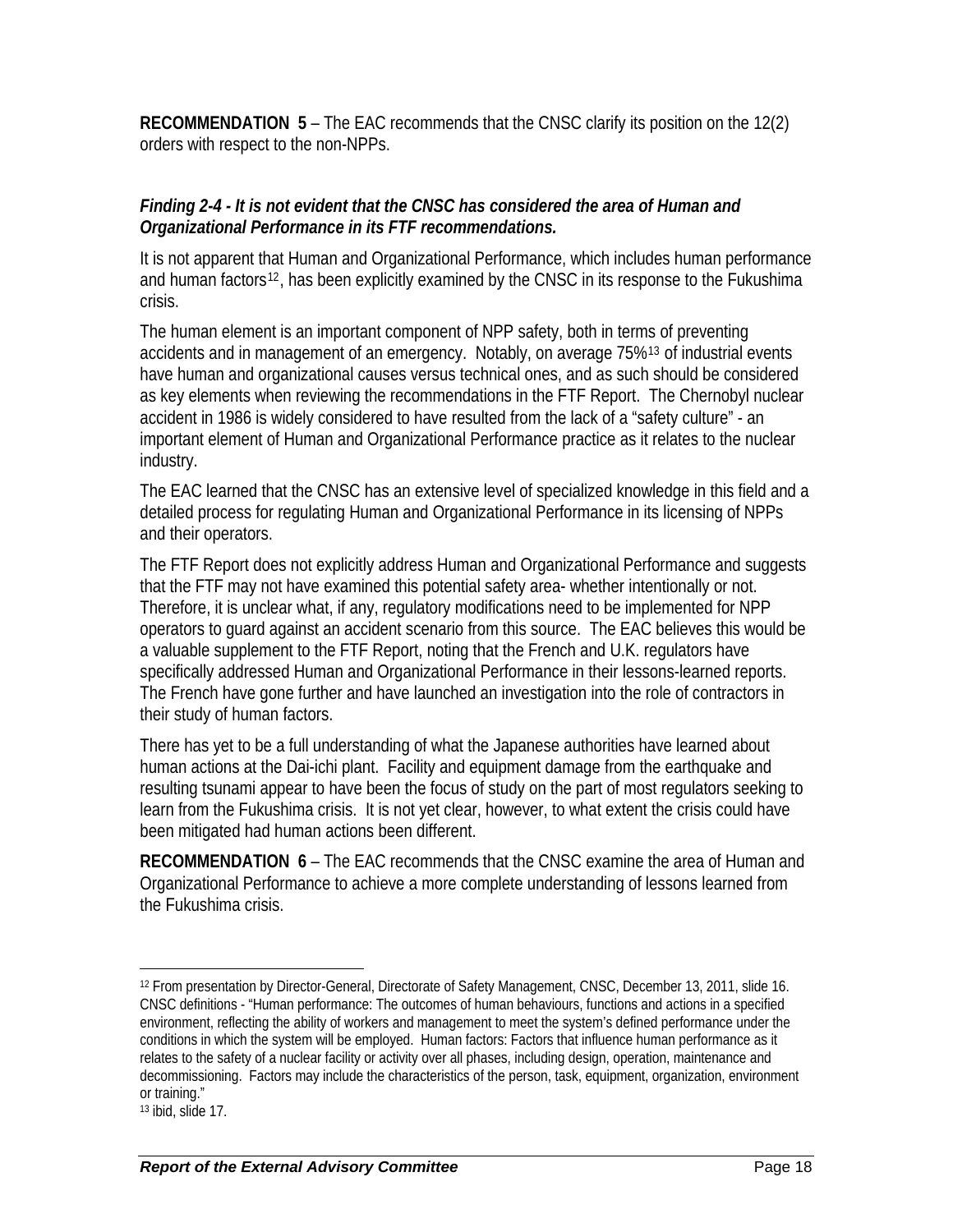#### *Finding 2-5 – The EAC found that the CNSC's plans for dealing with the FTF's concerns about the design capability of NPPs to withstand tornado hazards remain unclear.*

The FTF identified in its Report that "the assessment for the design-basis and beyond-design-basis tornado hazards was found to be weak at some NPPs".[14](#page-25-0)

During its fact-finding process, the EAC noted that a Category F3 tornado landed on the shore of Lake Huron in the summer of 2011 and devastated the town of Goderich, Ontario. Given that Goderich is only approximately 60 kilometres from a nuclear power plant, the EAC was concerned that strong tornadoes are realistic hazards that could cause damage to the infrastructure at any of Canada's NPPs.

In light of the fact that the FTF identified issues with the design capability of NPPs to withstand this specific hazard, the EAC is concerned that there are no further details on how the CNSC proposes to address this deficiency in the FTF Report and in the Action Plan.

The EAC is therefore unclear as to how CNSC plans to address tornado hazards in the future.

**RECOMMENDATION 7** – The EAC recommends that the CNSC clarify its plans to address tornado hazards.

## *EAC Mandate Element 3 - review the CNSC's communications with all affected stakeholders, including governments, international organizations and the public-*

#### *Finding 3-1 –In general, the EAC finds that the CNSC acted promptly to establish communication channels and was open to share and disseminate information, both domestically and abroad.*

The CNSC took early action to develop communications channels with other government parties, regulators in foreign countries and international organizations such as the IAEA. Equally as important, the CNSC was active by mid-morning on March 11, 2011, the first day of the crisis, preparing material for the media and the public. The CNSC made factual and science-based information available starting on the afternoon of March 11 on its website and through other means such as the media. (Refer to Appendix 2 for more details.)

The CNSC was also the first nuclear regulator to post its plume-modelling data for the public to access, making available the forecasting information relating to the airborne transport of radioactive particles and its anticipated arrival time in Canadian territory.

The CNSC is connected with the Science Media Centre, an organization which is accessed by the media when it is in need of technical background on a news event, and CNSC personnel were contacted by the media through this channel. As noted below, however, the EAC considers that other aspects of the communications function need to be improved by the CNSC and other parties.

<span id="page-25-0"></span><sup>1</sup> 14 CNSC Fukushima Task Force Report, document No. INFO-0824, October 2011, section 6.1.3, page 23.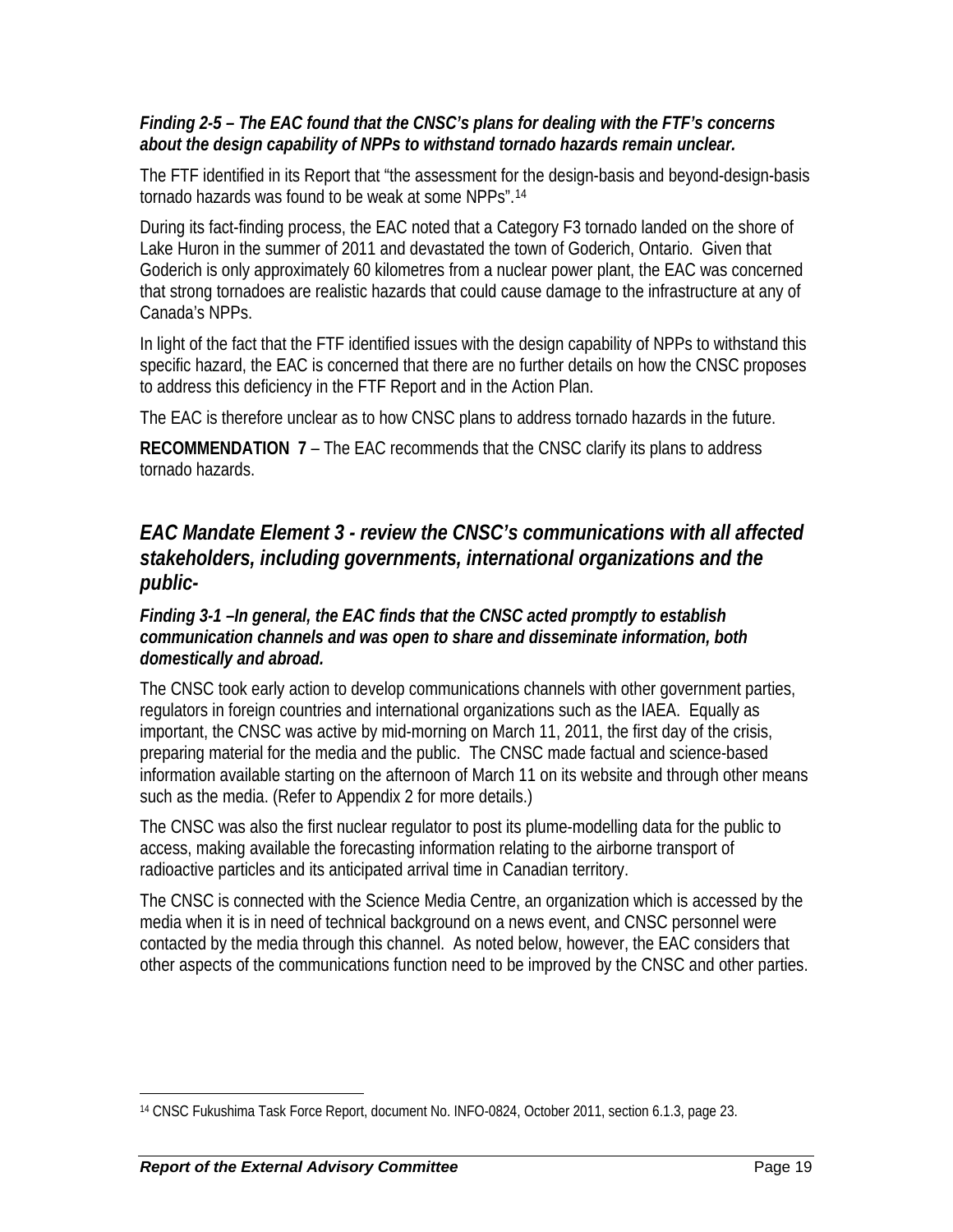#### *Finding 3-2 - The EAC finds that, during the nuclear incident, there was no evidence of a coordinated government-wide communication strategy and that the CNSC attempted to fill the void and provide information, but that this role was primarily limited to web-based communications.*

The public looks to several sources for information during a crisis. Factual and science-based information, explained in understandable terms, is a crucial element in meeting this need. Government, industry and academia are some of the few reliable sources for this information.

The FNEP was not activated during the Fukushima event and there was no official federal government "voice" to provide updates to the public. The CNSC took early action to establish lines of communication with other organizations, including government and international bodies, and to make available regular status updates on its website for the media and public. The CNSC was seen by many government agencies as the go-to agency for nuclear reactor-related information.

The CNSC, as a government organization, has a role to play because of its specific technical expertise. While the EAC recognizes that the CNSC's mandate is to regulate the nuclear industry rather than promote it, in the event of a nuclear emergency, the CNSC would of course have firsthand knowledge which would be critical to the communications role.

However, in the EAC's view, it is the federal government who should take the lead in the communications role during a nuclear emergency, able to provide regular and consolidated updates for the public and media.

#### *Finding 3-3 – The EAC finds that during the Fukushima incident the CNSC had a limited public communication/ education strategy that was mostly focused on web-based activities.*

One element of the CNSC's mandate is to disseminate objective scientific, technical and regulatory information to the public regarding the effects of the use of nuclear materials on the environment and on the health and safety of persons. The EAC considers that the information that Canadians are seeking during a crisis does not need to be kept in waiting for an emergency. It would be advantageous for Canadians to be educated on these issues beforehand so that they are better equipped to know what they should be concerned about and how to react in various situations.

Notwithstanding the prompt communications actions and daily web updates by the CNSC in the early stages of the Fukushima crisis, the EAC notes that in the time that has passed since the crisis subsided there has been little visible communications/ education progress to prepare for a future incident. During the crisis, it was observed that Canadians were looking for readily-available answers regarding a variety of issues such as the impact of radiation on humans and on food, what measures were in place if radiation was to reach Canada (e.g. potassium-iodide, or KI, pills), and how Canadian nuclear reactors protect against a similar accident.

**RECOMMENDATION 8** – The EAC recommends that the CNSC develop a comprehensive communication and education strategy that includes the use of various tools including social media and expands partnerships and relationships with various science media organizations that have the ability to inform the public on nuclear safety.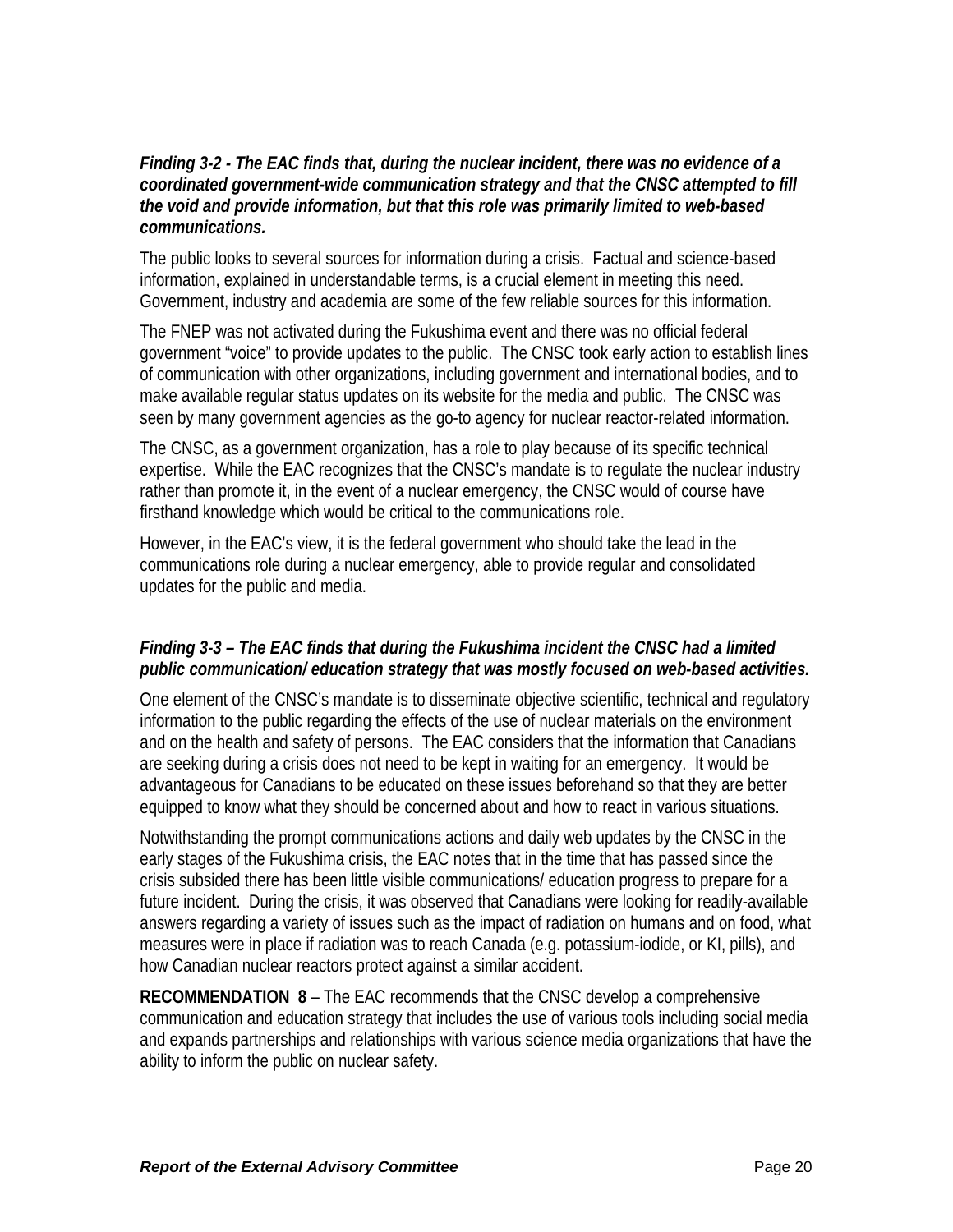## *EAC Mandate Element 4 - assess the implications from the international response on the CNSC responses-*

#### *Finding 4-1 – The EAC finds that the CNSC played a leadership role in helping to shape international actions to address the Fukushima crisis.*

The EAC was informed that the CNSC was a key player behind the Canadian delegation to the IAEA and of its vocal support for a strong Action Plan. This included efforts involving the May 27/28, 2011 G8 Leaders Summit in Deauville, France, the International Atomic Energy Agency (IAEA) Board of Governors Meeting and IAEA General Conference, the International Nuclear Regulators Association (INRA) and United Nations General Assembly in New York City.

In the end, the IAEA announced the creation of an Action Plan and an implementation task force that would introduce measures to strengthen transparency and peer review participation.

The EAC is further aware that the CNSC is active in the development of Canada's response to the Action Plan, and involved in Canada's efforts to influence changes internationally, including the preparation of a position paper to be submitted to the IAEA and INRA. Also, the CNSC will be hosting the next meeting of INRA in Ottawa in April 2012.

#### *Finding 4-2 - There is a lack of coordination of emergency planning exercises with other countries, particularly the United States.*

As noted earlier, emergency planning and management are a key element in dealing with a nuclear crisis, and the EAC believes that coordination and practice are essential to being prepared. The Fukushima crisis illustrated how a foreign nuclear emergency can quickly become a local one. This is certainly true for Canada and the United States, where an incident in a nuclear plant in one country could quickly impact communities in the other country.

The Joint Regulatory Emergency Response Plan (JRERP) provides for emergency cooperation between Canada and the United States during a nuclear incident. However, the JRERP has not been updated since 1996. This plan is led by Public Safety Canada (PSC) and by the Federal Emergency Management Agency (FEMA) in the United States, while the CNSC and the U.S. Nuclear Regulatory Commission (U.S. NRC) play supporting roles within the JRERP.

The FTF Report has called for a review of all emergency management plans. In order for lessons learned from the international response to Fukushima to be factored into the JRERP, it will be critical for the CNSC and the U.S. NRC to be actively involved in updating the plan.

The EAC learned during its fact-finding process that there are infrequent joint emergency drills between emergency planning organizations on both sides of the Canada-U.S. border<sup>[15](#page-27-0)</sup>. Similarly to the domestic situation, it is important that these exercises be regularly scheduled.

**RECOMMENDATION 9 –** The EAC recommends that, as the Canadian nuclear safety regulator, the CNSC should play an active role in ensuring that emergency planning exercises with the United States are conducted regularly.

<span id="page-27-0"></span> $\overline{a}$ 15 Vice-President, Technical Services Branch, CNSC, January 26, 2012.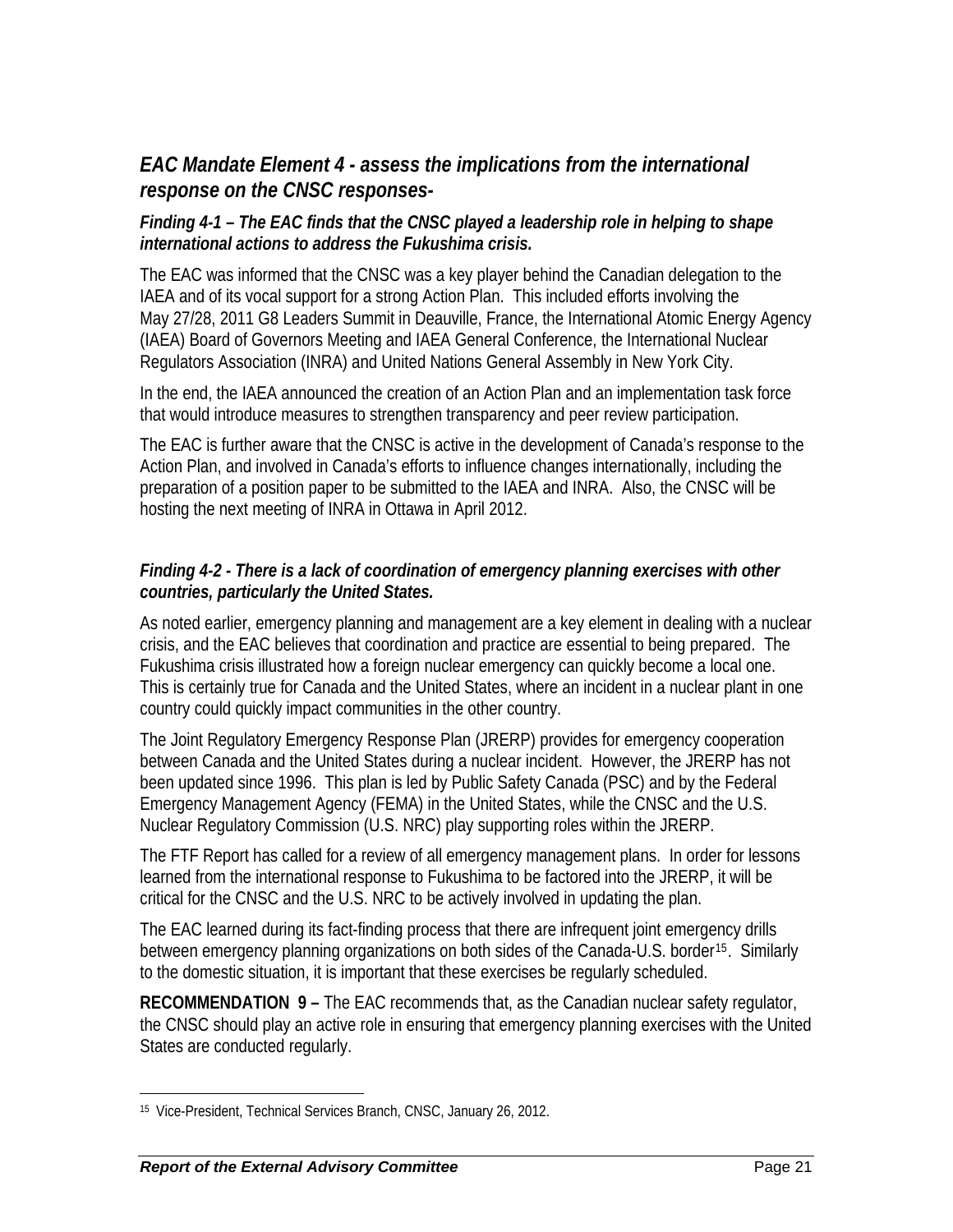# **4. Conclusion**

In summary, the EAC concludes that the process followed by the CNSC in responding to the Fukushima crisis was appropriate. The CNSC immediately activated its emergency operations centre and established contacts with a wide array of stakeholders, both domestically and internationally. Furthermore, the CNSC made it a priority to obtain and make publicly available science-based information regarding the crisis and to update this information regularly.

The CNSC, within one week, set in motion a process for examining the situation regarding Canadian facilities and whether any measures were required to protect against issues which were identified from lessons being learned from Japan. This process included a flexible, open and transparent process with three opportunities for public input in the development of proposals to amend the regulatory framework in Canada.

In carrying out its mandate, the EAC identified some instances where those (like the EAC) who are not nuclear experts may not understand how the CNSC intends to address potential areas of concern. In other cases, it was considered that the CNSC and/or other parties needed to take further action to improve the state of readiness to help avoid and/or to respond to an emergency in Canada. While none of these findings and recommendations signal alarms for urgent action, the EAC believes that they require further attention as improvements that would help to minimize the potential for accidents and to help in the management of emergency situations.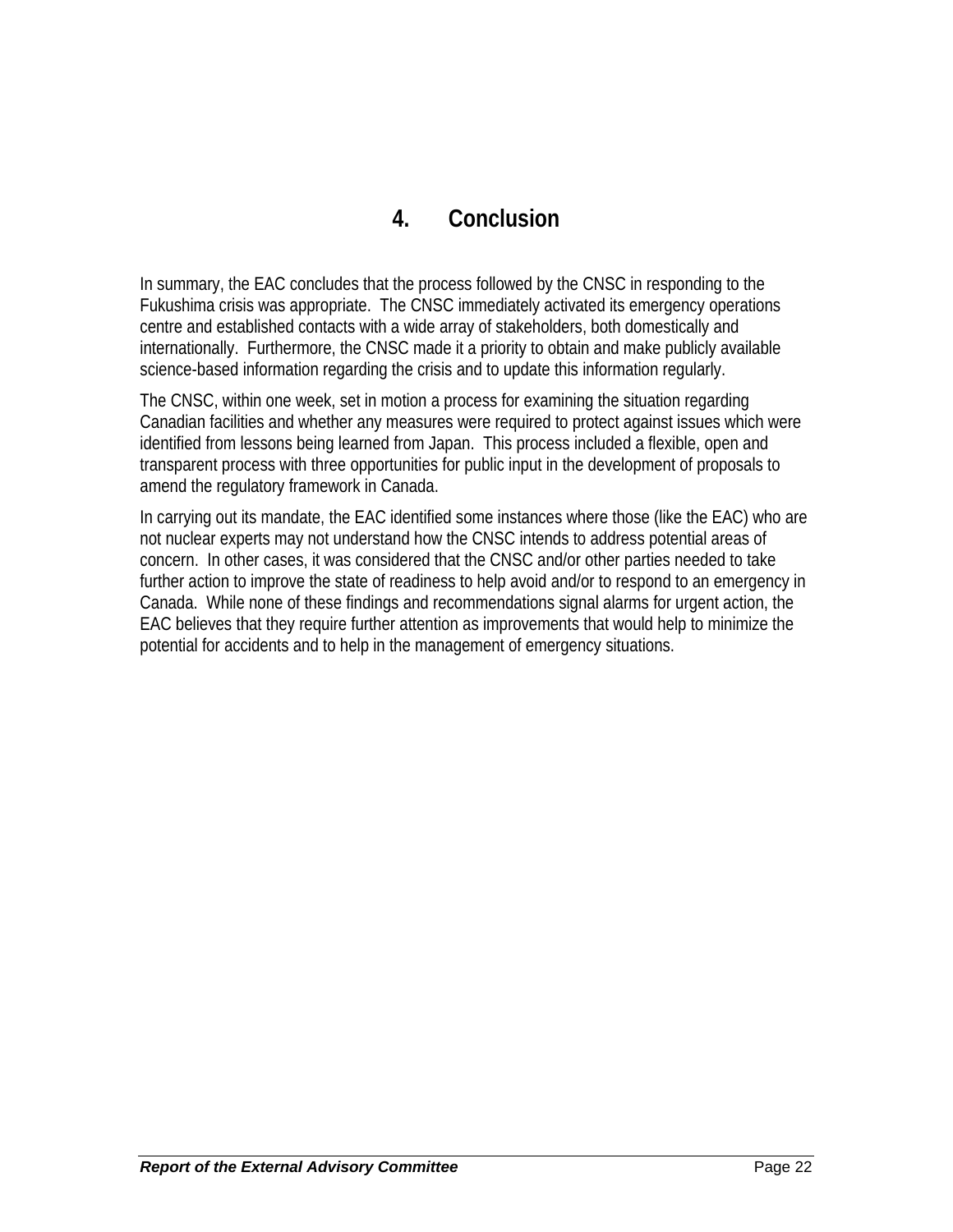# **Appendix 1 - List of Acronyms**

| <b>AECL</b>  | Atomic Energy of Canada Limited                                                 |
|--------------|---------------------------------------------------------------------------------|
| CF           | <b>Canadian Forces</b>                                                          |
| <b>CFIA</b>  | <b>Canadian Food Inspection Agency</b>                                          |
| <b>CMD</b>   | <b>Commission Member Document</b>                                               |
| <b>CNSC</b>  | Canadian Nuclear Safety Commission                                              |
| <b>DFAIT</b> | Foreign Affairs and International Trade Canada                                  |
| <b>DND</b>   | Department of National Defence                                                  |
| EAC          | External Advisory Committee reviewing the CNSC response to Fukushima            |
| EC           | <b>Environment Canada</b>                                                       |
| <b>EMO</b>   | <b>Emergency Management Ontario</b>                                             |
| EOC          | <b>Emergency Operations Centre</b>                                              |
| <b>FEMA</b>  | Federal Emergency Management Agency (U.S. agency)                               |
| <b>FERP</b>  | Federal Emergency Response Plan                                                 |
| <b>FNEP</b>  | <b>Federal Nuclear Emergency Plan</b>                                           |
| <b>FTF</b>   | Fukushima Task Force- internal CNSC team reviewing measures needed in           |
|              | response to Fukushima                                                           |
| GOC          | <b>Government Operations Centre</b>                                             |
| HC           | Health Canada                                                                   |
| <b>IAEA</b>  | International Atomic Energy Agency                                              |
| <b>INES</b>  | International Nuclear Event Scale                                               |
| <b>INRA</b>  | International Nuclear Regulators Association                                    |
| <b>IRRS</b>  | <b>Integrated Regulatory Review Service</b>                                     |
| <b>JRERP</b> | Joint Regulatory Emergency Response Plan                                        |
| <b>NEO</b>   | Nuclear Emergency Organization (within the CNSC)                                |
| <b>NPP</b>   | <b>Nuclear Power Plant</b>                                                      |
| <b>NRCan</b> | Natural Resources Canada                                                        |
| <b>NRU</b>   | National Research Universal (isotope-producing reactor at Chalk River, Ontario) |
| <b>NSCA</b>  | Nuclear Safety and Control Act                                                  |
| <b>OPG</b>   | <b>Ontario Power Generation</b>                                                 |
| <b>PSC</b>   | Public Safety Canada                                                            |
| <b>TC</b>    | <b>Transport Canada</b>                                                         |
| <b>TEPCO</b> | <b>Tokyo Electrical Power Company</b>                                           |
| U.S. NRC     | <b>Nuclear Regulatory Commission (United States)</b>                            |
| <b>WANO</b>  | World Association of Nuclear Operators                                          |
| WENRA        | Western European Nuclear Regulators' Association                                |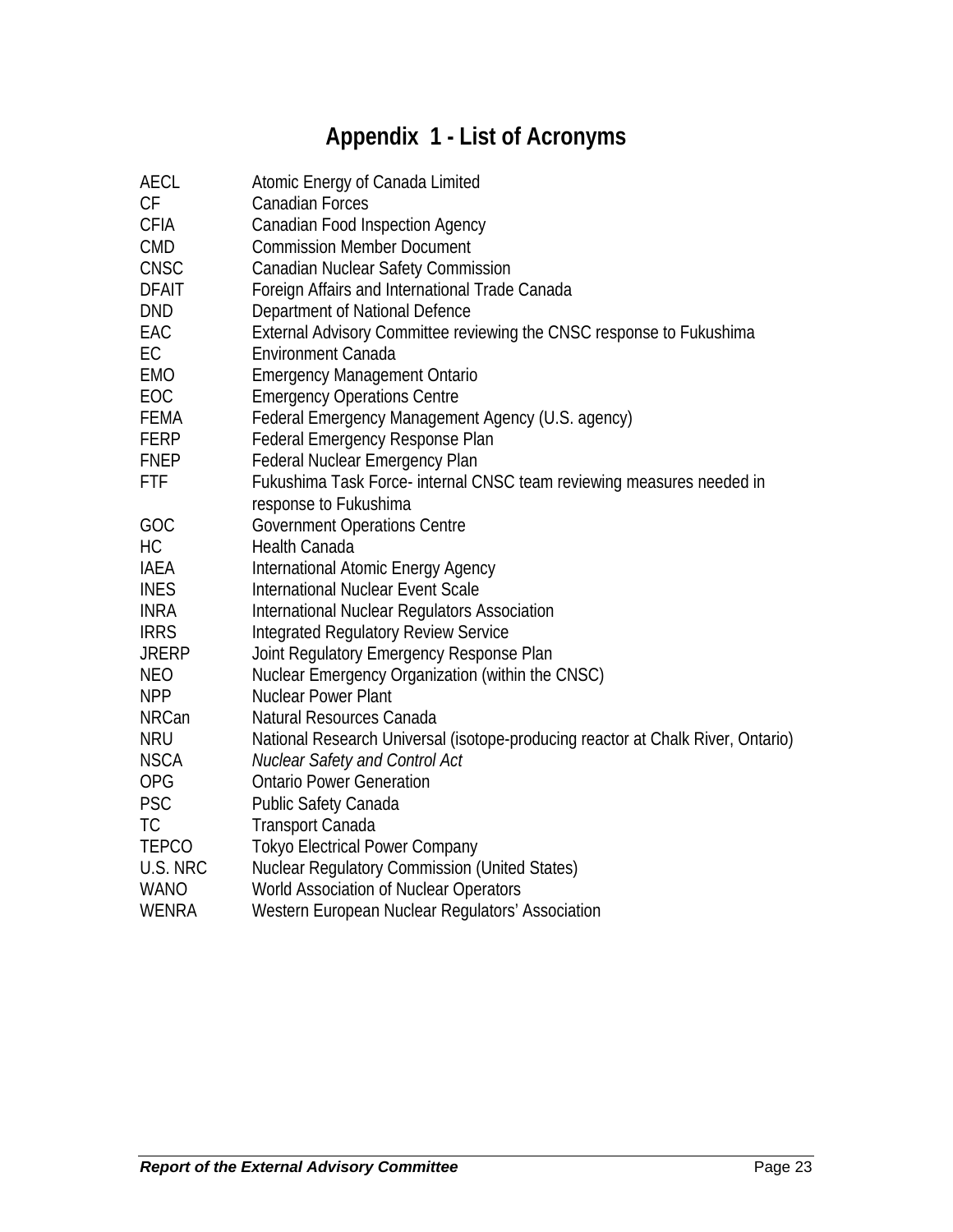# **Appendix 2 - Chronology of CNSC Actions**

# **A2.1 - March 11, 2011 - The First 24 Hours**

From the Emergency Management Programs Division (EMPD) log (\*see note below)

| 11-Mar, 09:01 | CNSC Daily Clippings include issues at Japan nuclear plant                                                               |
|---------------|--------------------------------------------------------------------------------------------------------------------------|
| 11-Mar, 09:36 | EMPD receives email from CF [Canadian Forces] contacts re: planning for<br>Japan                                         |
| 11-Mar, 10:16 | EMPD receives email from PS [Public Safety Canada] requesting nuclear<br>SME [subject matter expert] in support of DFAIT |
|               | EMPD staff confer regarding need to coordinate CNSC activities and communications                                        |
| 11-Mar, 11:18 | Dir/EMPD recommends to DG/DSS to active NEO in monitoring mode                                                           |
| 11-Mar, 11:26 | DG/DSS proposes to EVP/ROB, VP/TSB, VP/RAB to activate NEO                                                               |
| 11-Mar, 11:51 | <b>VP/TSB instructs to active NEO</b>                                                                                    |
| 11-Mar, 11:52 | EMPD staff begin EOC start-up and adapts NEO structure                                                                   |
| 11-Mar, 12:08 | DG/DSS and VP/RAB approve first roster of adapted NEO structure                                                          |
|               | Emergency Director + Technical, Communications and External Liaison Leads + EMPD<br>support                              |
| 11-Mar, 12:30 | First meeting of NEO in EOC at headquarters 3rd floor - NEO at<br>monitoring mode                                        |
|               | External contacts established (GOC, HC, DFAIT, USNRC, IAEA)                                                              |
|               | Information gathering, analysis and comms activities begin                                                               |
| 11-Mar, 23:09 | ED issues reports and stands down for evening, CNSC Duty Officer<br>continues monitoring                                 |
|               | Telecon scheduled for 12-Mar, 10:00                                                                                      |
| 12-Mar, 00:50 | GOC issues email notice of Japan nuclear emergency declaration to<br>Fed/Prov contacts                                   |
| 12-Mar, 05:09 | GOC calls CNSC Duty Officer to inform of explosion, Duty Officer calls<br>Dir/EMPD                                       |
|               | Dir/EMPD and ED telecon, NEO recalled by Duty Officer                                                                    |
| 12-Mar, 07:00 | NEO reconvenes in EOC - NEO at partial activation mode                                                                   |
|               | 24/7 operations                                                                                                          |
|               | Tech, Comms and Liaison Leads add team members                                                                           |
|               | Japan Executive Team and Logistics Team added to NEO structure                                                           |

\*Note: EVP= Executive Vice-President, VP= Vice-President, DG= Director-General, Dir= Director, ED= Emergency Director, NEO= Nuclear Emergency Organization. Other acronyms refer to CNSC organizational units.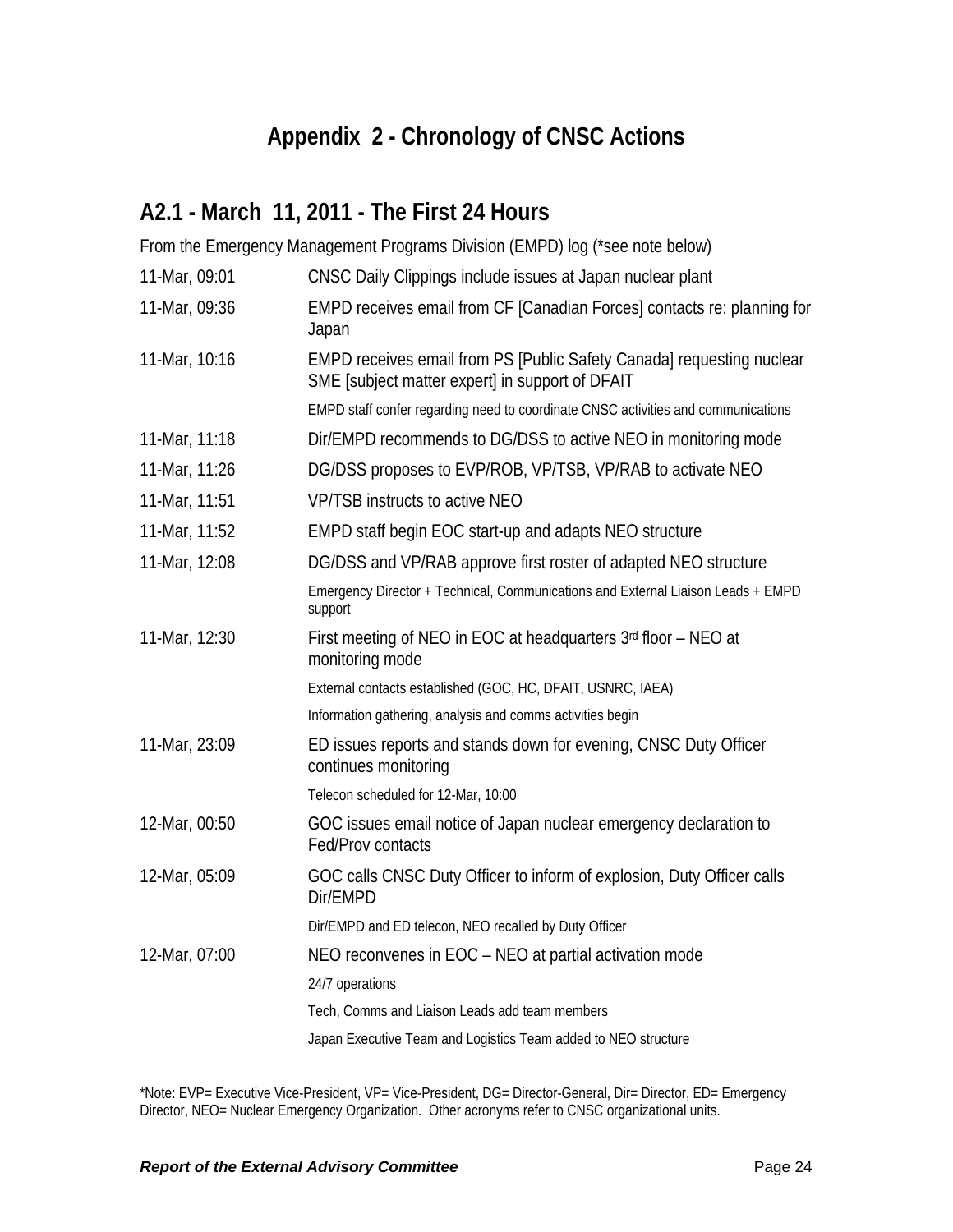From the Strategic Communications Division (SCD) records

| 11-Mar, 04:04 | SCD received e-mail from Wgpcnews <sup>16</sup> monitoring contact                                                                                                         |
|---------------|----------------------------------------------------------------------------------------------------------------------------------------------------------------------------|
| 11-Mar, 06:00 | SCD monitoring media reports                                                                                                                                               |
| 11-Mar, 07:20 | Internal CNSC request to monitor and share information (DG/SPD e-mail)                                                                                                     |
| 11-Mar, 08:00 | SCD initiated media lines, internal and external messaging.                                                                                                                |
| 11-Mar, 09:00 | DG/SCD attended a meeting with VP/TSB and DG/DSS. Based on IAEA<br>information and media reports, recommended activating EOC as soon as<br>possible.                       |
| 11-Mar, 09:01 | CNSC Daily Clippings include issues at Japan nuclear plant                                                                                                                 |
| 11-Mar, 10:00 | Management Committee meeting (scheduled earlier)- discussion of Japan<br>developments and confirmation that EOC would be activated even though<br>not a Canadian incident. |
| 11-Mar, 10:34 | First all-staff e-mail sent out.                                                                                                                                           |
| 11-Mar, 15:00 | Began posting Japanese crisis information on CNSC website.                                                                                                                 |

1

<span id="page-31-0"></span><sup>16</sup> The "WGPC" is the Working Group on Public Communication of Nuclear Regulatory Organisations, under the Nuclear Energy Agency/ Organisation for Economic Cooperation and Development (NEA/OECD).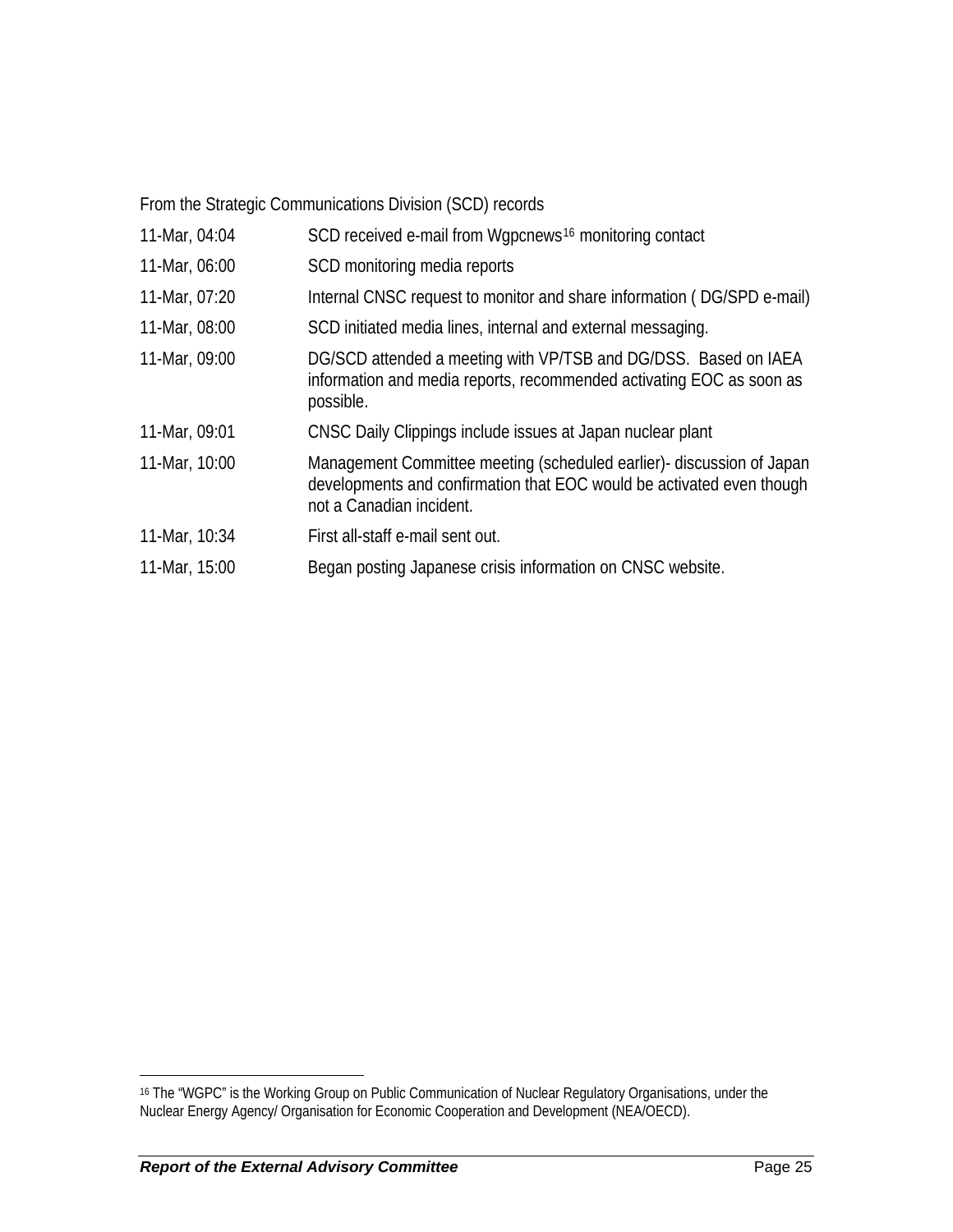# **A2.2 - The First Six Months**

#### **March 17, 2011**

• The CNSC issues order under 12(2) Directive to all Canadian Class I nuclear facilities licensees to review initial lessons learned and re-examine safety cases

#### **March 22, 2011**

• The CNSC issues order covering the rest of the major facilities not covered by the March 17<sup>th</sup> letters: Class I facilities and uranium mines and mills

#### **March 30, 2011**

- CNSC staff releases update No. 1 to Commission members
- CNSC task force (FTF) is convened to evaluate operational, technical and regulatory implications
- Short-term actions are taken to confirm readiness of installed equipment
- Long-term measures are taken to update safety cases of nuclear power plants (NPPs)

#### **April 20, 2011**

• The CNSC issues a news release to announce the creation of the CNSC task force to evaluate lessons learned from Japan

#### **May 27, 2011**

- Licensee progress updates No. 2 on CNSC 12(2) directive
	- − On site inspections completed by CNSC staff at all NPP sites to assess readiness of accident-mitigating systems
	- Progress update on actions taken by CNSC site staff and licensees

#### **June 08, 2011**

• CNSC staff issue progress update No. 2 to Commission Members announcing all shortterm actions completed to confirm readiness of installed components and equipment

#### **July 28, 2011**

• NPP licensees' submissions of safety case re-assessments for long-term measures to update safety cases of NPPs, including assessment of external hazards and beyonddesign-basis accidents

#### **August 5, 2011**

External Advisory Committee convened for an independent review of CNSC actions in response to Fukushima event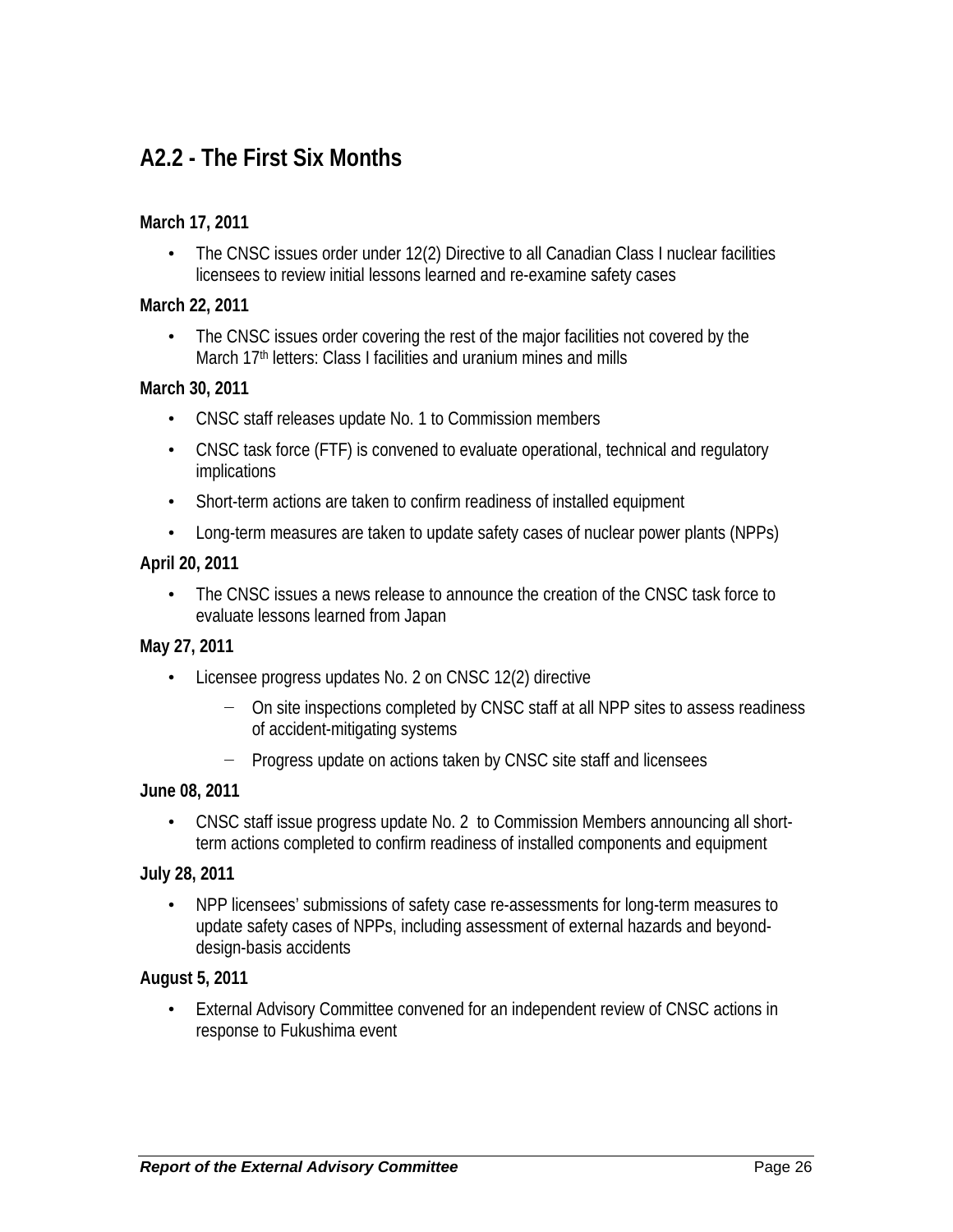# **A2.3 Opportunities for Public Input on CNSC Action Plan**

#### **October 28 – December 1, 2011**

• *Task Force Report* and *Management Response* posted for public comment

#### **December 21, 2011 – February 3, 2012**

• Posting of draft *CNSC Staff Action Plan* and disposition of comments from public reviews

#### **March 2 – April 2, 2012**

• Public consultation on revised *CNSC Staff Action Plan* and disposition of comments received from public and stakeholder review

#### **May 3, 2012**

• Commission public meeting to endorse *CNSC Staff Action Plan*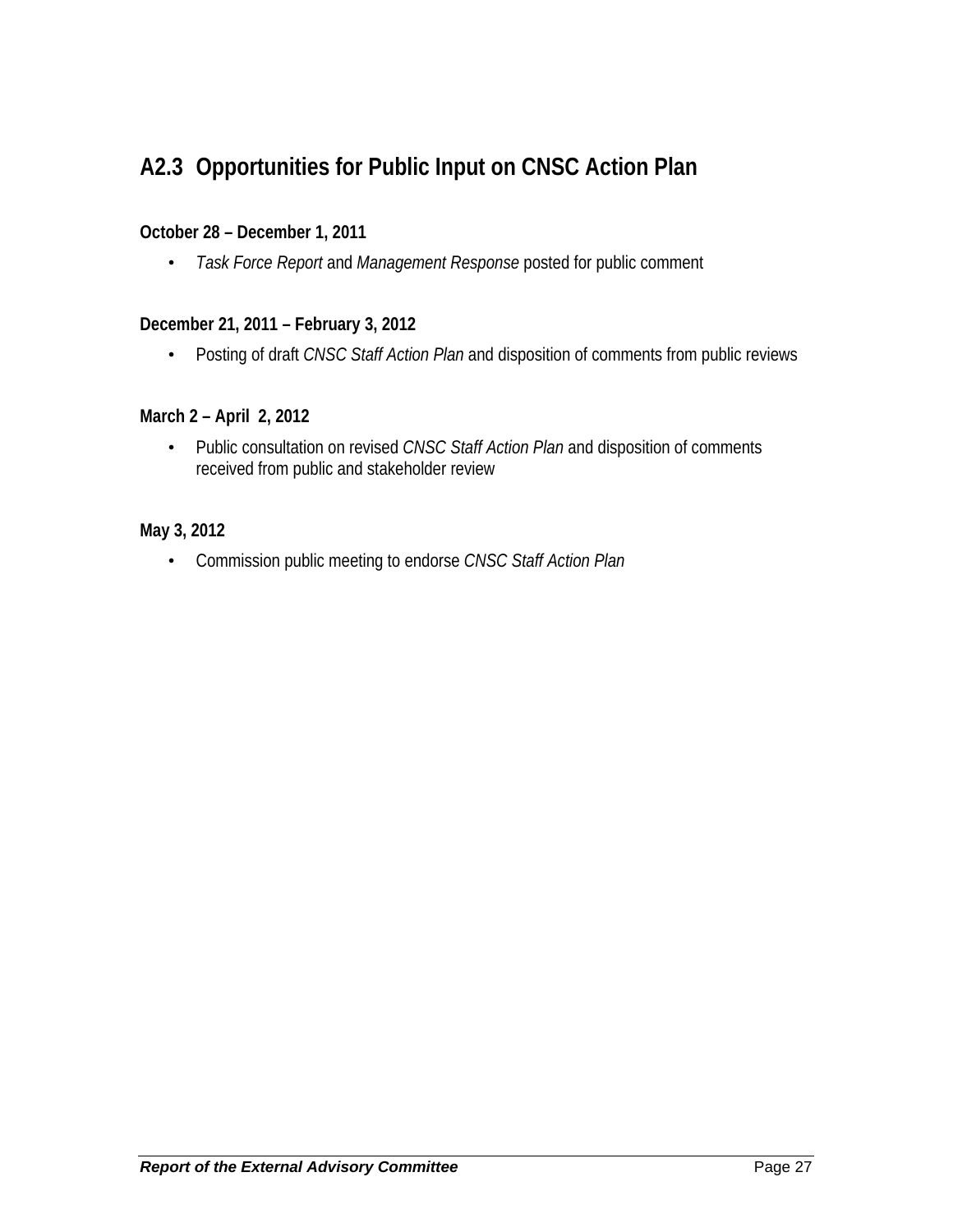**Appendix 3 - Examples of Section 12(2) Letters Sent to Licensees**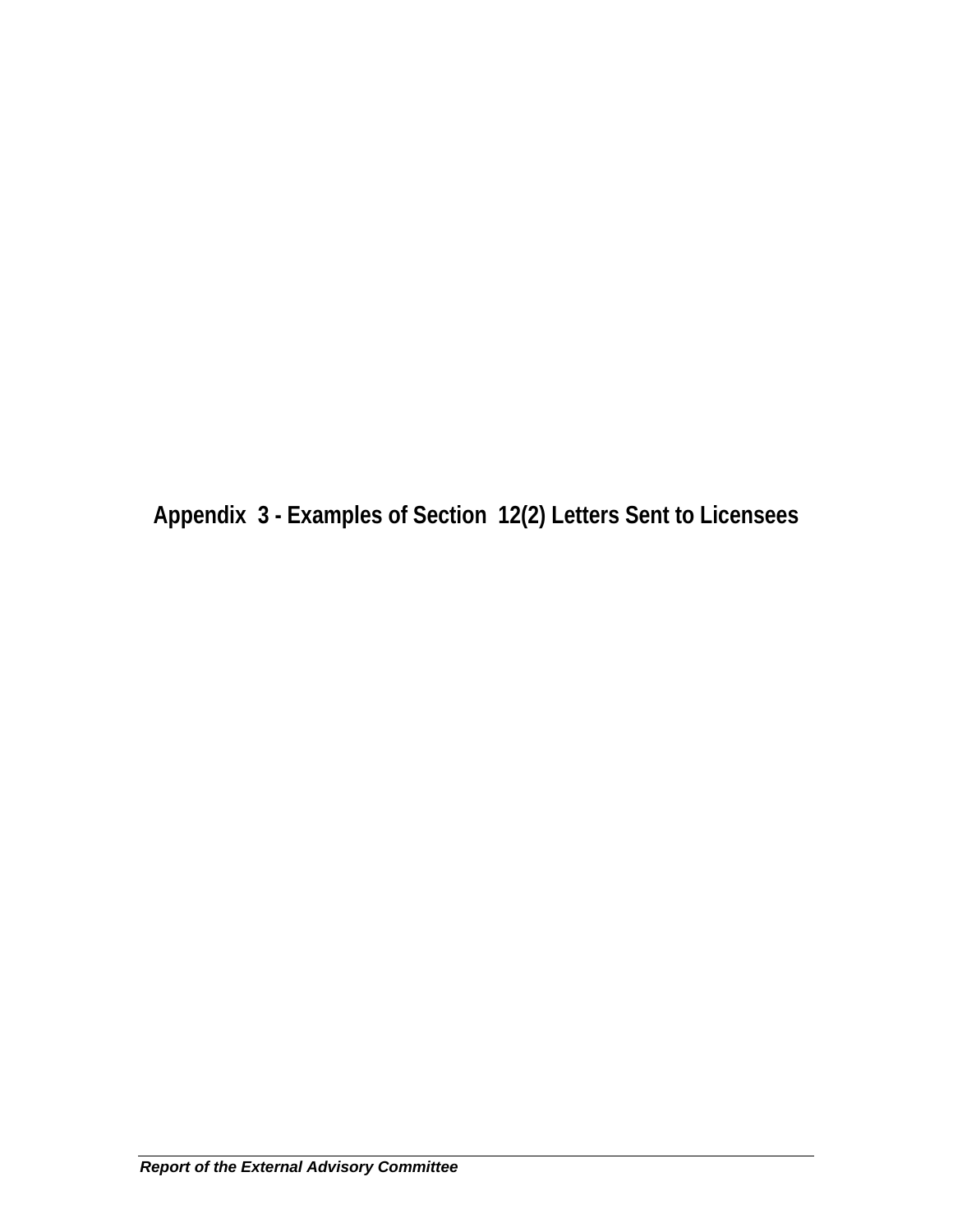#### **Directorate of Power Reactor Regulation**

Word Ref. E-Docs # 3694380 PDF Ref. E-Docs # 3694381 File # 4.01.02

March 17, 2011

#### **Subject: Request pursuant to Subsection 12(2) of the** *General Nuclear Safety and Control Regulations: Lessons Learned from Japanese Earthquake*

Dear:

Further to the serious situation that is occurring at the Fukushima site in Japan, and pursuant to my authority as a person authorized by the Commission for the purposes of subsection 12(2) of the *General Nuclear Safety and Control Regulations*, I request that major nuclear facilities in Canada, namely all nuclear power plants and AECL's Chalk River Laboratories, complete the following actions by April 29, 2011:

- review initial lessons learned from the earthquake in Japan and re-examine the safety cases of nuclear power plants, in particular the underlying defence-in-depth concept, with focus on:
	- o external hazards such as seismic, flooding, fire and extreme weather events;
	- o measures for prevention and mitigation of severe accidents;
	- o emergency preparedness; and
- report on implementation plans for short-term and long-term measures to address any significant gaps.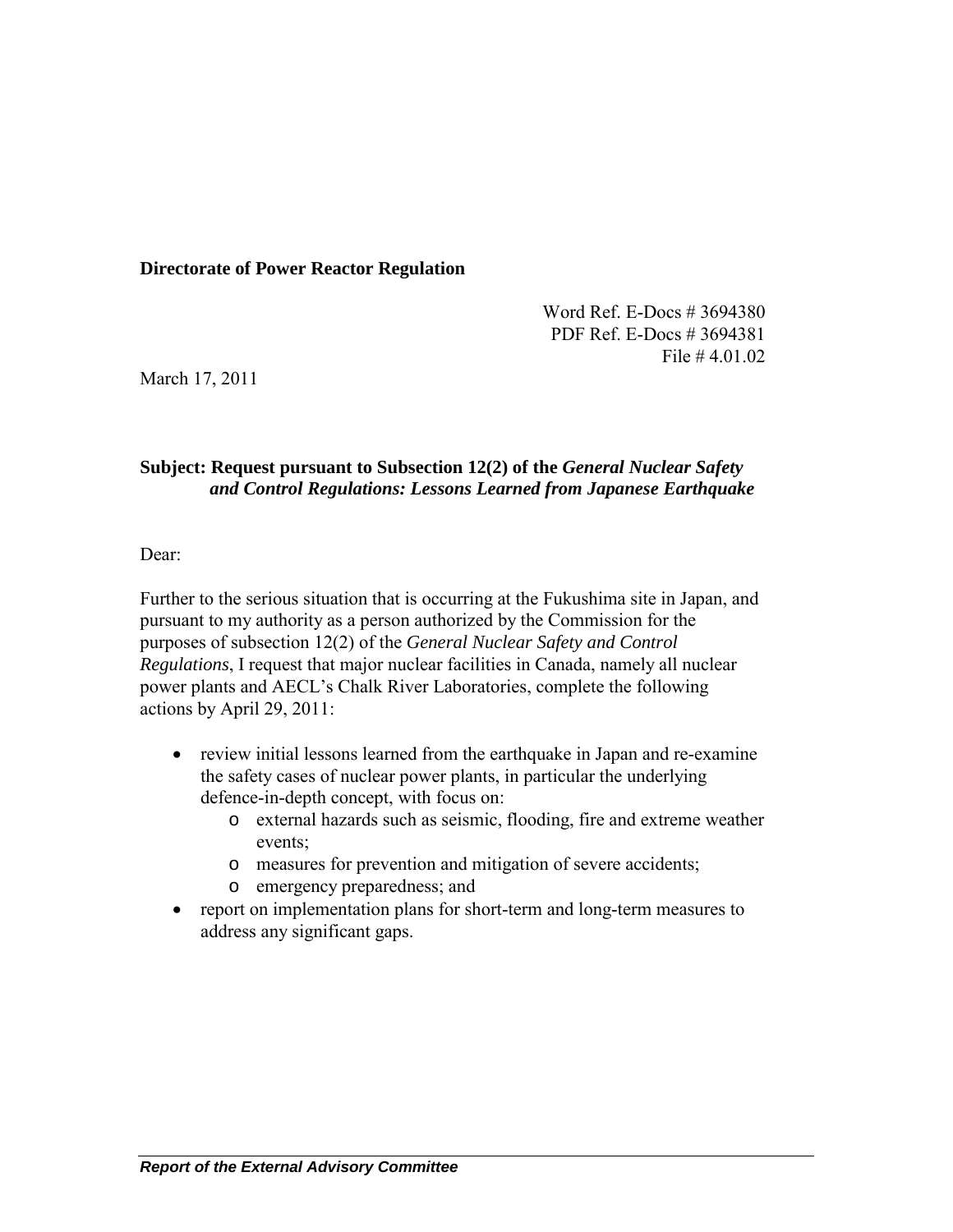Please note that, in accordance with subsection 12(2) of the *General Nuclear Safety and Control Regulations*, you are required to file a report by April 1, 2011, with the Commission that contains the following information:

*a) confirmation that the request will or will not be carried out or will be carried out in part; b) any action that you have taken to carry out the request or any part of it; c) any reasons why the request or any part of it will not be carried out; d) any proposed alternative means to achieve the objectives of the request; and e) any proposed alternative period within which you propose to carry out the request.* 

If you have any questions related to this matter, please do not hesitate to contact me by telephone at  $(613)$  947-8899 or by e-mail at Ramzi.Jammal@cnsc-ccsn.gc.ca.

Yours truly,

Ramzi Jammal Executive Vice-President and Chief Regulatory Operations Officer Regulatory Operations Branch

c.c.: M. Binder, T. Jamieson, J. Cameron, G. Rzentkowski, J. Lavoie, G. Frappier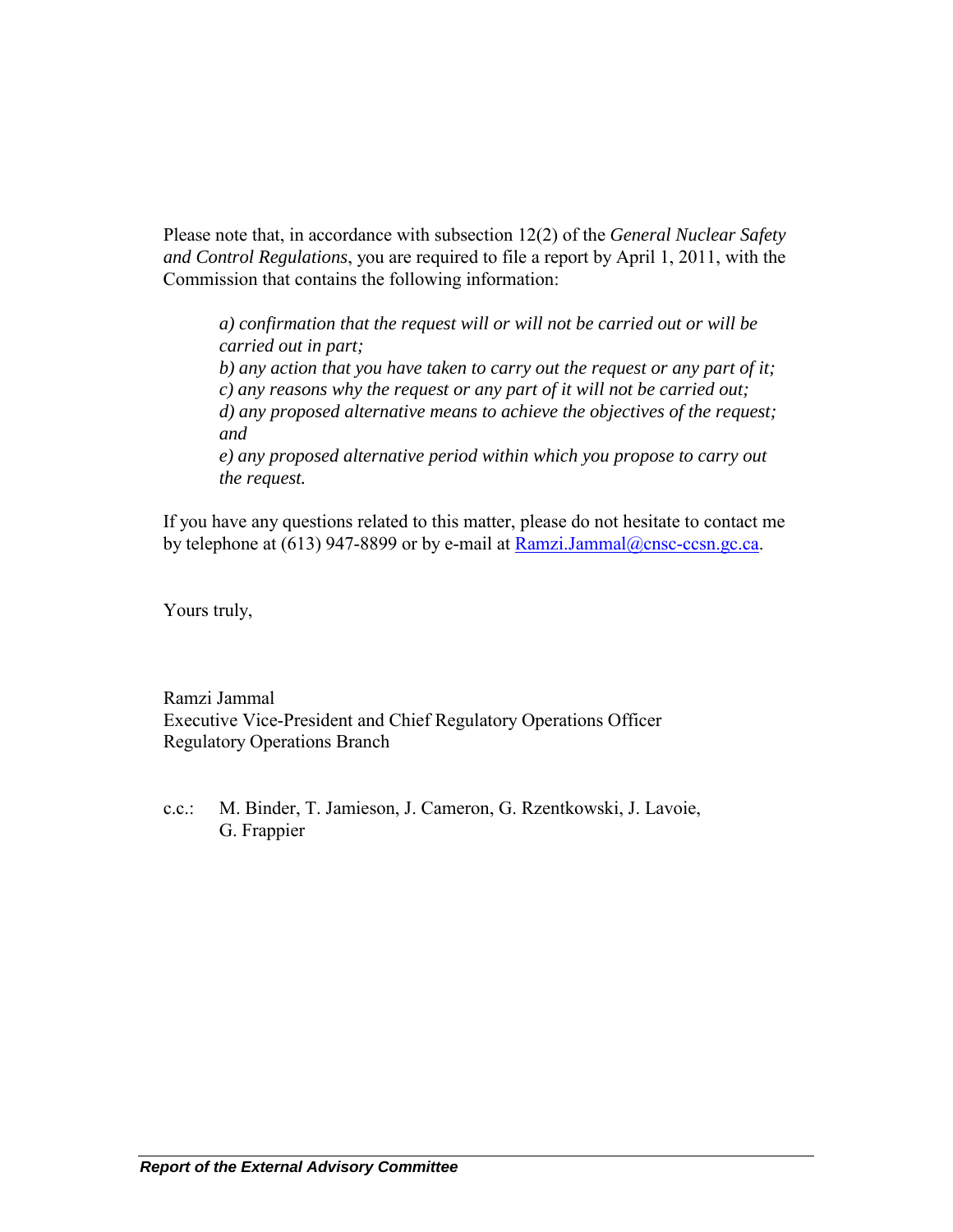#### **Directorate of Nuclear Substance Regulation**

Telephone: (613) 993-7699 File #2.38 Email: andre.regimbald@cnsc-ccsn.gc.ca

Word Ref. E-Docs # 3695381 PDF Ref. E-Docs # 3695411

March 21, 2011

#### **Subject: Request pursuant to Subsection 12(2) of the** *General Nuclear Safety and Control Regulations: Lessons Learned from Japanese Earthquake*

Dear:

Further to the serious situation that is occurring at the Fukushima site in Japan, and pursuant to my authority as a person authorized by the Commission for the purposes of subsection 12(2) of the *General Nuclear Safety and Control Regulations,* I request that complete the following actions by April 29, 2011:

- Review initial lessons learned from the earthquake in Japan and re-examine the safety case for \_\_\_\_\_, in particular the underlying defense-in-depth concept, with focus on:
	- o external hazards such as seismic, flooding, fire and extreme weather events;
	- o measures for prevention and mitigation of severe accidents;
	- o emergency preparedness; and
- Report on implementation plans for short-term and long-term measures to address any significant gaps.

Please note that, in accordance with subsection 12(2) of the *General Nuclear Safety and Control Regulations,* you are required to file a report by April 1, 2011, with the Commission that contains the following information:

*a) confirmation that the request will or will not be carried out or will be carried out in part;*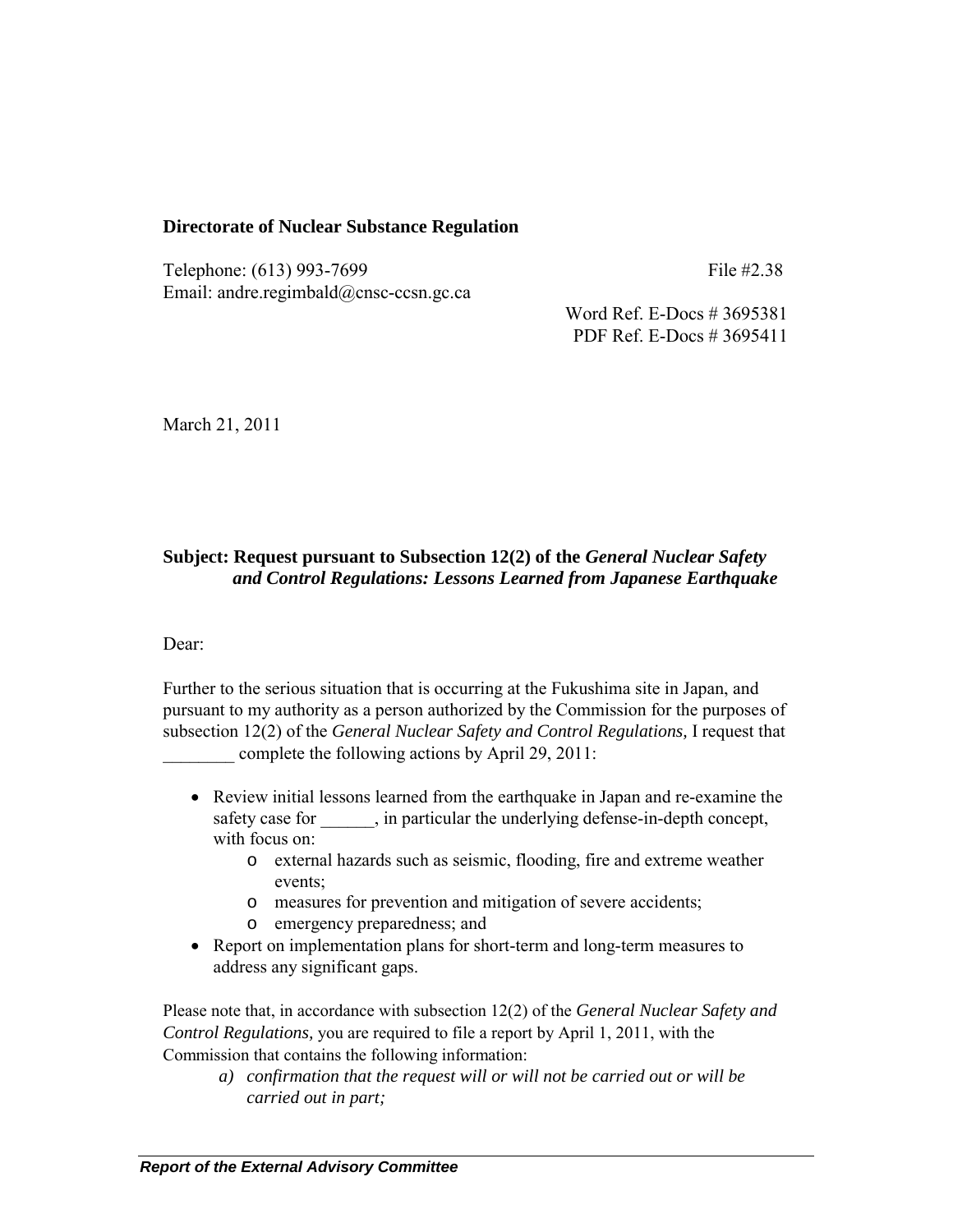- *a) confirmation that the request will or will not be carried out or will be carried out in part;*
- *b) any action that you have taken to carry out the request or any part of it;*
- *c) any reasons why the request or any part of it will not be carried out;*
- *d) any proposed alternative means to achieve the objectives of the request; and*
- e) *any proposed alternative period within which you propose to carry out the request.*

If you have any questions related to this matter, please do not hesitate to contact me by telephone at (613) 993-7699 or by e-mail at  $Andre.Regimbald@cnsc-ccsn.gc.ca$ 

Yours truly,

André Régimbald Director General Directorate of Nuclear Substance Regulation

c.c.: M. Binder, J. Cameron, J. Lavoie, R. Jammal K. Murthy (CNSC) J.Sandeman (CNSC)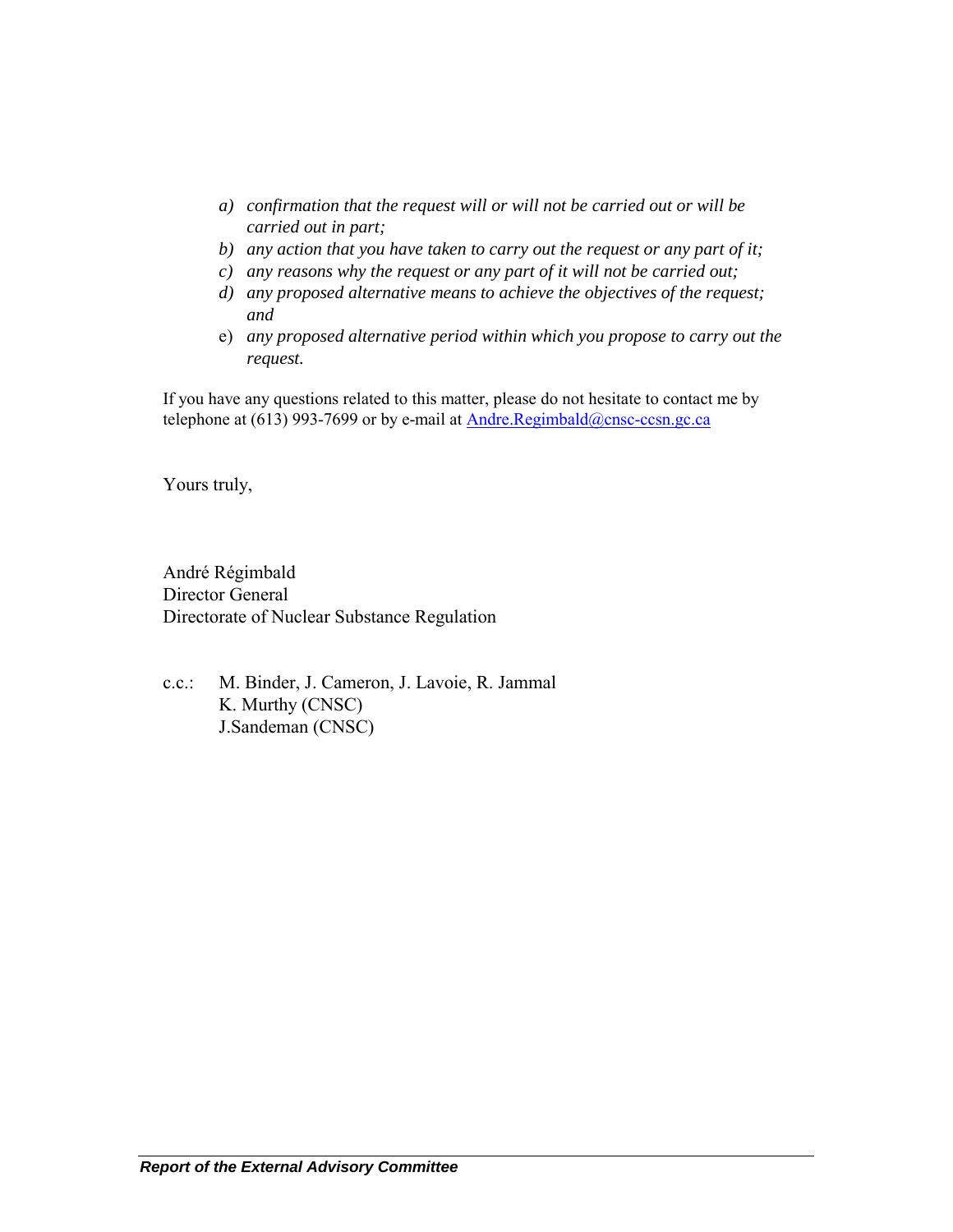**Appendix 4 - The CNSC's Role Within th[e](#page-39-0) Federal Nuclear Emergency Plan (FNEP)[A](#page-39-0)**

<span id="page-39-0"></span> $\overline{a}$ A Health Canada, Federal Nuclear Emergency Plan, Part 1: Master Plan, Fourth Edition, May 2002, Appendix 5.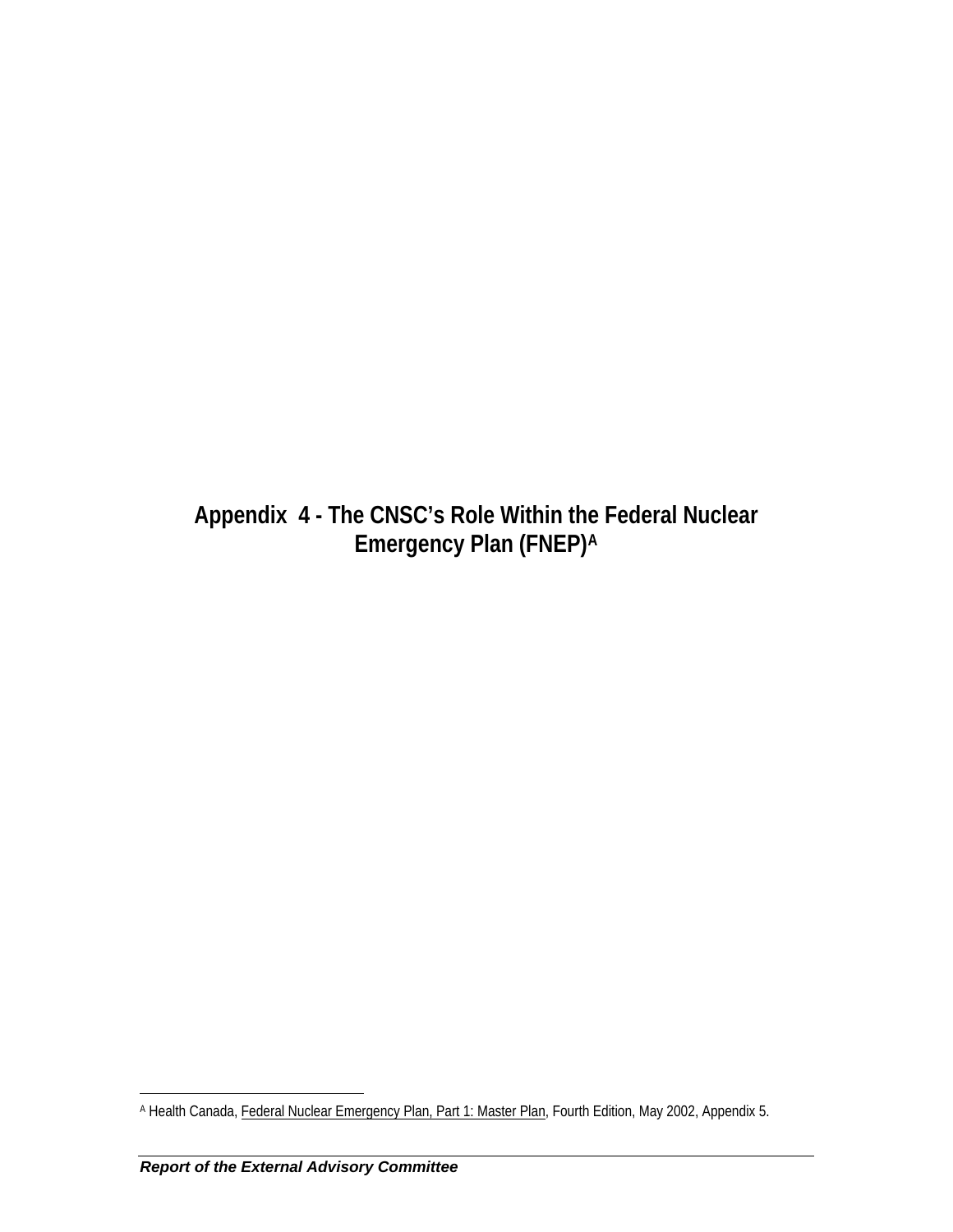# **Appendix 5: Nuclear Emergency Functions**

Because of the inherent technical nature and complexity of nuclear emergencies, the FNEP introduces generic nuclear emergency functions. Nuclear emergency functions are subject areas which group actions specifically related to a nuclear emergency that may be taken in the response phase of the emergency. In accordance with the model in the *Government Emergency Book* [11], responsibilities are assigned to primary and supporting departments or agencies for each nuclear emergency function. Responsibilities listed under those functions are intended to complement, not replace, the all-hazards emergency functions and emergency support functions [\(see Appendix 4\)](http://www.hc-sc.gc.ca/hc-ps/pubs/ed-ud/fnep-pfun-1/appendix-4-annexe-eng.php). As roles and responsibilities depend upon the specific mandate of departments and agencies, and the nature of the emergency, functions and assigned departmental responsibilities include, but are not necessarily limited to those identified in this Appendix.

#### **ID # DESCRIPTION**

- 1. Provide staff, resources and support for activation and operation of the National Support Structure in support of the FNEP and its Provincial Annexes.
- 2. Participate in maintaining a good flow of information and a coordinated response.
- 3. Establish and maintain liaison with federal institutions, non-governmental organizations, foreign governments, international organizations, the private sector (e.g., industry, universities), etc.
- 4. Gather technical information on the accident.
- 5. Run plume dispersion and dose projection models.
- 6. Conduct and coordinate departmental activities for monitoring and sampling.
- 7. Perform laboratory analysis of food, soil, air filters, dosimeters, etc.
- 8. Provide a capability to the Technical Advisory Group for the evaluation of the radiological hazards and to the Coordination and Operations Group for the evaluation of the national impacts of interventions.
- 9. Provide a capability to Technical Advisory Group for the formulation of recommendations for protective measures.
- 10. Implement protective measures under federal jurisdiction or as requested by a province.
- 11. Provide medical radiation expertise and capabilities for the treatment of contaminated and/or overexposed casualties.
- 12. Provide technical support for the shipment of radioactive material and the disposal of contaminated soil, equipment, etc.
- 13. Provide radiation protection advice, assistance and equipment for federal emergency workers.
- 14. Facilitate the deployment of personnel and equipment for operations in affected areas.
- 15. Provide emergency telecommunications equipment and services for operations in the affected areas.
- 16. Assist in the management of requests/offers for assistance.
- 17. Assist the Public Affairs Group in disseminating and customizing the information products on protective measures to target and specialized audiences.
- 18. Provide support, equipment, technical experts and spokespersons for operation of a media centre.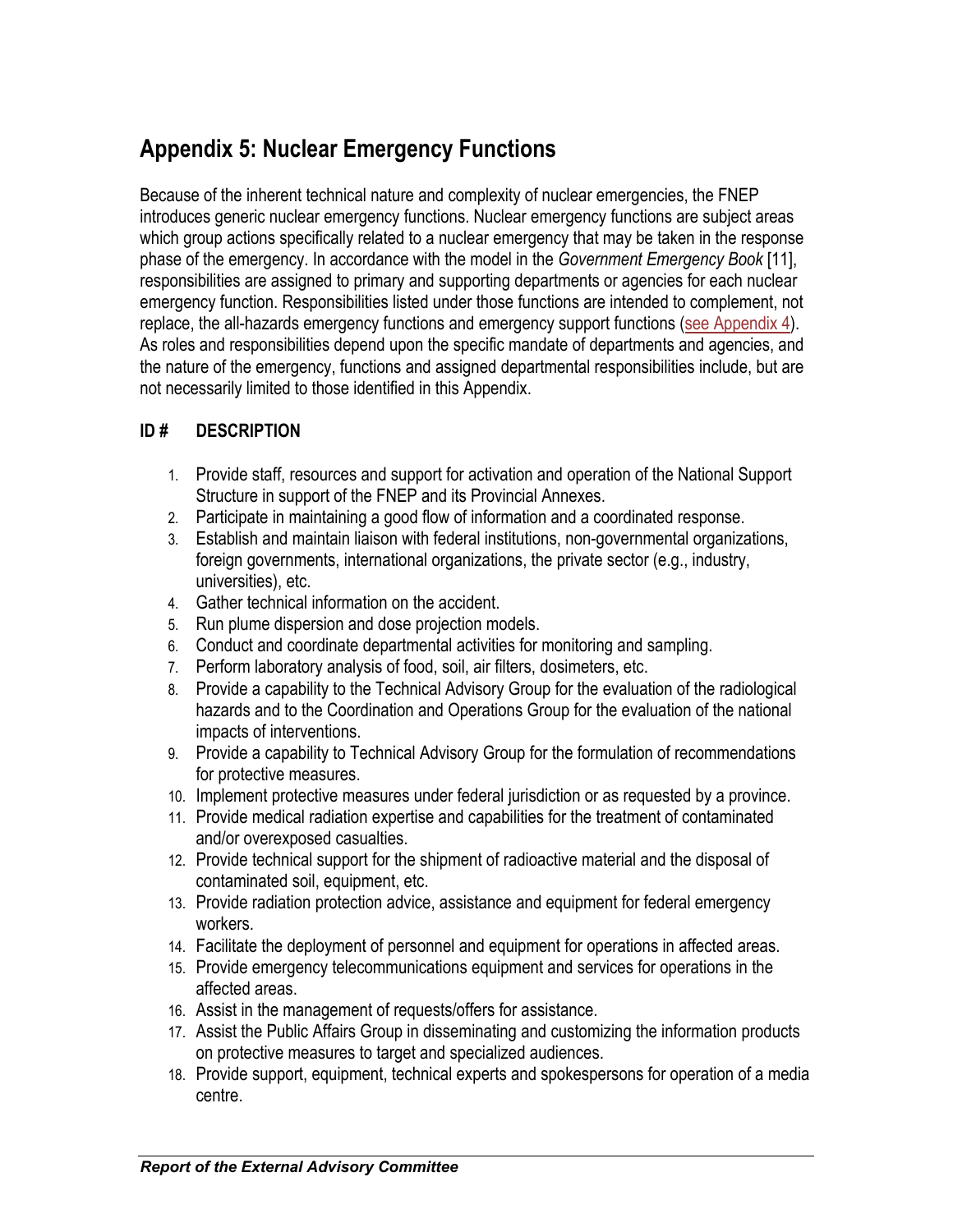- 19. Provide available public information packages.
- 20. Propose emergency classification level (International Nuclear Event Scale).
- 21. Provide resources and infrastructure for operation of public inquiries systems.
- 22. Provide resources and infrastructure for monitoring of national and regional media.
- 23. Assist in termination of the FNEP.

#### **Abbreviations Used in Nuclear Emergency Functions**

| AAFC          | Agriculture and Agri-food Canada                                        |
|---------------|-------------------------------------------------------------------------|
| <b>AECL</b>   | Atomic Energy of Canada Limited                                         |
| <b>CCRA</b>   | Canada Customs and Revenue Agency                                       |
| <b>CFIA</b>   | Canadian Food Inspection Agency                                         |
| CH            | Canadian Heritage                                                       |
| <b>CIC</b>    | Citizenship and Immigration Canada                                      |
| <b>CNSC</b>   | <b>Canadian Nuclear Safety Commission</b>                               |
| COG           | <b>Coordination and Operations Group</b>                                |
| <b>DFAIT</b>  | Department of Foreign Affairs and International Trade                   |
| <b>DND</b>    | <b>National Defence</b>                                                 |
| EC            | <b>Environment Canada</b>                                               |
| EOC           | <b>Emergency Operations Centre</b>                                      |
| <b>DFO</b>    | <b>Fisheries and Oceans Canada</b>                                      |
| <b>FNEP</b>   | Federal Nuclear Emergency Plan                                          |
| <b>FRO</b>    | <b>Federal Regional Organization</b>                                    |
| HC            | <b>Health Canada</b>                                                    |
| <b>HRDC</b>   | Human Resources Development Canada                                      |
| <b>IAEA</b>   | International Atomic Energy Agency                                      |
| IC.           | <b>Industry Canada</b>                                                  |
| <b>INAC</b>   | Indian and Northern Affairs Canada                                      |
| <b>INES</b>   | <b>International Nuclear Event Scale</b>                                |
| LFD           | <b>Lead Federal Department</b>                                          |
| <b>LLRWMO</b> | Low Level Radioactive Waste Management Office                           |
| NGO           | Non-Governmental Organization                                           |
| <b>NPV</b>    | <b>Nuclear Powered Vessel</b>                                           |
| <b>NRCan</b>  | Natural Resources Canada                                                |
| <b>NSC</b>    | <b>National Support Centre</b>                                          |
| <b>NSS</b>    | <b>National Support Structure</b>                                       |
| <b>OCIPEP</b> | Office of Critical Infrastructure Protection and Emergency Preparedness |
| <b>PAG</b>    | <b>Public Affairs Group</b>                                             |
| <b>PCO</b>    | <b>Privy Council Office</b>                                             |
| <b>TAG</b>    | <b>Technical Advisory Group</b>                                         |
| ТC            | <b>Transport Canada</b>                                                 |
| U.S. DOD      | United States Department of Defence                                     |
| U.S. EPA      | United States Environmental Protection Agency                           |
| U.S. FEMA     | United States Federal Emergency Management Agency                       |
| U.S. FRMAC    | United States Federal Radiological Monitoring and Assessment Center     |
| U.S. NRC      | United States Nuclear Regulatory Commission                             |
| <b>WHO</b>    | World Health Organization                                               |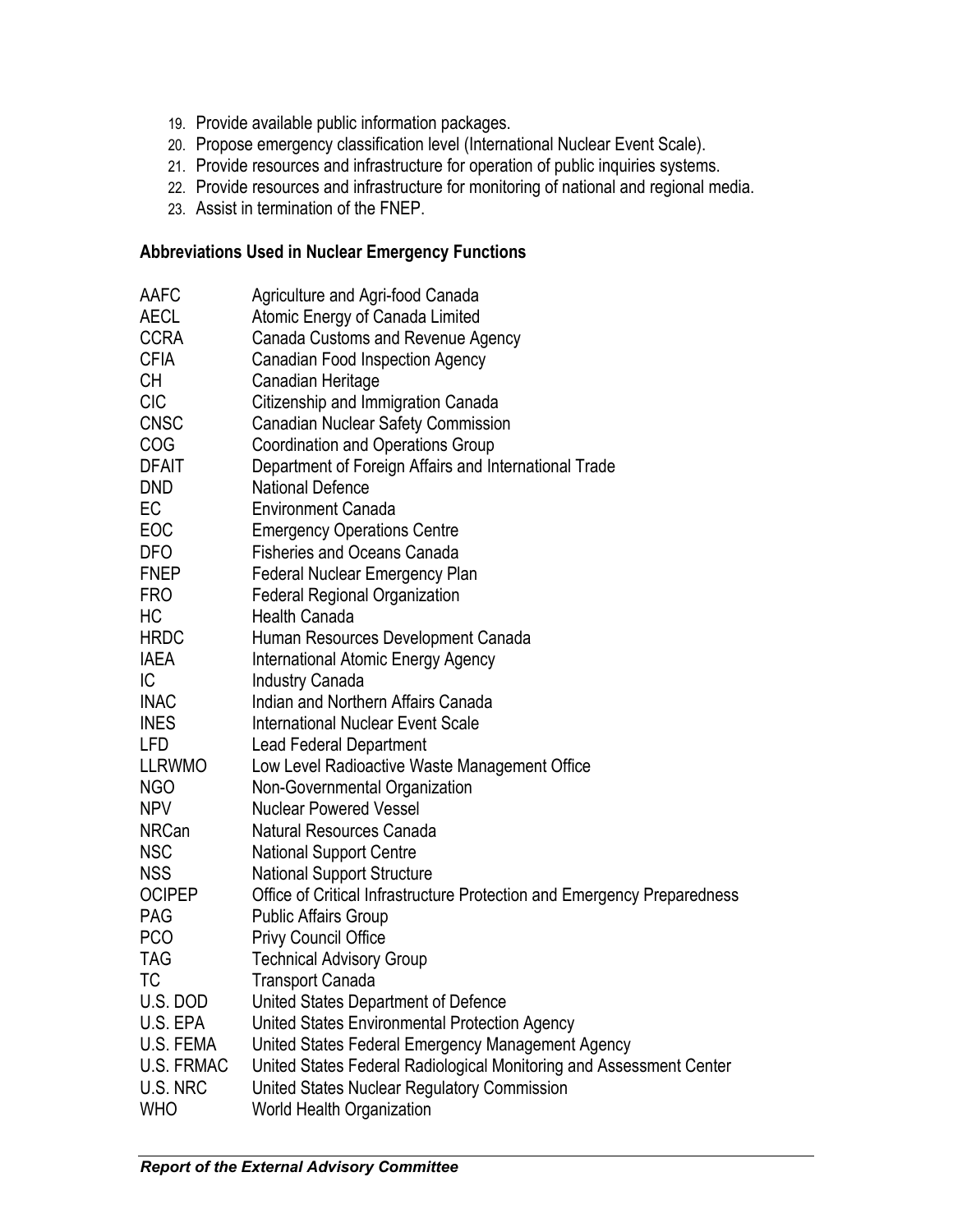| 1 | Provide staff, resources<br>and support for activation<br>and operation of the NSS<br>in support of the FNEP<br>and its Provincial<br>Annexes. | <b>Departments</b> to notify their own<br>staff, headquarters and regional<br>offices, to establish and maintain a<br>departmental EOC, to provide<br>required staff to support the NSC, the EC to chair the Task Team on<br>provincial emergency management<br>organization and a federal regional<br>EOC, when required.<br>HC (for an emergency in Canada or<br>the U.S.A. near the Can-U.S.A.<br>border) to staff the NSC<br>Management Team and provide staff<br>for the FRO.<br><b>DND</b> (for an emergency involving an<br>NPV) to assist the National<br>Coordinator in implementing the<br>FNEP, to chair the OPS, to provide a<br>Federal Spokesperson (for technical<br>aspects of the accident) and the<br>Federal Operations Liaison Officer.<br><b>DFAIT</b> (for an emergency involving a<br>nuclear facility in a foreign country) to of the Lead Federal<br>chair the OPS.<br><b>OCIPEP</b> to provide the interim<br><b>Federal Coordination Officer.</b><br><b>LFD</b> to arrange for the provision of<br>the NSC and identify<br>communications requirements. | AAFC, CFIA to provide staff<br>for an ingestion impact<br>assessment Task Team, if<br>required.<br>plume dispersion and dose<br>projections, if required.<br><b>HC</b> to chair the Task Team on<br>radiation protection for<br>emergency workers, and to<br>chair the Task Team on<br>ingestion impact assessment,<br>if required.<br><b>HRDC</b> to provide support for<br>the provision of NSC.<br><b>OCIPEP</b> to designate the<br><b>Federal Operations Liaison</b><br>Officer and assist the National<br>Coordinator in implementing<br>the FNEP.<br><b>PCO</b> to approve designation<br>Department for Response, to<br>chair a Task Team on<br>Government/Cabinet<br>briefings, if required.<br>TC to chair a Task Team on<br>transportation and logistics, if<br>required.<br><b>LFD</b> to chair the Task Team<br>on public inquiries and rumour<br>control, if required. |
|---|------------------------------------------------------------------------------------------------------------------------------------------------|------------------------------------------------------------------------------------------------------------------------------------------------------------------------------------------------------------------------------------------------------------------------------------------------------------------------------------------------------------------------------------------------------------------------------------------------------------------------------------------------------------------------------------------------------------------------------------------------------------------------------------------------------------------------------------------------------------------------------------------------------------------------------------------------------------------------------------------------------------------------------------------------------------------------------------------------------------------------------------------------------------------------------------------------------------------------------------|--------------------------------------------------------------------------------------------------------------------------------------------------------------------------------------------------------------------------------------------------------------------------------------------------------------------------------------------------------------------------------------------------------------------------------------------------------------------------------------------------------------------------------------------------------------------------------------------------------------------------------------------------------------------------------------------------------------------------------------------------------------------------------------------------------------------------------------------------------------------------------------|
| 2 | Participate in maintaining<br>a good flow of information<br>and a coordinated<br>response.                                                     | Departments to implement their<br>plans and procedures in accordance<br>with the terms contained in the FNEP<br>and Provincial Annexes, to respond<br>to the emergency in consultation with<br>the NSC, to report their activities to<br>the appropriate Federal Liaison<br>Officer and to the NSC, and to<br>coordinate their activities with their<br>provincial counterpart, as necessary.                                                                                                                                                                                                                                                                                                                                                                                                                                                                                                                                                                                                                                                                                      | <b>PCO</b> to provide standard<br>Government/Cabinet briefing<br>documents.                                                                                                                                                                                                                                                                                                                                                                                                                                                                                                                                                                                                                                                                                                                                                                                                          |
| 3 | <b>Establish and maintain</b>                                                                                                                  | <b>CNSC</b> for liaison with the Canadian                                                                                                                                                                                                                                                                                                                                                                                                                                                                                                                                                                                                                                                                                                                                                                                                                                                                                                                                                                                                                                          | CNSC, DND, HC, OCIPEP to                                                                                                                                                                                                                                                                                                                                                                                                                                                                                                                                                                                                                                                                                                                                                                                                                                                             |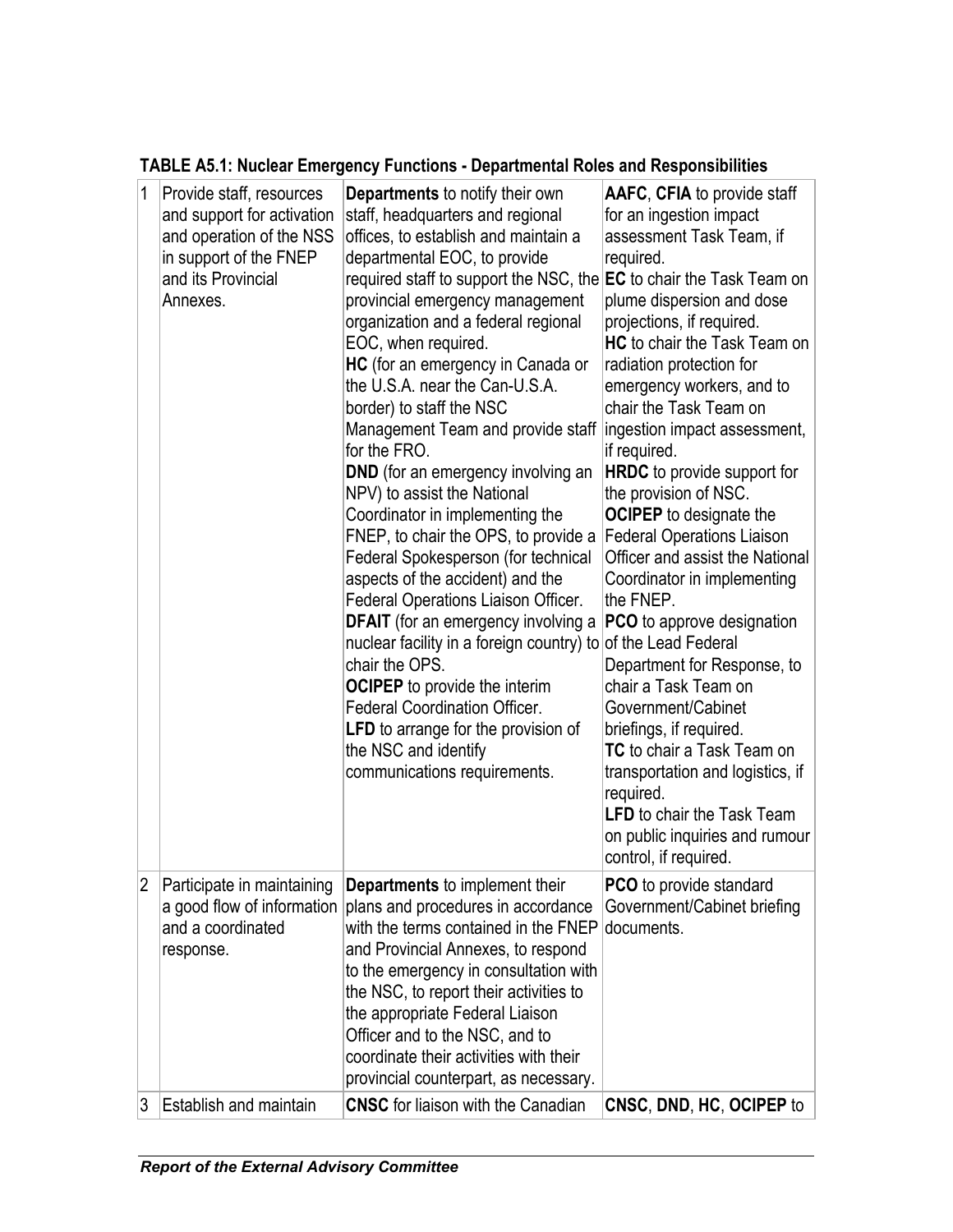|                | liaison with federal<br>institutions, NGOs,<br>foreign governments,<br>international<br>organizations, the private<br>sector (e.g., industry,<br>universities), etc. | nuclear facility or with foreign<br>regulators (such as U.S. NRC).<br><b>DND</b> for liaison with DND military<br>bases and U.S. DOD.<br><b>DFAIT</b> for liaison with foreign<br>governments, international<br>organizations, Canadian embassies<br>and Ottawa based foreign<br>embassies.                                                                                                                                                         | provide support, as required,<br>for liaison with international<br>agencies, including advice on<br>existing plans and<br>arrangements.<br>HC for liaison with U.S. EPA,<br>U.S. FRMAC, IAEA, and<br>WHO.<br><b>OCIPEP</b> for liaison with U.S.<br>FEMA.                                                                                                                |
|----------------|----------------------------------------------------------------------------------------------------------------------------------------------------------------------|-----------------------------------------------------------------------------------------------------------------------------------------------------------------------------------------------------------------------------------------------------------------------------------------------------------------------------------------------------------------------------------------------------------------------------------------------------|--------------------------------------------------------------------------------------------------------------------------------------------------------------------------------------------------------------------------------------------------------------------------------------------------------------------------------------------------------------------------|
| 4              | Gather technical<br>information on the<br>accident facility or source.                                                                                               | <b>AECL</b> (for emergency at Chalk River<br>Laboratories) to gather on-site data.<br><b>CNSC</b> (for emergency involving a<br>nuclear facility in Canada or in U.S.)<br>to gather on-site data from the<br>Canadian nuclear facility or foreign<br>regulators (such as U.S. NRC).<br><b>DND</b> (for emergency involving an<br>NPV) to gather on-site data.<br><b>DFO</b> (for emergency involving a<br>vessel at sea)                            | <b>AECL</b> to gather information<br>on the CANDU system and<br>specialized knowledge arising<br>from AECL research activities<br>(e.g., plutonium handling).<br>EC to gather weather data,<br>forecasts and atmospheric<br>dispersion factors.<br>NRCan to assist as required.                                                                                          |
| 5              | dose projection models.                                                                                                                                              | Run plume dispersion and <b>AECL</b> , CNSC, EC, HC to run<br>atmospheric trajectory, dispersion<br>and/or dose projection models if<br>requested by a province or required<br>for federal purposes, and to provide<br>outputs to TAG.<br><b>DND</b> (for emergency involving an<br>NPV) to run their marine dispersion<br>model.                                                                                                                   | <b>EC</b> to provide weather data,<br>forecasts, atmospheric<br>dispersion factors and<br>scientific advice on<br>meteorology.<br>DFO to provide<br>oceanographic or<br>hydrographic information<br>related to marine dispersion<br>plumes.                                                                                                                              |
| $6\phantom{.}$ | Conduct and coordinate<br>departmental activities for<br>monitoring and sampling.                                                                                    | Departments to identify<br>departmental resources available for<br>operations in affected areas, to<br>contact and deploy their national and<br>regional personnel and equipment,<br>and to provide monitoring and<br>sampling data to TAG.<br>AAFC for agricultural food stuff, dairy<br>products and animal feed.<br><b>CFIA</b> for consumers food and food<br>fish.<br>EC for water, soil and vegetation.<br>HC for environmental radioactivity | <b>EC</b> to assist in locating the<br>plume trajectory.<br><b>AECL</b> to provide stand-by<br>personnel and resources for<br>field monitoring.<br><b>AECL, CNSC to provide</b><br>emergency personnel and<br>resources for survey and<br>control of contamination and<br>exposure.<br><b>CNSC</b> to provide field<br>monitoring units.<br><b>DND</b> (for an emergency |

**TABLE A5.1: Nuclear Emergency Functions - Departmental Roles and Responsibilities**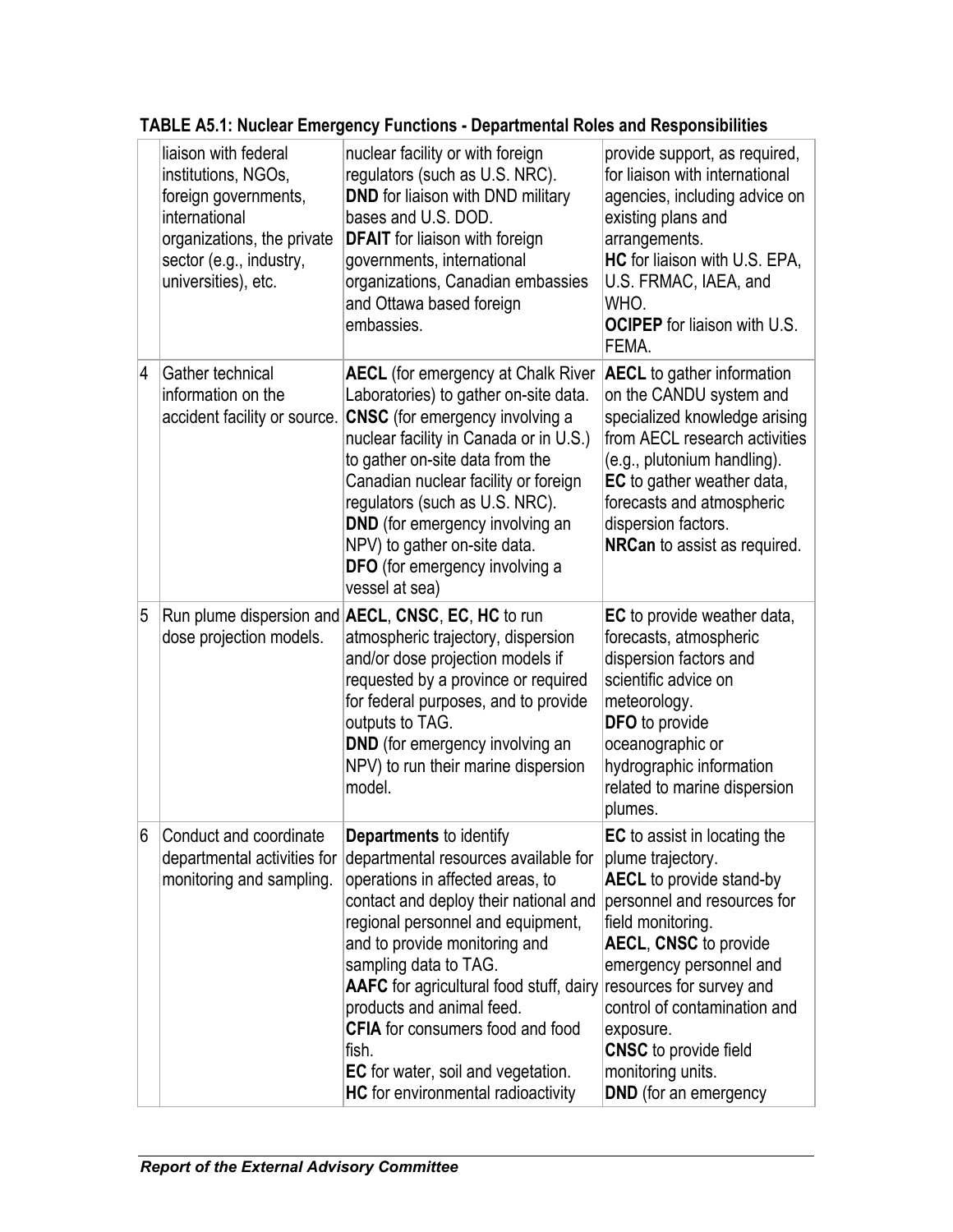|   |                                                                                                                                                           | measurements<br><b>NRCan</b> to provide remote sensing or<br>other surveying services.                                                                                                                                                                                                                                                                                                   | involving an NPV) to provide<br>field monitoring units for<br>monitoring outside the<br>emergency planning zone in<br>support of provinces.<br><b>DND</b> to provide a support<br>capacity for air-lifting all<br>necessary monitoring<br>equipment.<br>LFD to provide an inventory of<br>potential national and<br>international resources for<br>operations.<br>NRCan to provide an<br>inventory of potential aerial<br>monitoring capabilities and<br>resources. |
|---|-----------------------------------------------------------------------------------------------------------------------------------------------------------|------------------------------------------------------------------------------------------------------------------------------------------------------------------------------------------------------------------------------------------------------------------------------------------------------------------------------------------------------------------------------------------|---------------------------------------------------------------------------------------------------------------------------------------------------------------------------------------------------------------------------------------------------------------------------------------------------------------------------------------------------------------------------------------------------------------------------------------------------------------------|
| 7 | Perform laboratory<br>analysis of food, soil, air<br>filters, dosimeters, etc.                                                                            | <b>HC</b> to provide existing resources and<br>facilities for laboratory analysis.                                                                                                                                                                                                                                                                                                       | <b>AECL, CNSC to provide</b><br>stand-by resources and<br>facilities for laboratory<br>analysis.<br><b>HC</b> to provide an inventory of<br>laboratories which can<br>perform radiological analysis.                                                                                                                                                                                                                                                                |
| 8 | Provide a capability to<br>TAG for the evaluation of<br>radiological hazards and<br>to OPS for the evaluation<br>of national impacts of<br>interventions. | <b>AAFC</b> for agricultural lands, facilities,<br>commodities, agricultural food stuff<br>and livestock. CFIA for consumer<br>food products.<br>EC for environmental impacts.<br>DFO for marine transportation over<br>sea routes except in ports and St.<br>Lawrence Seaway.<br><b>HC</b> for public health and safety<br>issues, including drinking water,<br>consumer food products. | AECL, CNSC, EC, HC to<br>provide support in the analysis<br>of technical data and<br>response trends.<br><b>NRCan</b> to provide support in<br>the analysis of technical data<br>and response trends,<br>especially for contamination<br>and remediation of<br>contaminated areas through<br>the LLRWMO.                                                                                                                                                            |
| 9 | Provide a capability to<br>TAG for the formulation of<br>recommendations for<br>protective measures.                                                      | Departments for analysis of<br>assessment data and formulation of<br>recommendations for areas within<br>their jurisdiction.                                                                                                                                                                                                                                                             | <b>HC</b> for urgent protective<br>actions such as evacuation<br>and sheltering, when<br>requested by a province.                                                                                                                                                                                                                                                                                                                                                   |
|   | 10 Implement protective<br>measures under federal<br>jurisdiction or as<br>requested by a province                                                        | <b>Departments to identify</b><br>departmental resources available for<br>operations in affected areas, to<br>contact and deploy their national and<br>regional personnel and equipment.                                                                                                                                                                                                 | <b>CCRA</b> to assist in the control<br>of food and goods importation<br>from affected regions.<br><b>DND</b> to provide support for<br>marine traffic control.                                                                                                                                                                                                                                                                                                     |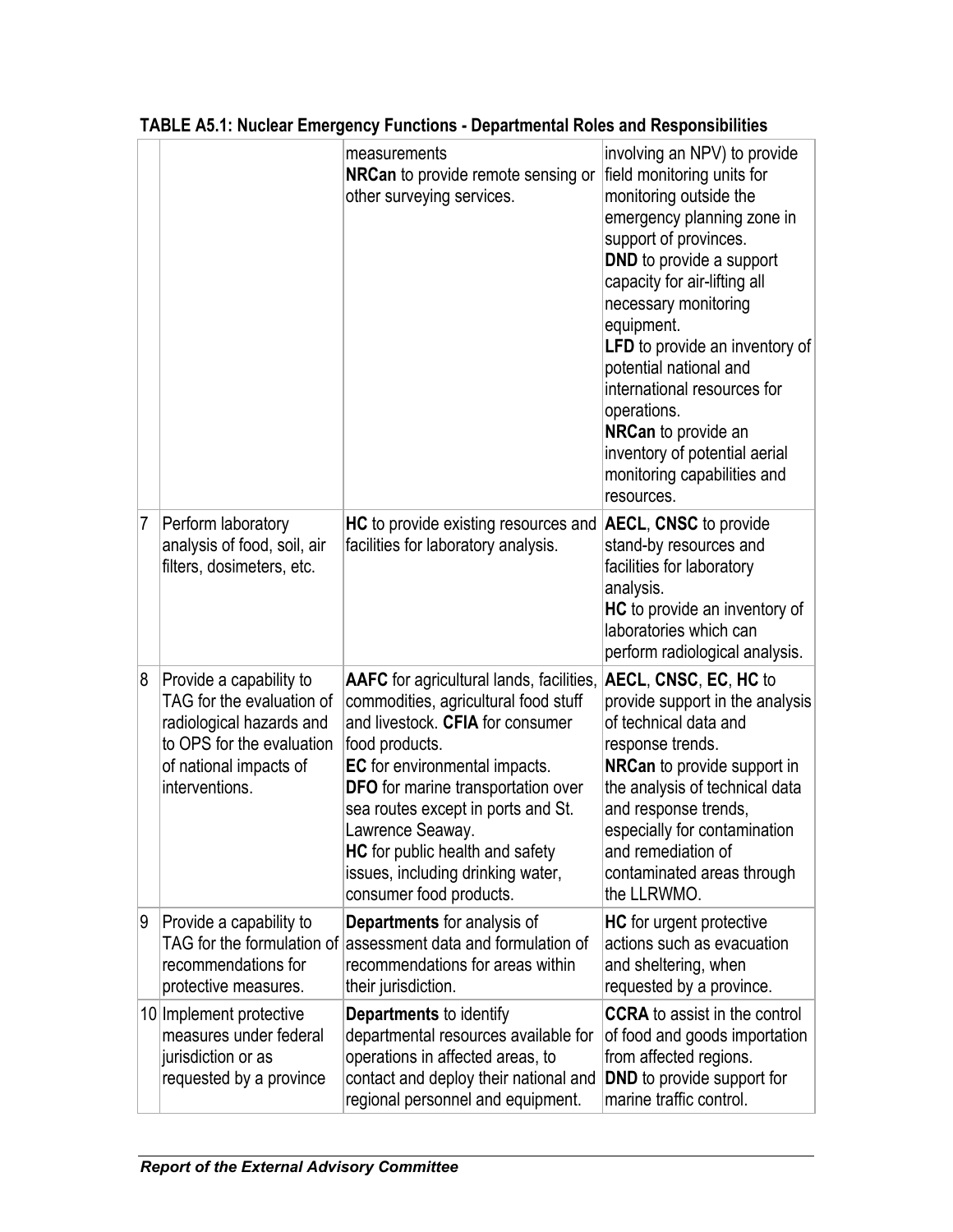|  |                                                                                                                                             | <b>CFIA</b> food consumer foods.<br><b>CH</b> for national heritage sites,<br>national parks and reserves.<br><b>DFO</b> for marine traffic control over<br>sea routes except in ports and St.<br>Lawrence Seaway.<br><b>INAC</b> for aboriginal and arctic lands.<br>TC for air traffic control and airports.                                                                                                                                                                                    | <b>DND</b> (for an emergency<br>involving an NPV) to provide<br>personnel and resources for<br>operations in the Emergency<br>Planning Zone.<br><b>DND</b> (for emergency involving<br>a vessel) to provide<br>emergency personnel and<br>equipment.<br><b>DFO</b> to provide support for<br>marine traffic control in ports<br>and St. Lawrence Seaway.<br>LFD to provide an inventory of<br>potential national and<br>international resources for<br>operations. |
|--|---------------------------------------------------------------------------------------------------------------------------------------------|---------------------------------------------------------------------------------------------------------------------------------------------------------------------------------------------------------------------------------------------------------------------------------------------------------------------------------------------------------------------------------------------------------------------------------------------------------------------------------------------------|--------------------------------------------------------------------------------------------------------------------------------------------------------------------------------------------------------------------------------------------------------------------------------------------------------------------------------------------------------------------------------------------------------------------------------------------------------------------|
|  | 11 Provide medical radiation<br>expertise and capabilities<br>for the treatment of<br>contaminated and/or<br>overexposed casualties.        | <b>HC</b> to coordinate the identification of<br>experts and capabilities in Canada<br>and abroad, to provide medical<br>radiation expertise and to provide<br>bioassay, radiobiology and in vivo<br>monitoring services for evaluation of<br>internal doses.                                                                                                                                                                                                                                     | AECL, CNSC, DND (for an<br>emergency involving an NPV)<br>to provide technical support,<br>equipment and facilities.                                                                                                                                                                                                                                                                                                                                               |
|  | 12 Provide technical support<br>for the shipment of<br>radioactive material and<br>the disposal of<br>contaminated soil,<br>equipment, etc. | <b>AECL</b> for advice and assistance as<br>required. NRCan for remediation of<br>contaminated areas through the<br>LLRWMO.                                                                                                                                                                                                                                                                                                                                                                       | <b>CNSC</b> to provide technical<br>radiation protection support.<br><b>DND</b> to provide logistics<br>support.<br>TC to coordinate logistics<br>support for the removal of<br>contaminated soil and for the<br>selection of transportation<br>means and routes.                                                                                                                                                                                                  |
|  | 13 Provide radiation<br>protection advice,<br>for federal emergency<br>workers.                                                             | <b>CNSC</b> to provide radiation protection<br>standards for on-site nuclear energy<br>assistance and equipment workers, and technical support and<br>advice on radiation protection.<br>HC to provide: radiation protection<br>standards for off-site emergency<br>workers; support in radiation<br>protection issues; dosimeters and<br>emergency supplies of iodine tablets;<br>bioassay, radiobiology and in vivo<br>monitoring services for evaluation of<br>internal doses, and to evaluate | <b>AECL</b> to provide technical<br>support and advice.<br>TC to facilitate the delivery of<br>iodine tablets, and to provide<br>airlift information and advice<br>for delivery of dosimetry and<br>personal protection equipment<br>required by federal<br>emergency workers.                                                                                                                                                                                     |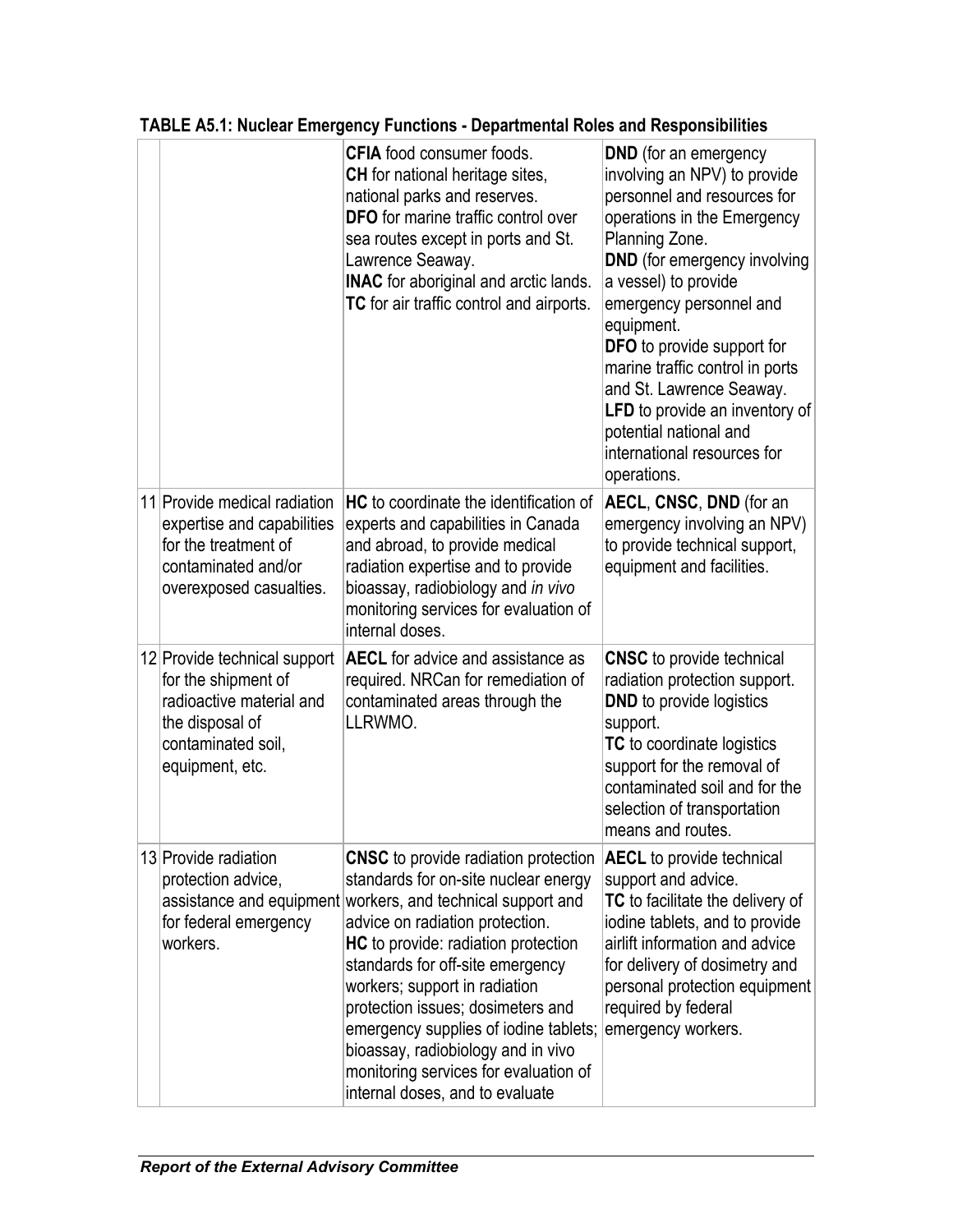|  |                                                                                                                | cumulative external doses.                                                                                                                                                                                                                                                                                                                                                                                                                                |                                                                                                                                                                                                                                                                                                                                                                                                                                                                  |
|--|----------------------------------------------------------------------------------------------------------------|-----------------------------------------------------------------------------------------------------------------------------------------------------------------------------------------------------------------------------------------------------------------------------------------------------------------------------------------------------------------------------------------------------------------------------------------------------------|------------------------------------------------------------------------------------------------------------------------------------------------------------------------------------------------------------------------------------------------------------------------------------------------------------------------------------------------------------------------------------------------------------------------------------------------------------------|
|  | 14 Facilitate the deployment<br>of personnel and<br>equipment for operations<br>in affected areas.             | <b>TC</b> to implement emergency<br>transportation arrangements for<br>movement of personnel and<br>equipment within Canada.                                                                                                                                                                                                                                                                                                                              | <b>CCRA</b> to facilitate the<br>movement across the<br>Canadian border of goods to<br>be used temporarily for a<br>nuclear emergency (e.g.,<br>radioactive standards).<br>DND, DFO to provide<br>transportation support, as<br>required.<br>TC to make arrangements for<br>transportation of radioactive<br>samples across Canada, and<br>to provide information and<br>advice on aviation matters<br>including air transportation<br>resources and operations. |
|  | 15 Provide emergency<br>telecommunication<br>equipment and services<br>for operations in the<br>affected area. | IC for coordination and delivery of<br>emergency telecommunications<br>equipment.                                                                                                                                                                                                                                                                                                                                                                         | Departments to provide<br>advice and assistance to the<br>NSS with respect to their<br>telecommunications<br>requirements.<br>DND, EC, DFO, OCIPEP, TC<br>to support operations with<br>their existing<br>telecommunications systems<br>and to identify transportation<br>resources required for<br>transport of<br>telecommunications<br>equipment to the site.                                                                                                 |
|  | of requests/offers for<br>assistance.                                                                          | 16 Assist in the management <b>Departments</b> to formulate requests<br>for assistance, to use and manage<br>resources offered for operations<br>within their mandates, and to provide<br>information on their ability to provide<br>assistance.<br>NRCan to prepare, in consultation<br>with the Treasury Board Secretariat,<br>submissions concerning provincial<br>requests for disaster financial<br>assistance (under the Nuclear<br>Liability Act). | CNSC, DND, EC, HC,<br><b>OCIPEP</b> to provide support,<br>as required, for liaison with<br>international agencies.<br><b>DFAIT</b> to provide advice and<br>assistance on the handling of<br>offers and requests for<br>assistance from foreign<br>governments taking into<br>account Canada's<br>international commitments.                                                                                                                                    |
|  | 17 Assist PAG in                                                                                               | Departments for audiences within                                                                                                                                                                                                                                                                                                                                                                                                                          | <b>CNSC, EC, HC</b> to provide                                                                                                                                                                                                                                                                                                                                                                                                                                   |

**TABLE A5.1: Nuclear Emergency Functions - Departmental Roles and Responsibilities**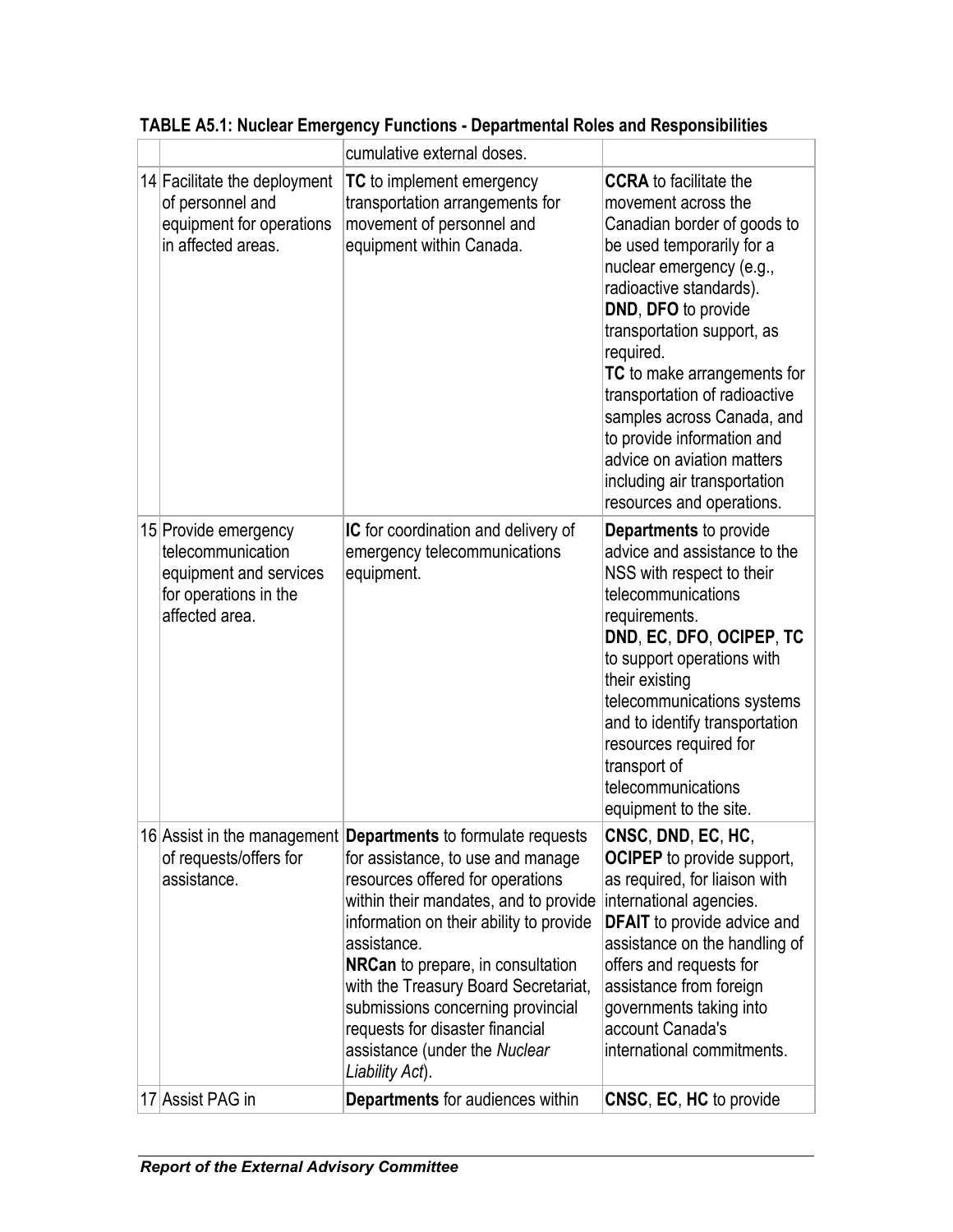|  | disseminating and<br>customizing the<br>information products on<br>protective measures to<br>target and specialized<br>audiences. | their mandates.<br><b>DFAIT</b> for Canadians abroad,<br>relevant Canadian missions and<br>Ottawa based foreign embassies.                                                                                     | assistance.<br>IC to obtain broadcast<br>approvals, and coordinate and<br>activate communications<br>networks, when required.<br><b>NRCan</b> to provide assistance<br>in ensuring that<br>communications have<br>considered the risks within a<br>larger context including<br>societal costs of intervention<br>measures.<br><b>OCIPEP</b> to assist with the<br>development of messages for<br>use on the emergency<br>broadcasting system (if<br>available). |
|--|-----------------------------------------------------------------------------------------------------------------------------------|----------------------------------------------------------------------------------------------------------------------------------------------------------------------------------------------------------------|-----------------------------------------------------------------------------------------------------------------------------------------------------------------------------------------------------------------------------------------------------------------------------------------------------------------------------------------------------------------------------------------------------------------------------------------------------------------|
|  | 18 Provide support,<br>equipment, technical<br>experts and<br>spokespersons for<br>operation of a media<br>centre.                | <b>Departments to provide</b><br>spokespersons and support<br>personnel, as required.<br>LFD to identify the media centre.<br><b>OCIPEP</b> to provide staff to set up<br>and operate a national media centre. | <b>CNSC</b> (for emergency<br>involving a nuclear facility in<br>Canada) to allow use of the<br><b>CNSC</b> media centre by the<br>PAG until an alternate location<br>is established and operating.<br><b>DFAIT</b> to provide operating<br>staff as required for<br>specialized interpreting or<br>translation skills and for<br>contact and liaison with<br>foreign media both in Ottawa<br>and abroad.                                                       |
|  | 19 Provide available public<br>information packages.                                                                              | <b>Departments</b> to provide available<br>public information material on<br>relevant emergency plans to PAG.                                                                                                  | <b>AECL</b> to provide available<br>public information material on<br>radiation and reactors.<br><b>CNSC</b> to provide available<br>public information material on<br>nuclear safety, radiation and<br>regulatory matters.<br><b>DND</b> to provide available<br>public information material on<br>NPVs and military nuclear<br>devices.<br>HC to provide material on<br>radiation protection issues<br>and the FNEP.                                          |